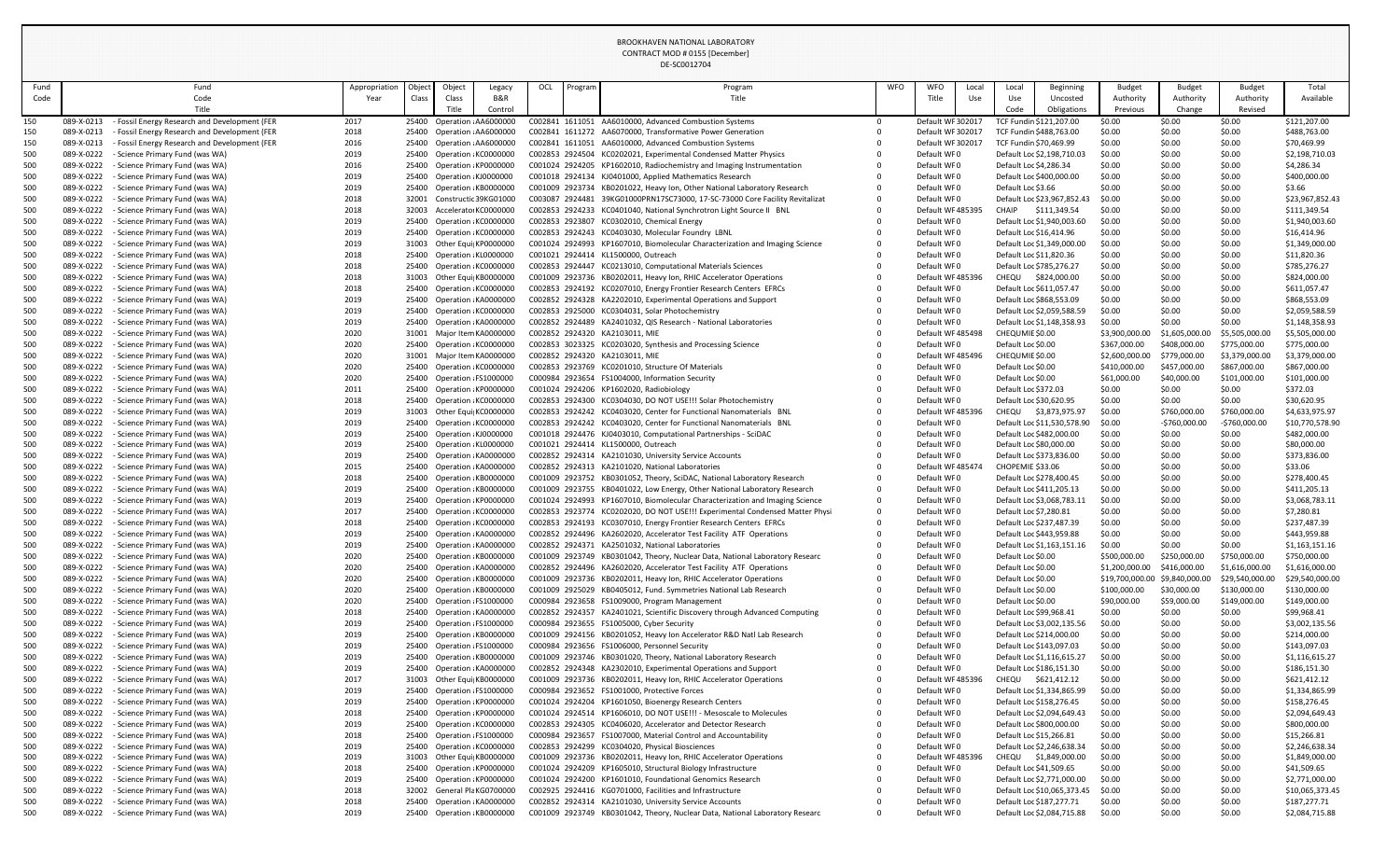| Fund       | Fund                                                                                           | Appropriation | Object | Object                                                  | Legacy         | OCL | Program | Program                                                                                                                                        | WFO      | <b>WFO</b><br>Local             | Local                                    | Beginning                                            | <b>Budget</b>                 | <b>Budget</b>                | <b>Budget</b>                  | Total                          |
|------------|------------------------------------------------------------------------------------------------|---------------|--------|---------------------------------------------------------|----------------|-----|---------|------------------------------------------------------------------------------------------------------------------------------------------------|----------|---------------------------------|------------------------------------------|------------------------------------------------------|-------------------------------|------------------------------|--------------------------------|--------------------------------|
| Code       | Code                                                                                           | Year          | Class  | Class                                                   | <b>B&amp;R</b> |     |         | Title                                                                                                                                          |          | Title<br>Use                    | Use                                      | Uncosted                                             | Authority                     | Authority                    | Authority                      | Available                      |
|            | Title                                                                                          |               |        | Title                                                   | Control        |     |         |                                                                                                                                                |          |                                 | Code                                     | Obligations                                          | Previous                      | Change                       | Revised                        |                                |
| 500        | 089-X-0222<br>- Science Primary Fund (was WA)                                                  | 2019          |        | 25400 Operation KB0000000                               |                |     |         | C001009 2923752 KB0301052, Theory, SciDAC, National Laboratory Research                                                                        | $\Omega$ | Default WF0                     |                                          | Default Loc \$347,000.00                             | \$0.00                        | \$0.00                       | \$0.00                         | \$347,000.00                   |
| 500        | 089-X-0222<br>- Science Primary Fund (was WA)                                                  | 2020          |        | 25400 Operation KA0000000                               |                |     |         | C002852 2924313 KA2101020, National Laboratories                                                                                               |          | Default WF0                     | Default Loc \$0.00                       |                                                      | \$846,000.00                  | \$493,000.00                 | \$1,339,000.00                 | \$1,339,000.00                 |
| 500<br>500 | 089-X-0222<br>Science Primary Fund (was WA)<br>089-X-0222<br>- Science Primary Fund (was WA)   | 2020<br>2020  |        | 25400 Operation KJ0000000<br>25400 Operation KP0000000  |                |     |         | C001018 2924476 KJ0403010, Computational Partnerships - SciDAC<br>C001024 2924993 KP1607010, Biomolecular Characterization and Imaging Science |          | Default WF0<br>Default WF0      | Default Loc \$0.00<br>Default Loc \$0.00 |                                                      | \$170,000.00<br>\$525,000.00  | \$158,000.00<br>\$612,000.00 | \$328,000.00<br>\$1,137,000.00 | \$328,000.00<br>\$1,137,000.00 |
| 500        | 089-X-0222<br>- Science Primary Fund (was WA)                                                  | 2020          |        | 31003 Other Equi KB0000000                              |                |     |         | C001009 2923737 KB0202012, Heavy Ion, RHIC Experimental Support                                                                                |          | Default WF48539                 | CHEQU                                    | \$0.00                                               | \$200,000.00                  | \$100,000.00                 | \$300,000.00                   | \$300,000.00                   |
| 500        | 089-X-0222<br>- Science Primary Fund (was WA)                                                  | 2020          |        | 25400 Operation KP0000000                               |                |     |         | C001024 2924200 KP1601010, Foundational Genomics Research                                                                                      |          | Default WF0                     | Default Loc \$0.00                       |                                                      | \$137,000.00                  | \$81,000.00                  | \$218,000.00                   | \$218,000.00                   |
| 500        | 089-X-0222<br>- Science Primary Fund (was WA)                                                  | 2020          |        | 31001 Major Item KB0000000                              |                |     |         | C001009 2923737 KB0202012, Heavy Ion, RHIC Experimental Support                                                                                |          | Default WF48549                 | CHEQUMIE \$0.00                          |                                                      | \$1,300,000.00                | \$670,000.00                 | \$1,970,000.00                 | \$1,970,000.00                 |
| 500        | 089-X-0222<br>- Science Primary Fund (was WA)                                                  | 2020          |        | 25400 Operation KC0000000                               |                |     |         | C002853 2924299 KC0304020, Physical Biosciences                                                                                                |          | Default WF0                     | Default Loc \$0.00                       |                                                      | \$475,000.00                  | \$528,000.00                 | \$1,003,000.00                 | \$1,003,000.00                 |
| 500        | - Science Primary Fund (was WA)<br>089-X-0222                                                  | 2019          |        | 25400 Operation KA0000000                               |                |     |         | C002852 2924317 KA2102021, ATLAS Detector and Computing Support                                                                                |          | Default WF0                     |                                          | Default Loc \$13,203,817.01                          | \$0.00                        | \$0.00                       | \$0.00                         | \$13,203,817.01                |
| 500        | 089-X-0222<br>- Science Primary Fund (was WA)                                                  | 2019          |        | 25400 Operation KA0000000                               |                |     |         | C002852 2924357 KA2401021, Scientific Discovery through Advanced Computing                                                                     |          | Default WF0                     |                                          | Default Loc \$190,000.00                             | \$0.00                        | \$0.00                       | \$0.00                         | \$190,000.00                   |
| 500        | 089-X-0222<br>- Science Primary Fund (was WA)                                                  | 2018          |        | 25400 Operation KP0000000                               |                |     |         | C001024 2924203 KP1601040, Computational Biosciences                                                                                           |          | Default WF0                     | Default Loc \$78,003.33                  |                                                      | \$0.00                        | \$0.00                       | \$0.00                         | \$78,003.33                    |
| 500        | 089-X-0222<br>- Science Primary Fund (was WA)                                                  | 2019          |        | 25400 Operation KP0000000                               |                |     |         | C001024 2924211 KP1701000, Atmospheric System Research                                                                                         |          | Default WF0                     |                                          | Default Loc \$1,428,661.09                           | \$0.00                        | \$0.00                       | \$0.00                         | \$1,428,661.09                 |
| 500<br>500 | 089-X-0222<br>- Science Primary Fund (was WA)<br>- Science Primary Fund (was WA)<br>089-X-0222 | 2019<br>2019  |        | 25400 Operation KL0000000<br>25400 Operation FS1000000  |                |     |         | C001021 2924406 KL1001000, Science Undergraduate Laboratory Internship<br>C000984 2923653 FS1002000, Security Systems                          |          | Default WF0<br>Default WF0      |                                          | Default Loc \$502,720.50<br>Default Loc \$508,702.69 | \$0.00<br>\$0.00              | \$20,000.00<br>\$0.00        | \$20,000.00<br>\$0.00          | \$522,720.50<br>\$508,702.69   |
| 500        | 089-X-0222<br>- Science Primary Fund (was WA)                                                  | 2019          |        | 25400 Operation FS1000000                               |                |     |         | C000984 2923657 FS1007000, Material Control and Accountability                                                                                 |          | Default WF0                     |                                          | Default Loc \$709,000.00                             | \$0.00                        | \$0.00                       | \$0.00                         | \$709,000.00                   |
| 500        | 089-X-0222<br>- Science Primary Fund (was WA)                                                  | 2018          |        | 25400 Operation KA0000000                               |                |     |         | C002852 2924368 KA2501021, LHC Accelerator Research                                                                                            |          | Default WF0                     | Default Loc \$1,009.15                   |                                                      | \$0.00                        | \$0.00                       | \$0.00                         | \$1,009.15                     |
| 500        | 089-X-0222<br>- Science Primary Fund (was WA)                                                  | 2018          |        | 31003 Other Equi KB0000000                              |                |     |         | C001009 2923737 KB0202012, Heavy Ion, RHIC Experimental Support                                                                                |          | Default WF48539                 | CHEQU                                    | \$797,555.36                                         | \$0.00                        | \$0.00                       | \$0.00                         | \$797,555.36                   |
| 500        | 089-X-0222<br>- Science Primary Fund (was WA)                                                  | 2019          |        | 25400 Operation KC0000000                               |                |     |         | C002853 2924472 KC0201070, X-Ray Scattering                                                                                                    |          | Default WF0                     |                                          | Default Loc \$2,094,051.59                           | \$0.00                        | \$0.00                       | \$0.00                         | \$2,094,051.59                 |
| 500        | 089-X-0222<br>- Science Primary Fund (was WA)                                                  | 2014          |        | 25400 Operation KB0000000                               |                |     |         | C001009 2923728 KB0181012, Nuclear Physics - BNL-Tandem                                                                                        |          | Default WF0                     | Default Loc \$34,228.17                  |                                                      | \$0.00                        | \$0.00                       | \$0.00                         | \$34,228.17                    |
| 500        | 089-X-0222<br>- Science Primary Fund (was WA)                                                  | 2020          |        | 25400 Operation KC0000000                               |                |     |         | C002853 2924305 KC0406020, Accelerator and Detector Research                                                                                   |          | Default WF0                     | Default Loc \$0.00                       |                                                      | \$112,000.00                  | \$66,000.00                  | \$178,000.00                   | \$178,000.00                   |
| 500        | 089-X-0222<br>- Science Primary Fund (was WA)                                                  | 2020          |        | 25400 Operation KA0000000                               |                |     |         | C002852 2924346 KA2301020, National Laboratories                                                                                               |          | Default WF0                     | Default Loc \$0.00                       |                                                      | \$177,000.00                  | \$103,000.00                 | \$280,000.00                   | \$280,000.00                   |
| 500        | 089-X-0222<br>- Science Primary Fund (was WA)                                                  | 2020          |        | 25400 Operation KA0000000                               |                |     |         | C002852 2924355 KA2401012, National Laboratories                                                                                               |          | Default WF0                     | Default Loc \$0.00                       |                                                      | \$474,000.00                  | \$424,000.00                 | \$898,000.00                   | \$898,000.00                   |
| 500        | 089-X-0222<br>- Science Primary Fund (was WA)                                                  | 2020          |        | 25400 Operation KP0000000                               |                |     |         | C001024 2924995 KP1703000, Earth and Environmental Systems Modeling<br>C001024 2924204 KP1601050, Bioenergy Research Centers                   |          | Default WF0                     | Default Loc \$0.00                       |                                                      | \$76,000.00                   | \$50,000.00                  | \$126,000.00                   | \$126,000.00                   |
| 500<br>500 | 089-X-0222<br>- Science Primary Fund (was WA)<br>089-X-0222<br>- Science Primary Fund (was WA) | 2020<br>2020  |        | 25400 Operation KP0000000<br>25400 Operation KB0000000  |                |     |         | C001009 2923721 KB0101022, Medium Energy, Other National Laboratory Research                                                                   | 0        | Default WF0<br>Default WF0      | Default Loc \$0.00<br>Default Loc \$0.00 |                                                      | \$183,000.00<br>\$200,000.00  | \$109,000.00<br>\$110,000.00 | \$292,000.00<br>\$310,000.00   | \$292,000.00<br>\$310,000.00   |
| 500        | 089-X-0222<br>- Science Primary Fund (was WA)                                                  | 2020          |        | 25400 Operation KC0000000                               |                |     |         | C002853 2924472 KC0201070, X-Ray Scattering                                                                                                    |          | Default WF0                     | Default Loc \$0.00                       |                                                      | \$241,000.00                  | \$269,000.00                 | \$510,000.00                   | \$510,000.00                   |
| 500        | 089-X-0222<br>- Science Primary Fund (was WA)                                                  | 2020          |        | 25400 Operation KA0000000                               |                |     |         | C002852 2924348 KA2302010, Experimental Operations and Support                                                                                 |          | Default WF0                     | Default Loc \$0.00                       |                                                      | \$75,000.00                   | \$0.00                       | \$75,000.00                    | \$75,000.00                    |
| 500        | - Science Primary Fund (was WA)<br>089-X-0222                                                  | 2018          |        | 25400 Operation KC0000000                               |                |     |         | C002853 2923803 KC0301020, DO NOT USE!!! Chemical Physics                                                                                      |          | Default WF0                     | Default Loc \$3.83                       |                                                      | \$0.00                        | \$0.00                       | \$0.00                         | \$3.83                         |
| 500        | 089-X-0222<br>- Science Primary Fund (was WA)                                                  | 2018          |        | 25400 Operation KC0000000                               |                |     |         | C002853 2924421 KC0406030, Long Term Surveillance and Maintenance                                                                              |          | Default WF0                     |                                          | Default Loc \$503,962.44                             | \$0.00                        | \$0.00                       | \$0.00                         | \$503,962.44                   |
| 500        | - Science Primary Fund (was WA)<br>089-X-0222                                                  | 2019          |        | 25400 Operation FS1000000                               |                |     |         | C000984 2923654 FS1004000, Information Security                                                                                                |          | Default WF0                     |                                          | Default Loc \$111,006.91                             | \$0.00                        | \$0.00                       | \$0.00                         | \$111,006.91                   |
| 500        | 089-X-0222<br>- Science Primary Fund (was WA)                                                  | 2018          |        | 25400 Operation KA0000000                               |                |     |         | C002852 2924380 KA2601020, National Laboratories                                                                                               |          | Default WF0                     | Default Loc \$57,442.12                  |                                                      | \$0.00                        | \$0.00                       | \$0.00                         | \$57,442.12                    |
| 500        | 089-X-0222<br>- Science Primary Fund (was WA)                                                  | 2017          |        | 32003 Accelerato KA0000000                              |                |     |         | C002852 2924382 KA2602010, Accelerator Operations and Support                                                                                  |          | Default WF485395                | CHAIP                                    | \$185,727.18                                         | \$0.00                        | \$0.00                       | \$0.00                         | \$185,727.18                   |
| 500<br>500 | 089-X-0222<br>- Science Primary Fund (was WA)<br>089-X-0222<br>- Science Primary Fund (was WA) | 2019<br>2019  |        | 32003 Accelerato KB0000000<br>25400 Operation KA0000000 |                |     |         | C001009 2923736 KB0202011, Heavy Ion, RHIC Accelerator Operations<br>C002852 2924326 KA2201030, University Service Accounts                    |          | Default WF485395<br>Default WF0 | CHAIP<br>Default Loc \$55,000.00         | \$4,513,000.00                                       | \$0.00<br>\$0.00              | \$0.00<br>\$0.00             | \$0.00<br>\$0.00               | \$4,513,000.00<br>\$55,000.00  |
| 500        | - Science Primary Fund (was WA)<br>089-X-0222                                                  | 2014          |        | 25400 Operation KC0000000                               |                |     |         | C002853 2924248 KC0404040, National Synchrotron Light Source II BNL                                                                            |          | Default WF0                     |                                          | Default Loc \$2,840,641.00                           | \$0.00                        | \$0.00                       | \$0.00                         | \$2,840,641.00                 |
| 500        | 089-X-0222<br>- Science Primary Fund (was WA)                                                  | 2019          |        | 25400 Operation KC0000000                               |                |     |         | C002853 2924233 KC0401040, National Synchrotron Light Source II BNL                                                                            |          | Default WF0                     |                                          | Default Loc \$26,835,229.75                          | \$0.00                        | \$0.00                       | \$0.00                         | \$26,835,229.75                |
| 500        | 089-X-0222<br>- Science Primary Fund (was WA)                                                  | 2019          |        | 31001 Major Item KA0000000                              |                |     |         | C002852 2924320 KA2103011, MIE                                                                                                                 |          | Default WF485496                |                                          | CHEQUMIE \$2,441,780.26                              | \$0.00                        | \$0.00                       | \$0.00                         | \$2,441,780.26                 |
| 500        | 089-X-0222<br>- Science Primary Fund (was WA)                                                  | 2019          |        | 25400 Operation KC0000000                               |                |     |         | C002853 2924192 KC0207010, Energy Frontier Research Centers EFRCs                                                                              |          | Default WF0                     |                                          | Default Loc \$1,315,000.00                           | \$0.00                        | \$0.00                       | \$0.00                         | \$1,315,000.00                 |
| 500        | 089-X-0222<br>- Science Primary Fund (was WA)                                                  | 2019          |        | 25400 Operation KA0000000                               |                |     |         | C002852 2924355 KA2401012, National Laboratories                                                                                               |          | Default WF0                     |                                          | Default Loc \$1,209,355.21                           | \$0.00                        | \$0.00                       | \$0.00                         | \$1,209,355.21                 |
| 500        | 089-X-0222<br>- Science Primary Fund (was WA)                                                  | 2019          |        | 25400 Operation KJ0000000                               |                |     |         | C001018 2924516 KJ0403040, Computational Partnerships - Collaboratories                                                                        |          | Default WF0                     |                                          | Default Loc \$142,448.06                             | \$0.00                        | \$0.00                       | \$0.00                         | \$142,448.06                   |
| 500        | 089-X-0222<br>- Science Primary Fund (was WA)                                                  | 2018          |        | 32003 Accelerato KA0000000                              |                |     |         | C002852 2924496 KA2602020, Accelerator Test Facility ATF Operations                                                                            |          | Default WF485395                | CHAIP                                    | \$76,475.60                                          | \$0.00                        | \$0.00                       | \$0.00                         | \$76,475.60                    |
| 500        | 089-X-0222<br>- Science Primary Fund (was WA)                                                  | 2018          |        | 25400 Operation KC0000000                               |                |     |         | C002853 2924305 KC0406020, Accelerator and Detector Research                                                                                   |          | Default WF0                     |                                          | Default Loc \$346,746.48                             | \$0.00                        | \$0.00                       | \$0.00                         | \$346,746.48                   |
| 500<br>500 | 089-X-0222<br>- Science Primary Fund (was WA)<br>089-X-0222<br>- Science Primary Fund (was WA) | 2014<br>2020  |        | 25400 Operation KC0000000<br>25400 Operation KB0000000  |                |     |         | C002853 2923794 KC0281013, BNL-NSLS<br>C001009 2923746 KB0301020, Theory, National Laboratory Research                                         |          | Default WF0<br>Default WF0      | Default Loc \$0.00                       | Default Loc \$165,193.55                             | \$0.00<br>\$400,000.00        | \$0.00<br>\$210,000.00       | \$0.00<br>\$610,000.00         | \$165,193.55<br>\$610,000.00   |
| 500        | 089-X-0222<br>- Science Primary Fund (was WA)                                                  | 2020          |        | 25400 Operation KP0000000                               |                |     |         | C001024 2924211 KP1701000, Atmospheric System Research                                                                                         |          | Default WF0                     | Default Loc \$0.00                       |                                                      | \$1,053,000.00                | \$408,000.00                 | \$1,461,000.00                 | \$1,461,000.00                 |
| 500        | 089-X-0222<br>- Science Primary Fund (was WA)                                                  | 2020          |        | 25400 Operation KC0000000                               |                |     |         | C002853 2924294 KC0202040, Mechanical Behavior and Radiation Effects                                                                           |          | Default WF0                     | Default Loc \$0.00                       |                                                      | \$28,000.00                   | \$32,000.00                  | \$60,000.00                    | \$60,000.00                    |
| 500        | 089-X-0222<br>- Science Primary Fund (was WA)                                                  | 2020          |        | 32003 Accelerato KB0000000                              |                |     |         | C001009 2923736 KB0202011, Heavy Ion, RHIC Accelerator Operations                                                                              |          | Default WF485395                | CHAIP                                    | \$0.00                                               | \$400,000.00                  | \$180,000.00                 | \$580,000.00                   | \$580,000.00                   |
| 500        | 089-X-0222<br>- Science Primary Fund (was WA)                                                  | 2020          |        | 25400 Operation KC0000000                               |                |     |         | C002853 2924405 KC0201060, Neutron and X-Ray Scatering                                                                                         |          | Default WF0                     | Default Loc \$0.00                       |                                                      | \$440,000.00                  | \$490,000.00                 | \$930,000.00                   | \$930,000.00                   |
| 500        | 089-X-0222<br>- Science Primary Fund (was WA)                                                  | 2020          |        | 25400 Operation KC0000000                               |                |     |         | C002853 2923807 KC0302010, Chemical Energy                                                                                                     |          | Default WF0                     | Default Loc \$0.00                       |                                                      | \$551,000.00                  | \$441,000.00                 | \$992,000.00                   | \$992,000.00                   |
| 500        | 089-X-0222<br>- Science Primary Fund (was WA)                                                  | 2020          |        | 25400 Operation KC0000000                               |                |     |         | C002853 2924504 KC0202021, Experimental Condensed Matter Physics                                                                               |          | Default WF0                     | Default Loc \$0.00                       |                                                      | \$460,000.00                  | \$512,000.00                 | \$972,000.00                   | \$972,000.00                   |
| 500        | 089-X-0222<br>- Science Primary Fund (was WA)                                                  | 2020          |        | 25400 Operation KC0000000                               |                |     |         | C002853 2925000 KC0304031, Solar Photochemistry                                                                                                |          | Default WF0                     | Default Loc \$0.00                       |                                                      | \$757,000.00                  | \$849,000.00                 | \$1,606,000.00                 | \$1,606,000.00                 |
| 500        | 089-X-0222<br>- Science Primary Fund (was WA)                                                  | 2020          |        | 25400 Operation KA0000000                               |                |     |         | C002852 2924328 KA2202010, Experimental Operations and Support                                                                                 |          | Default WF0<br>Default WF0      | Default Loc \$0.00                       |                                                      | \$386,000.00                  | \$225,000.00                 | \$611,000.00                   | \$611,000.00                   |
| 500<br>500 | 089-X-0222<br>- Science Primary Fund (was WA)<br>089-X-0222<br>- Science Primary Fund (was WA) | 2020<br>2020  |        | 25400 Operation KB0000000<br>25400 Operation FS1000000  |                |     |         | C001009 2923733 KB0201021, Heavy Ion, RHIC Research<br>C000984 2923657 FS1007000, Material Control and Accountability                          |          | Default WF0                     | Default Loc \$0.00<br>Default Loc \$0.00 |                                                      | \$1,000,000.00<br>\$85,000.00 | \$480,000.00<br>\$56,000.00  | \$1,480,000.00<br>\$141,000.00 | \$1,480,000.00<br>\$141,000.00 |
| 500        | 089-X-0222<br>- Science Primary Fund (was WA)                                                  | 2019          |        | 25400 Operation AT0000000                               |                |     |         | C000840 2925033 AT7010000, Innovation Network for Fusion Energy INFUSE                                                                         |          | Default WF0                     | Default Loc \$0.00                       |                                                      | \$0.00                        | \$160,000.00                 | \$160,000.00                   | \$160,000.00                   |
| 500        | 089-X-0222<br>- Science Primary Fund (was WA)                                                  | 2019          |        | 25400 Operation KA0000000                               |                |     |         | C002852 2924325 KA2201020, National Laboratories                                                                                               |          | Default WF0                     |                                          | Default Loc \$2,645,827.48                           | \$0.00                        | \$0.00                       | \$0.00                         | \$2,645,827.48                 |
| 500        | 089-X-0222<br>- Science Primary Fund (was WA)                                                  | 2019          |        | 25400 Operation KA0000000                               |                |     |         | C002852 2924336 KA2202090, Other Facilities                                                                                                    |          | Default WF0                     |                                          | Default Loc \$169,868.66                             | \$0.00                        | \$0.00                       | \$0.00                         | \$169,868.66                   |
| 500        | 089-X-0222 - Science Primary Fund (was WA)                                                     | 2019          |        | 25400 Operation KA0000000                               |                |     |         | C002852 2924356 KA2401019, Other Research                                                                                                      |          | Default WF0                     |                                          | Default Loc \$298,162.24                             | \$0.00                        | \$0.00                       | \$0.00                         | \$298,162.24                   |
|            | 089-X-0222 - Science Primary Fund (was WA)                                                     | 2019          |        | 32001 Constructic 39KG01000                             |                |     |         | C003227 2924984 39KG01000PRN19SC71000, 19-SC-71000 Science User Support Cent                                                                   |          | Default WF0                     |                                          | Default Loc \$6,601,686.24                           | \$0.00                        | \$0.00                       | \$0.00                         | \$6,601,686.24                 |
| 500        | 089-X-0222<br>- Science Primary Fund (was WA)                                                  | 2019          |        | 25400 Operation KB0000000                               |                |     |         | C001009 2923721 KB0101022, Medium Energy, Other National Laboratory Research                                                                   |          | Default WF0                     |                                          | Default Loc \$1,254,565.52                           | \$0.00                        | \$0.00                       | \$0.00                         | \$1,254,565.52                 |
| 500        | - Science Primary Fund (was WA)<br>089-X-0222                                                  | 2019          |        | 25400 Operation KA0000000                               |                |     |         | C002852 2924313 KA2101020, National Laboratories                                                                                               |          | Default WF0                     |                                          | Default Loc \$3,650,135.33                           | \$0.00                        | \$0.00                       | \$0.00                         | \$3,650,135.33                 |
| 500        | 089-X-0222<br>- Science Primary Fund (was WA)                                                  | 2019          |        | 25400 Operation KC0000000                               |                |     |         | C002853 2924244 KC0403040, Center for Nanophase Materials Sciences ORNL                                                                        |          | Default WF0                     | Default Loc \$16,414.96                  |                                                      | \$0.00                        | \$0.00                       | \$0.00                         | \$16,414.96                    |
| 500        | - Science Primary Fund (was WA)<br>089-X-0222                                                  | 2018          |        | 25400 Operation KP0000000                               |                |     |         | C001024 2924462 KP1703040, DO NOT USE !!! Climate Model Development and Valid                                                                  | 0        | Default WF0                     |                                          | Default Loc \$525,530.65                             | \$0.00                        | \$0.00                       | \$0.00                         | \$525,530.65                   |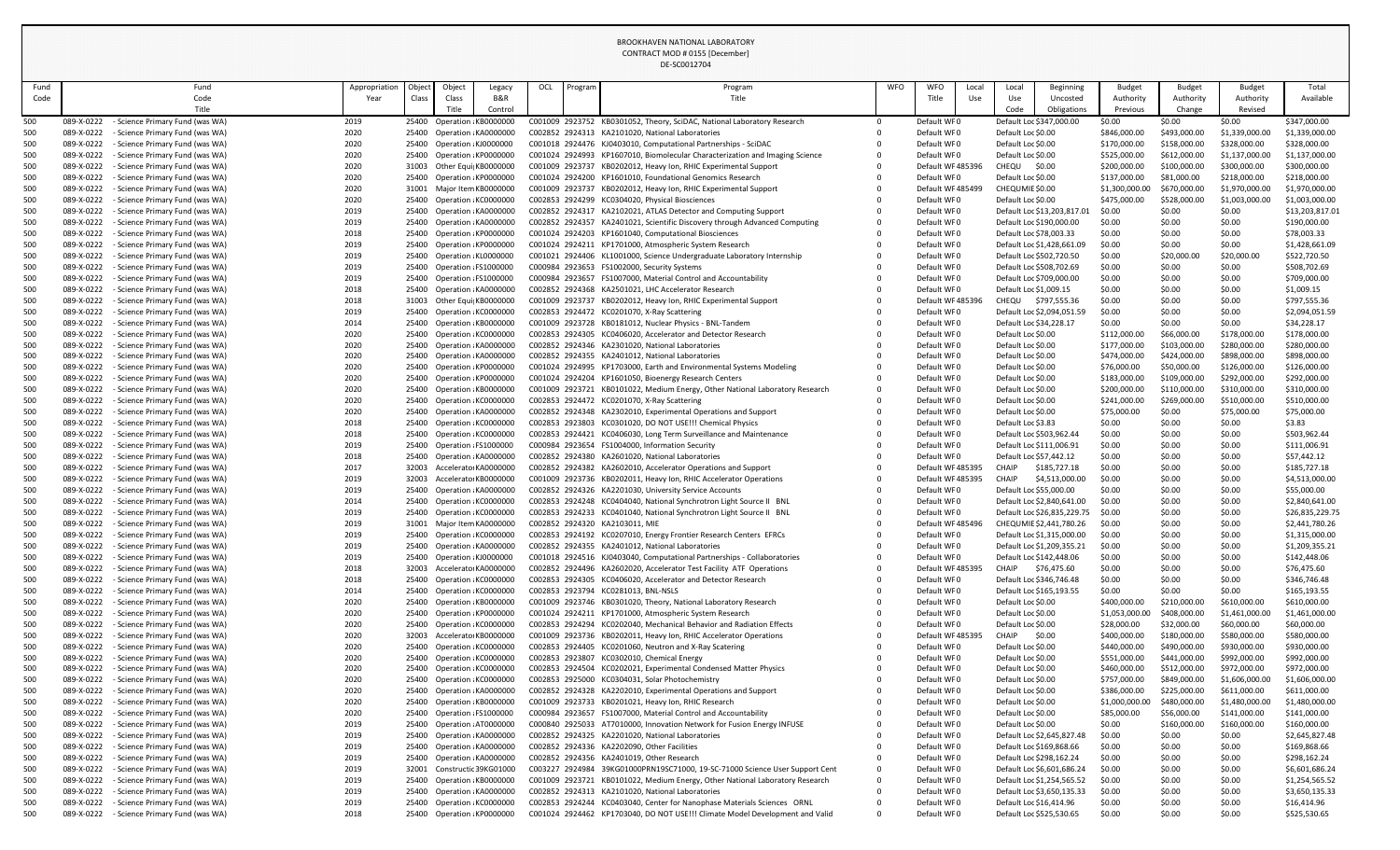# DE-SC0012704

| Fund       | Fund                                                                             |              | Object<br>Appropriation | Object                                                 | Legacy  | OCL | Program | Program                                                                                                                          | WFO      | <b>WFO</b><br>Local        | Local                    | Beginning                   | <b>Budget</b>    | <b>Budget</b>    | <b>Budget</b>    | Total                        |
|------------|----------------------------------------------------------------------------------|--------------|-------------------------|--------------------------------------------------------|---------|-----|---------|----------------------------------------------------------------------------------------------------------------------------------|----------|----------------------------|--------------------------|-----------------------------|------------------|------------------|------------------|------------------------------|
| Code       | Code                                                                             |              | Class<br>Year           | Class                                                  | B&R     |     |         | Title                                                                                                                            |          | Title<br>Use               | Use                      | Uncosted                    | Authority        | Authority        | Authority        | Available                    |
|            | Title                                                                            |              |                         | Title                                                  | Control |     |         |                                                                                                                                  |          |                            | Code                     | Obligations                 | Previous         | Change           | Revised          |                              |
| 500        | Science Primary Fund (was WA)<br>089-X-0222                                      | 2018         |                         | 25400 Operation KA0000000                              |         |     |         | C002852 2924320 KA2103011, MIE                                                                                                   | $\Omega$ | Default WF485493           | CHOPEMIE \$990,040.45    |                             | \$0.00           | \$0.00           | \$0.00           | \$990,040.45                 |
| 500        | 089-X-0222<br>- Science Primary Fund (was WA)                                    | 2019         |                         | 25400 Operation FS1000000                              |         |     |         | C000984 2923658 FS1009000, Program Management                                                                                    |          | Default WF0                | Default Loc \$297,414.40 |                             | \$0.00           | \$0.00           | \$0.00           | \$297,414.40                 |
| 500        | 089-X-0222<br>Science Primary Fund (was WA)                                      | 2019         |                         | 32003 Accelerato KC0000000                             |         |     |         | C002853 2924233 KC0401040, National Synchrotron Light Source II BNL                                                              |          | Default WF485395           | <b>CHAIP</b>             | \$4,200,000.00              | \$0.00           | \$0.00           | \$0.00           | \$4,200,000.00               |
| 500        | 089-X-0222<br><b>Science Primary Fund (was WA)</b>                               | 2017         |                         | 25400 Operation KA0000000                              |         |     |         | C002852 2924382 KA2602010, Accelerator Operations and Support                                                                    |          | Default WF0                | Default Loc \$1,756.28   |                             | \$0.00           | \$0.00           | \$0.00           | \$1,756.28                   |
| 500        | 089-X-0222<br>- Science Primary Fund (was WA)                                    | 2018         |                         | 32003 Accelerato KB0000000                             |         |     |         | C001009 2923736 KB0202011, Heavy Ion, RHIC Accelerator Operations                                                                |          | Default WF485395           | CHAIP                    | \$1,199,490.39              | \$0.00           | \$0.00           | \$0.00           | \$1,199,490.39               |
| 500        | 089-X-0222<br>- Science Primary Fund (was WA)                                    | 2019         |                         | 25400 Operation KJ0000000                              |         |     |         | C001018 2924474 KJ0402010, Computer Sciences - Research                                                                          |          | Default WF0                | Default Loc \$451,512.00 |                             | \$0.00           | \$0.00           | \$0.00           | \$451,512.00                 |
| 500        | 089-X-0222<br>- Science Primary Fund (was WA)                                    | 2017         |                         | 31001 Major Item KA0000000                             |         |     |         | C002852 2924320 KA2103011, MIE                                                                                                   |          | Default WF485486           | CHEQUMIE \$838,523.42    |                             | \$0.00           | \$0.00           | \$0.00           | \$838,523.42                 |
| 500        | 089-X-0222<br>- Science Primary Fund (was WA)                                    | 2019         |                         | 31001 Major Item KB0000000                             |         |     |         | C001009 2923737 KB0202012, Heavy Ion, RHIC Experimental Support                                                                  |          | Default WF485499           |                          | CHEQUMIE \$4,440,831.74     | \$0.00           | \$0.00           | \$0.00           | \$4,440,831.74               |
| 500        | 089-X-0222<br>Science Primary Fund (was WA)                                      | 2015         |                         | 25400 Operation KP0000000                              |         |     |         | C001024 2924417 KP1606000, Mesoscale to Molecules                                                                                |          | Default WF0                | Default Loc \$67,264.21  |                             | \$0.00           | \$0.00           | \$0.00           | \$67,264.21                  |
| 500        | 089-X-0222<br>- Science Primary Fund (was WA)                                    | 2017         |                         | 25400 Operation KC0000000                              |         |     |         | C002853 2924295 KC0202050, Physical Behavior of Materials                                                                        |          | Default WF0                | Default Loc \$6,273.76   |                             | \$0.00           | \$0.00           | \$0.00           | \$6,273.76                   |
| 500        | 089-X-0222<br>- Science Primary Fund (was WA)                                    | 2018         |                         | 25400 Operation KA0000000                              |         |     |         | C002852 2923681 KA1102812, Proton Facilities - Chng in Inventories, Common U                                                     |          | Default WF0                | Default Loc \$116,070.99 |                             | \$0.00           | \$0.00           | \$0.00           | \$116,070.99                 |
| 500        | 089-X-0222<br>- Science Primary Fund (was WA)                                    | 2020         |                         | 25400 Operation KC0000000                              |         |     |         | C002853 2924242 KC0403020, Center for Functional Nanomaterials BNL                                                               |          | Default WF0                | Default Loc \$0.00       |                             | \$3,411,000.00   | \$1,932,000.00   | \$5,343,000.00   | \$5,343,000.00               |
| 500        | 089-X-0222<br>- Science Primary Fund (was WA)                                    | 2020         |                         | 31003 Other Equi KB0000000                             |         |     |         | C001009 2923736 KB0202011, Heavy Ion, RHIC Accelerator Operations                                                                |          | Default WF485396           | CHEQU                    | \$0.00                      | \$100,000.00     | \$60,000.00      | \$160,000.00     | \$160,000.00                 |
| 500        | 089-X-0222<br>- Science Primary Fund (was WA)                                    | 2020         |                         | 25400 Operation KA0000000                              |         |     |         | C002852 2924336 KA2202090, Other Facilities                                                                                      |          | Default WF0                | Default Loc \$0.00       |                             | \$57,000.00      | \$33,000.00      | \$90,000.00      | \$90,000.00                  |
| 500        | 089-X-0222<br>- Science Primary Fund (was WA)                                    | 2020         |                         | 25400 Operation KP0000000                              |         |     |         | C001024 2924203 KP1601040, Computational Biosciences                                                                             |          | Default WF0                | Default Loc \$0.00       |                             | \$60,000.00      | \$86,000.00      | \$146,000.00     | \$146,000.00                 |
| 500        | 089-X-0222<br>- Science Primary Fund (was WA)                                    | 2020         |                         | 25400 Operation KA0000000                              |         |     |         | C002852 2924366 KA2501012, National Laboratories                                                                                 |          | Default WF0                | Default Loc \$0.00       |                             | \$30,000.00      | \$17,000.00      | \$47,000.00      | \$47,000.00                  |
| 500        | 089-X-0222<br>Science Primary Fund (was WA)                                      | 2020         |                         | 25400 Operation FS1000000                              |         |     |         | C000984 2923652 FS1001000, Protective Forces                                                                                     |          | Default WF0                | Default Loc \$0.00       |                             | \$863,000.00     | \$568,000.00     | \$1,431,000.00   | \$1,431,000.00               |
|            | 089-X-0222                                                                       | 2020         |                         | 25400 Operation FS1000000                              |         |     |         | C000984 2923655 FS1005000, Cyber Security                                                                                        |          | Default WF0                | Default Loc \$0.00       |                             | \$405,000.00     | \$266,000.00     | \$671,000.00     |                              |
| 500        | - Science Primary Fund (was WA)                                                  |              |                         |                                                        |         |     |         |                                                                                                                                  |          |                            |                          |                             |                  |                  |                  | \$671,000.00                 |
| 500        | 089-X-0222<br>Science Primary Fund (was WA)                                      | 2020         |                         | 25400 Operation FS1000000                              |         |     |         | C000984 2923656 FS1006000, Personnel Security                                                                                    |          | Default WF0                | Default Loc \$0.00       |                             | \$71,000.00      | \$47,000.00      | \$118,000.00     | \$118,000.00                 |
| 500        | 089-X-0222<br>- Science Primary Fund (was WA)                                    | 2020         |                         | 25400 Operation KA0000000                              |         |     |         | C002852 2924327 KA2201090, Other Research                                                                                        |          | Default WF0                | Default Loc \$0.00       |                             | \$0.00           | \$14,600.00      | \$14,600.00      | \$14,600.00                  |
| 500        | 089-X-0222<br>- Science Primary Fund (was WA)                                    | 2018         |                         | 25400 Operation KJ0000000                              |         |     |         | C001018 2924134 KJ0401000, Applied Mathematics Research                                                                          |          | Default WF0                | Default Loc \$101,496.52 |                             | \$0.00           | \$0.00           | \$0.00           | \$101,496.52                 |
| 500        | 089-X-0222<br>Science Primary Fund (was WA)                                      | 2019         |                         | 25400 Operation KA0000000                              |         |     |         | C002852 2924358 KA2401022, Scientific Computing                                                                                  |          | Default WF0                | Default Loc \$424,442.87 |                             | \$0.00           | \$0.00           | \$0.00           | \$424,442.87                 |
| 500        | 089-X-0222<br>- Science Primary Fund (was WA)                                    | 2019         |                         | 25400 Operation KC0000000                              |         |     |         | C002853 3023325 KC0203020, Synthesis and Processing Science                                                                      |          | Default WF0                | Default Loc \$280,952.16 |                             | \$0.00           | \$0.00           | \$0.00           | \$280,952.16                 |
| 500        | 089-X-0222<br>Science Primary Fund (was WA)                                      | 2019         |                         | 31003 Other Equi KB0000000                             |         |     |         | C001009 2923737 KB0202012, Heavy Ion, RHIC Experimental Support                                                                  |          | Default WF485396           | CHEQU                    | \$1,456,000.00              | \$0.00           | \$0.00           | \$0.00           | \$1,456,000.00               |
| 500        | 089-X-0222<br>- Science Primary Fund (was WA)                                    | 2016         |                         | 25400 Operation KA0000000                              |         |     |         | C002852 2924369 KA2501022, Muon Accelerators                                                                                     |          | Default WF0                | Default Loc \$43,257.33  |                             | \$0.00           | \$0.00           | \$0.00           | \$43,257.33                  |
| 500        | 089-X-0222<br>- Science Primary Fund (was WA)                                    | 2018         |                         | 25400 Operation KC0000000                              |         |     |         | C002853 2924460 KC0301050, DO NOT USE!!! Condensed Phase & Interfacial Molec                                                     |          | Default WF0                | Default Loc \$8.95       |                             | \$0.00           | \$0.00           | \$0.00           | \$8.95                       |
| 500        | 089-X-0222<br>- Science Primary Fund (was WA)                                    | 2018         |                         | 25400 Operation KP0000000                              |         |     |         | C001024 2924216 KP1703020, DO NOT USE!!! Earth System Modeling                                                                   |          | Default WF0                | Default Loc \$86,015.98  |                             | \$0.00           | \$0.00           | \$0.00           | \$86,015.98                  |
| 500        | 089-X-0222<br>- Science Primary Fund (was WA)                                    | 2019         |                         | 25400 Operation KB0000000                              |         |     |         | C001009 2923737 KB0202012, Heavy Ion, RHIC Experimental Support                                                                  |          | Default WF0                |                          | Default Loc \$15,541,298.19 | \$0.00           | \$0.00           | \$0.00           | \$15,541,298.19              |
| 500        | 089-X-0222<br>- Science Primary Fund (was WA)                                    | 2019         |                         | 25400 Operation KC0000000                              |         |     |         | C002853 2923769 KC0201010, Structure Of Materials                                                                                |          | Default WF0                |                          | Default Loc \$1,599,104.15  | \$0.00           | \$0.00           | \$0.00           | \$1,599,104.15               |
| 500        | 089-X-0222<br>- Science Primary Fund (was WA)                                    | 2019         |                         | 25400 Operation KA0000000                              |         |     |         | C002852 2924380 KA2601020, National Laboratories                                                                                 |          | Default WF0                |                          | Default Loc \$2,108,000.00  | \$0.00           | \$0.00           | \$0.00           | \$2,108,000.00               |
| 500        | 089-X-0222<br>- Science Primary Fund (was WA)                                    | 2018         |                         | 31001 Major Item KA0000000                             |         |     |         | C002852 2924350 KA2303011, MIE                                                                                                   |          | Default WF 4809008         | CHEQUMII\$409,084.99     |                             | -\$409,084.99    | \$0.00           | -\$409,084.99    | \$0.00                       |
| 500        | 089-X-0222<br>- Science Primary Fund (was WA)                                    | 2019         |                         | 32001 Constructic 39KA00000                            |         |     |         | C002786 2924263 39KA00000PRN11SC40000, 11-SC-400 Long Baseline Neutrino Faci                                                     |          | Default WF0                | Default Loc \$953,904.10 |                             | \$0.00           | \$0.00           | \$0.00           | \$953,904.10                 |
| 500        | 089-X-0222<br>- Science Primary Fund (was WA)                                    | 2019         |                         | 31001 Major Item KA0000000                             |         |     |         | C002852 2924320 KA2103011, MIE                                                                                                   |          | Default WF485498           |                          | CHEQUMIE \$18,525,630.59    | \$0.00           | \$0.00           | \$0.00           | \$18,525,630.59              |
| 500        | 089-X-0222<br>- Science Primary Fund (was WA)                                    | 2019         |                         | 25400 Operation KL0000000                              |         |     |         | C001021 2924407 KL1002000, Community College Internship Program                                                                  |          | Default WF0                | Default Loc \$83,278.51  |                             | \$0.00           | $-520,000.00$    | $-520,000.00$    | \$63,278.51                  |
| 500        | 089-X-0222<br>- Science Primary Fund (was WA)<br>089-X-0222                      | 2017         |                         | 25400 Operation KA0000000                              |         |     |         | C002852 2924363 KA2403013, Other Projects<br>C001024 2924200 KP1601010, Foundational Genomics Research                           |          | Default WF0<br>Default WF0 | Default Loc \$160.35     | Default Loc \$1,344,931.41  | \$0.00<br>\$0.00 | \$0.00<br>\$0.00 | \$0.00           | \$160.35                     |
| 500        | - Science Primary Fund (was WA)<br>089-X-0222<br>- Science Primary Fund (was WA) | 2018<br>2005 |                         | 25400 Operation KP0000000<br>25400 Operation KA0000000 |         |     |         |                                                                                                                                  |          | Default WF0                | Default Loc \$250,000.00 |                             | \$0.00           | \$0.00           | \$0.00<br>\$0.00 | \$1,344,931.41               |
| 500        | 089-X-0222<br>- Science Primary Fund (was WA)                                    | 2019         |                         |                                                        |         |     |         | C002852 2923681 KA1102812, Proton Facilities - Chng in Inventories, Common U<br>C002852 2924346 KA2301020, National Laboratories |          | Default WF0                | Default Loc \$482,872.27 |                             | \$0.00           | \$0.00           | \$0.00           | \$250,000.00<br>\$482,872.27 |
| 500<br>500 | 089-X-0222<br>- Science Primary Fund (was WA)                                    | 2019         |                         | 25400 Operation KA0000000<br>25400 Operation KP0000000 |         |     |         | C001024 2924995 KP1703000, Earth and Environmental Systems Modeling                                                              |          | Default WF0                | Default Loc \$576,349.41 |                             | \$0.00           | \$0.00           | \$0.00           | \$576,349.41                 |
| 500        | 089-X-0222<br>- Science Primary Fund (was WA)                                    | 2019         |                         |                                                        |         |     |         |                                                                                                                                  |          | Default WF0                | Default Loc \$450,000.00 |                             | \$0.00           | \$0.00           | \$0.00           | \$450,000.00                 |
|            | 089-X-0222<br>- Science Primary Fund (was WA)                                    | 2019         |                         | 25400 Operation KL0000000<br>25400 Operation KB0000000 |         |     |         | C001021 2924408 KL1003000, Visiting Faculty Program<br>C001009 2923733 KB0201021, Heavy Ion, RHIC Research                       |          | Default WF0                |                          | Default Loc \$2,033,870.73  | \$0.00           | \$0.00           | \$0.00           | \$2,033,870.73               |
| 500<br>500 | 089-X-0222<br>- Science Primary Fund (was WA)                                    | 2019         |                         | 25400 Operation KB0000000                              |         |     |         | C001009 2923736 KB0202011, Heavy Ion, RHIC Accelerator Operations                                                                |          | Default WF0                |                          | Default Loc \$17,768,332.51 | \$0.00           | \$0.00           | \$0.00           | \$17,768,332.51              |
| 500        | 089-X-0222<br>- Science Primary Fund (was WA)                                    | 2019         |                         | 25400 Operation KC0000000                              |         |     |         | C002853 2924245 KC0403050, Center for Integrated Nanotechnologies SNL LANL                                                       |          | Default WF0                | Default Loc \$16,414.96  |                             | \$0.00           | \$0.00           | \$0.00           | \$16,414.96                  |
| 500        | 089-X-0222<br>- Science Primary Fund (was WA)                                    | 2020         |                         | 25400 Operation KB0000000                              |         |     |         | C001009 2923737 KB0202012, Heavy Ion, RHIC Experimental Support                                                                  |          | Default WF0                | Default Loc \$0.00       |                             | \$6,000,000.00   | \$3,010,000.00   | \$9,010,000.00   | \$9,010,000.00               |
| 500        | 089-X-0222<br>- Science Primary Fund (was WA)                                    | 2020         |                         | 25400 Operation KA0000000                              |         |     |         | C002852 2924317 KA2102021, ATLAS Detector and Computing Support                                                                  |          | Default WF0                | Default Loc \$0.00       |                             | \$3,479,000.00   | \$2,029,000.00   | \$5,508,000.00   | \$5,508,000.00               |
| 500        | 089-X-0222<br>- Science Primary Fund (was WA)                                    | 2020         |                         | 25400 Operation KA0000000                              |         |     |         | C002852 2924325 KA2201020, National Laboratories                                                                                 |          | Default WF0                | Default Loc \$0.00       |                             | \$901,000.00     | \$525,000.00     | \$1,426,000.00   | \$1,426,000.00               |
| 500        | 089-X-0222<br>- Science Primary Fund (was WA)                                    |              |                         | 32001 Constructic 39KA00000                            |         |     |         | C002786 2924263 39KA00000PRN11SC40000, 11-SC-400 Long Baseline Neutrino Faci                                                     |          | Default WF0                | Default Loc \$0.00       |                             | \$800,000.00     | \$0.00           | \$800,000.00     | \$800,000.00                 |
| 500        | 089-X-0222<br>- Science Primary Fund (was WA)                                    | 2020<br>2020 |                         | 25400 Operation FS1000000                              |         |     |         | C000984 2923653 FS1002000, Security Systems                                                                                      |          | Default WF0                | Default Loc \$0.00       |                             | \$108,000.00     | \$71,000.00      | \$179,000.00     | \$179,000.00                 |
|            | 089-X-0222<br>- Science Primary Fund (was WA)                                    | 2018         |                         | 25400 Operation KB0000000                              |         |     |         |                                                                                                                                  |          | Default WF0                | Default Loc \$22,920.38  |                             | \$0.00           | \$0.00           | \$0.00           | \$22,920.38                  |
| 500        |                                                                                  |              |                         |                                                        |         |     |         | C001009 2924156 KB0201052, Heavy Ion Accelerator R&D Natl Lab Research                                                           |          |                            |                          |                             | \$0.00           | \$0.00           |                  |                              |
| 500        | 089-X-0222<br>- Science Primary Fund (was WA)                                    | 2019         |                         | 25400 Operation KC0000000                              |         |     |         | C002853 2924294 KC0202040, Mechanical Behavior and Radiation Effects                                                             |          | Default WF0                | Default Loc \$47,205.83  |                             |                  |                  | \$0.00           | \$47,205.83                  |
| 500        | 089-X-0222<br>- Science Primary Fund (was WA)                                    | 2018         |                         | 25400 Operation KA0000000                              |         |     |         | C002852 2924319 KA2102090, Other Facilities                                                                                      |          | Default WF0                | Default Loc \$310.62     |                             | \$0.00           | \$0.00           | \$0.00           | \$310.62                     |
| 500        | 089-X-0222<br>- Science Primary Fund (was WA)                                    | 2019         |                         | 25400 Operation KC0000000                              |         |     |         | C002853 2924241 KC0403010, Center for Nanoscale Materials ANL                                                                    |          | Default WF0                | Default Loc \$16,414.96  |                             | \$0.00<br>\$0.00 | \$0.00           | \$0.00           | \$16,414.96                  |
| 500        | 089-X-0222<br>- Science Primary Fund (was WA)                                    | 2019         |                         | 25400 Operation KC0000000                              |         |     |         | C002853 2924506 KC0202031, Theoretical Condensed Matter Physics                                                                  |          | Default WF0                | Default Loc \$950,597.90 |                             |                  | \$0.00           | \$0.00           | \$950,597.90                 |
| 500        | 089-X-0222<br>- Science Primary Fund (was WA)                                    | 2019         |                         | 25400 Operation KA0000000                              |         |     |         | C002852 2924366 KA2501012, National Laboratories                                                                                 |          | Default WF 30255           | Traineeshir \$78,400.00  |                             | \$0.00           | \$0.00           | \$0.00           | \$78,400.00                  |
| 500        | 089-X-0222<br>- Science Primary Fund (was WA)                                    | 2019         |                         | 25400 Operation KC0000000                              |         |     |         | C002853 2924193 KC0307010, Energy Frontier Research Centers EFRCs                                                                |          | Default WF0                |                          | Default Loc \$2,087,130.00  | \$0.00           | \$0.00           | \$0.00           | \$2,087,130.00               |
| 500        | 089-X-0222<br>- Science Primary Fund (was WA)                                    | 2019         |                         | 25400 Operation KA0000000                              |         |     |         | C002852 2924366 KA2501012, National Laboratories                                                                                 |          | Default WF0                | Default Loc \$111,366.64 |                             | \$0.00           | \$0.00           | \$0.00           | \$111,366.64                 |
| 500        | 089-X-0222<br>- Science Primary Fund (was WA)                                    | 2018         |                         | 25400 Operation KL0000000                              |         |     |         | C001021 2924408 KL1003000, Visiting Faculty Program                                                                              |          | Default WF0                | Default Loc \$46,947.02  |                             | \$0.00           | \$0.00           | \$0.00           | \$46,947.02                  |
| 500        | 089-X-0222<br>- Science Primary Fund (was WA)                                    | 2019         |                         | 25400 Operation KC0000000                              |         |     |         | C002853 2924447 KC0213010, Computational Materials Sciences                                                                      |          | Default WF0                |                          | Default Loc \$1,774,000.00  | \$0.00           | \$0.00           | \$0.00           | \$1,774,000.00               |
| 500        | 089-X-0222 - Science Primary Fund (was WA)                                       | 2019         |                         | 25400 Operation KJ0000000                              |         |     |         | C001018 2924510 KJ0402030, Computer Sciences - Quantum Networks                                                                  |          | Default WF0                |                          | Default Loc \$1,450,000.00  | \$0.00           | \$0.00           | \$0.00           | \$1,450,000.00               |
| 500        | 089-X-0222<br>- Science Primary Fund (was WA)                                    | 2017         |                         | 25400 Operation KC0000000                              |         |     |         | C002853 2923775 KC0202030, DO NOT USE!!! Condensed Matter Theory, Particle-                                                      |          | Default WF0                | Default Loc \$305.56     |                             | \$0.00           | \$0.00           | \$0.00           | \$305.56                     |
| 500        | 089-X-0222<br>- Science Primary Fund (was WA)                                    | 2018         |                         | 25400 Operation KJ0000000                              |         |     |         | C001018 2924476 KJ0403010, Computational Partnerships - SciDAC                                                                   |          | Default WF0                | Default Loc \$176,950.94 |                             | \$0.00           | \$0.00           | \$0.00           | \$176,950.94                 |
| 500        | 089-X-0222<br>- Science Primary Fund (was WA)                                    | 2019         |                         | 25400 Operation KC0000000                              |         |     |         | C002853 2924405 KC0201060, Neutron and X-Ray Scatering                                                                           |          | Default WF0                |                          | Default Loc \$1,056,887.68  | \$0.00           | \$0.00           | \$0.00           | \$1,056,887.68               |
| 500        | - Science Primary Fund (was WA)<br>089-X-0222                                    | 2019         |                         | 32001 Constructic 39KG01000                            |         |     |         | C003087 2924481 39KG01000PRN17SC73000, 17-SC-73000 Core Facility Revitalizat                                                     |          | Default WF0                |                          | Default Loc \$42,200,000.00 | \$0.00           | \$0.00           | \$0.00           | \$42,200,000.00              |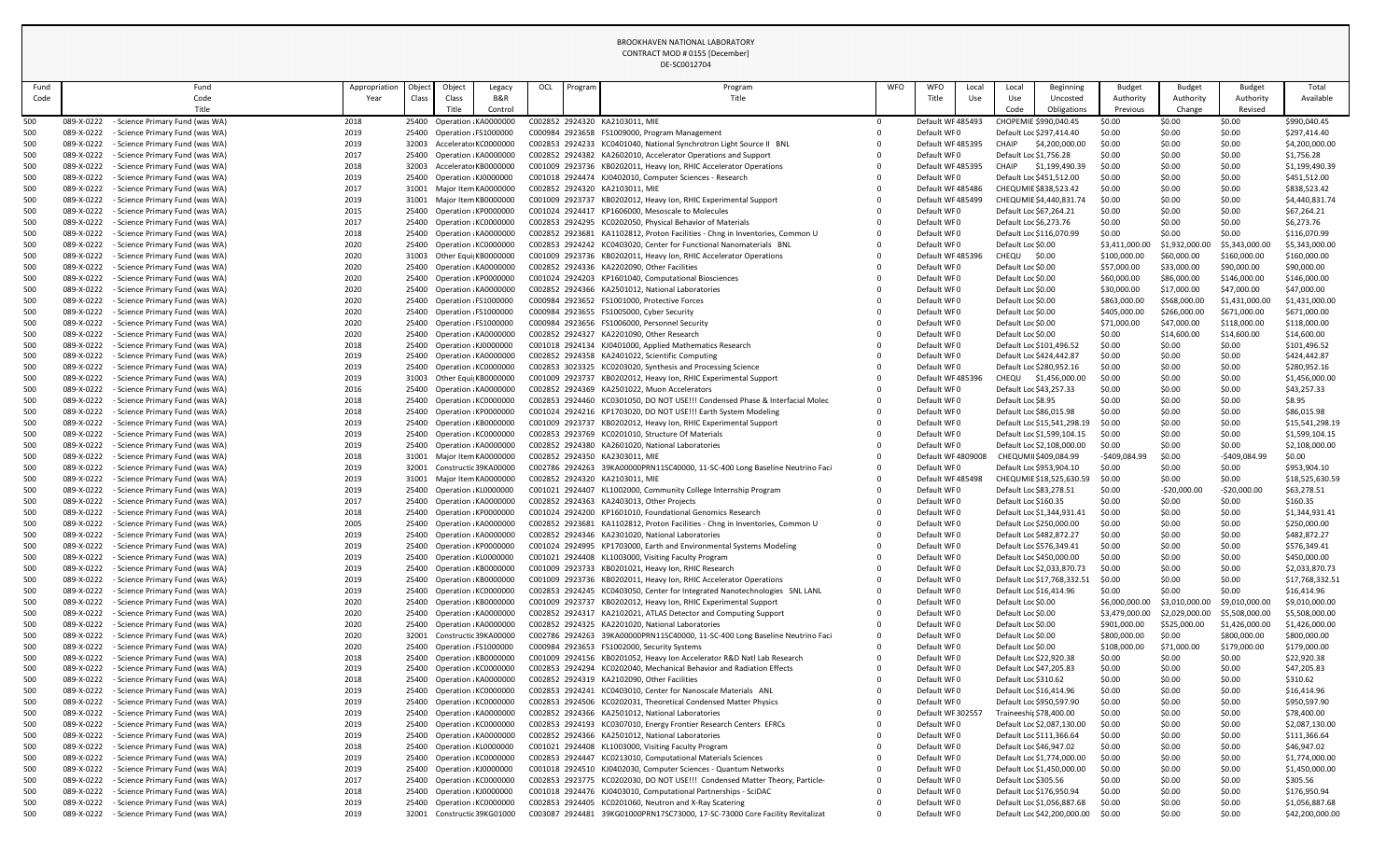|            | Fund | Fund                                                                                                                     | Appropriation | Object | Object                                                   | Legacy         | OCL | Program | Program                                                                                                                                             | WFO                | <b>WFO</b><br>Local                    | Local                                              | Beginning                   | <b>Budget</b>                   | <b>Budget</b>                  | <b>Budget</b>                     | Total                             |
|------------|------|--------------------------------------------------------------------------------------------------------------------------|---------------|--------|----------------------------------------------------------|----------------|-----|---------|-----------------------------------------------------------------------------------------------------------------------------------------------------|--------------------|----------------------------------------|----------------------------------------------------|-----------------------------|---------------------------------|--------------------------------|-----------------------------------|-----------------------------------|
|            | Code | Code<br>Title                                                                                                            | Year          | Class  | Class<br>Title                                           | B&R<br>Control |     |         | Title                                                                                                                                               |                    | Title<br>Use                           | Use<br>Code                                        | Uncosted<br>Obligations     | Authority<br>Previous           | Authority<br>Change            | Authority<br>Revised              | Available                         |
| 500        |      | - Science Primary Fund (was WA)<br>089-X-0222                                                                            | 2019          |        | 25400 Operation KA0000000                                |                |     |         | C002852 2924327 KA2201090, Other Research                                                                                                           | $\Omega$           | Default WF0                            |                                                    | Default Loc \$212,714.88    | \$0.00                          | \$0.00                         | \$0.00                            | \$212,714.88                      |
| 500        |      | 089-X-0222<br>- Science Primary Fund (was WA)                                                                            | 2019          |        | 25400 Operation KP0000000                                |                |     |         | C001024 2924203 KP1601040, Computational Biosciences                                                                                                |                    | Default WF0                            |                                                    | Default Loc \$2,330,000.00  | \$0.00                          | \$0.00                         | \$0.00                            | \$2,330,000.00                    |
| 500        |      | 089-X-0222<br>- Science Primary Fund (was WA)                                                                            | 2014          |        | 25400 Operation KA0000000                                |                |     |         | C002852 2923681 KA1102812, Proton Facilities - Chng in Inventories, Common U                                                                        |                    | Default WF0                            |                                                    | Default Loc \$422,791.27    | \$0.00                          | \$0.00                         | \$0.00                            | \$422,791.27                      |
| 500        |      | 089-X-0222<br>- Science Primary Fund (was WA)                                                                            | 2014          |        | 25400 Operation KB0000000                                |                |     |         | C001009 2923741 KB0281011, Nuclear Physics - RHIC                                                                                                   |                    | Default WF0                            | Default Loc \$7,107.43                             |                             | \$0.00                          | \$0.00                         | \$0.00                            | \$7,107.43                        |
| 500        |      | 089-X-0222<br>- Science Primary Fund (was WA)                                                                            | 2017          |        | 25400 Operation KJ0000000                                |                |     |         | C001018 2924137 KJ0404000, Next Generation Networking for Science                                                                                   |                    | Default WF0                            | Default Loc \$1,761.52                             |                             | \$0.00                          | \$0.00                         | \$0.00                            | \$1,761.52                        |
| 500        |      | 089-X-0222<br>- Science Primary Fund (was WA)                                                                            | 2020          |        | 25400 Operation KA0000000                                |                |     |         | C002852 2924371 KA2501032, National Laboratories                                                                                                    |                    | Default WF0                            | Default Loc \$0.00                                 |                             | \$193,000.00                    | \$112,000.00                   | \$305,000.00                      | \$305,000.00                      |
| 500<br>500 |      | 089-X-0222<br>- Science Primary Fund (was WA)<br>089-X-0222<br>- Science Primary Fund (was WA)                           | 2020<br>2020  |        | 25400 Operation KC0000000<br>32001 Constructic 39KG01000 |                |     |         | C002853 2924233 KC0401040, National Synchrotron Light Source II BNL<br>C003227 2924984 39KG01000PRN19SC71000, 19-SC-71000 Science User Support Cent | 0                  | Default WF0<br>Default WF0             | Default Loc \$0.00<br>Default Loc \$0.00           |                             | \$16,115,000.00<br>\$994,700.00 | \$9,039,000.00<br>\$554,400.00 | \$25,154,000.00<br>\$1,549,100.00 | \$25,154,000.00<br>\$1,549,100.00 |
| 500        |      | 089-X-0222<br>- Science Primary Fund (was WA)                                                                            | 2020          |        | 25400 Operation KA0000000                                |                |     |         | C002852 2924357 KA2401021, Scientific Discovery through Advanced Computing                                                                          | 0                  | Default WF0                            | Default Loc \$0.00                                 |                             | \$28,000.00                     | \$16,000.00                    | \$44,000.00                       | \$44,000.00                       |
| 500        |      | 089-X-0222<br>- Science Primary Fund (was WA)                                                                            | 2020          |        | 25400 Operation KC0000000                                |                |     |         | C002853 2924506 KC0202031, Theoretical Condensed Matter Physics                                                                                     | 0                  | Default WF0                            | Default Loc \$0.00                                 |                             | \$297,000.00                    | \$331,000.00                   | \$628,000.00                      | \$628,000.00                      |
| 510        |      | 089-X-0222<br>- Science Reimbursable Work Technology Transf                                                              | 2019          |        | 25400 Operation 456100000                                |                |     |         | C003005 6600199 456165021, Cooperative Research And Development Agreements                                                                          | 4861091            | <b>CHAGRRIKIO</b>                      |                                                    | Default Loc \$126,259.91    | \$0.00                          | $-521,063.96$                  | $-521,063.96$                     | \$105,195.95                      |
| 510        |      | - Science Reimbursable Work Technology Transf<br>089-X-0222                                                              | 2020          |        | 25400 Operation 456100000                                |                |     |         | C003005 6600199 456165021, Cooperative Research And Development Agreements                                                                          | 4861091            | <b>CHAGRRIKIO</b>                      | Default Loc \$0.00                                 |                             | \$241,289.30                    | -\$117,805.28                  | \$123,484.02                      | \$123,484.02                      |
| 511        |      | - Science Reimbursable Work with Non-Federal<br>089-X-0222                                                               | 2019          |        | 25400 Operation 456100000                                |                |     |         | C003005 6600146 456160031, Industry - Domestic                                                                                                      | 4861158            | CHAGR8440                              | Default Loc \$6,021.68                             |                             | \$0.00                          | \$0.00                         | \$0.00                            | \$6,021.68                        |
| 511        |      | - Science Reimbursable Work with Non-Federal<br>089-X-0222                                                               | 2019          |        | 25400 Operation 456100000                                |                |     |         | C003005 6600146 456160031, Industry - Domestic                                                                                                      | 4861075            | CHAGR8430                              | Default Loc \$2,569.90                             |                             | \$0.00                          | \$0.00                         | \$0.00                            | \$2,569.90                        |
| 511<br>511 |      | 089-X-0222<br>- Science Reimbursable Work with Non-Federal<br>089-X-0222<br>- Science Reimbursable Work with Non-Federal | 2018<br>2019  |        | 25400 Operation 456100000<br>25400 Operation 456100000   |                |     |         | C003005 6600146 456160031, Industry - Domestic<br>C003005 6600146 456160031, Industry - Domestic                                                    | 4861088<br>4861128 | CHAGR8430<br>CHAGR8440                 | Default Loc \$10,045.33<br>Default Loc \$72,436.83 |                             | \$0.00<br>\$0.00                | $-$10,045.33$<br>\$0.00        | $-$10,045.33$<br>\$0.00           | \$0.00<br>\$72,436.83             |
| 511        |      | - Science Reimbursable Work with Non-Federal<br>089-X-0222                                                               | 2018          |        | 25400 Operation 456100000                                |                |     |         | C003005 6600146 456160031, Industry - Domestic                                                                                                      | 4861072            | CHAGR8420                              | Default Loc \$2,578.06                             |                             | \$0.00                          | \$0.00                         | \$0.00                            | \$2,578.06                        |
| 511        |      | 089-X-0222<br>- Science Reimbursable Work with Non-Federal                                                               | 2019          |        | 25400 Operation 456100000                                |                |     |         | C003005 6600146 456160031, Industry - Domestic                                                                                                      | 4861130            | CHAGR8440                              |                                                    | Default Loc \$443,163.35    | \$0.00                          | \$0.00                         | \$0.00                            | \$443,163.35                      |
| 511        |      | - Science Reimbursable Work with Non-Federal<br>089-X-0222                                                               | 2020          |        | 25400 Operation 456100000                                |                |     |         | C003005 6600146 456160031, Industry - Domestic                                                                                                      | 4861023            | CHAGR8400                              | Default Loc \$0.00                                 |                             | \$30,270.2                      | \$0.00                         | \$30,270.21                       | \$30,270.21                       |
| 511        |      | 089-X-0222<br>- Science Reimbursable Work with Non-Federal                                                               | 2020          |        | 25400 Operation 456100000                                |                |     |         | C003005 6600146 456160031, Industry - Domestic                                                                                                      | 4861139            | AGR844170                              | Default Loc \$0.00                                 |                             | \$7,194.75                      | \$19,569.80                    | \$26,764.55                       | \$26,764.55                       |
| 511        |      | 089-X-0222<br>- Science Reimbursable Work with Non-Federal                                                               | 2020          |        | 25400 Operation 456100000                                |                |     |         | C003005 6600146 456160031, Industry - Domestic                                                                                                      | 4861162            | CHAGR8440                              | Default Loc \$0.00                                 |                             | \$3,806.97                      | $-53,523.60$                   | \$283.37                          | \$283.37                          |
| 511        |      | 089-X-0222<br>- Science Reimbursable Work with Non-Federal<br>089-X-0222                                                 | 2019          |        | 25400 Operation 456100000                                |                |     |         | C003005 6600146 456160031, Industry - Domestic                                                                                                      | 4861178            | CHAGR8440<br><b>CHAGR8720</b>          | Default Loc \$46,593.37                            |                             | \$0.00<br>\$0.00                | \$0.00                         | \$0.00                            | \$46,593.37                       |
| 511<br>511 |      | - Science Reimbursable Work with Non-Federal<br>- Science Reimbursable Work with Non-Federal<br>089-X-0222               | 2019<br>2019  |        | 25400 Operation 456100000<br>25400 Operation 456100000   |                |     |         | C003005 6600146 456160031, Industry - Domestic<br>C003005 6600146 456160031, Industry - Domestic                                                    | 4860936<br>4860946 | CHAGR8730                              | Default Loc \$7,788.29<br>Default Loc \$702.48     |                             | \$0.00                          | \$0.00<br>\$0.00               | \$0.00<br>\$0.00                  | \$7,788.29<br>\$702.48            |
| 511        |      | - Science Reimbursable Work with Non-Federal<br>089-X-0222                                                               | 2019          |        | 25400 Operation 456100000                                |                |     |         | C003005 6600146 456160031, Industry - Domestic                                                                                                      | 4861121            | CHAGR8440                              |                                                    | Default Loc \$121,934.75    | \$0.00                          | \$0.00                         | \$0.00                            | \$121,934.75                      |
| 511        |      | - Science Reimbursable Work with Non-Federal<br>089-X-0222                                                               | 2019          |        | 25400 Operation 456100000                                |                |     |         | C003005 6600146 456160031, Industry - Domestic                                                                                                      | 4861165            | CHAGR8440                              | Default Loc \$473.59                               |                             | \$0.00                          | \$0.00                         | \$0.00                            | \$473.59                          |
| 511        |      | 089-X-0222<br>- Science Reimbursable Work with Non-Federal                                                               | 2019          |        | 25400 Operation 456100000                                |                |     |         | C003005 6600146 456160031, Industry - Domestic                                                                                                      | 4861135            | CHAGR8440                              | Default Loc \$57,129.44                            |                             | \$0.00                          | \$0.00                         | \$0.00                            | \$57,129.44                       |
| 511        |      | 089-X-0222<br>- Science Reimbursable Work with Non-Federal                                                               | 2019          |        | 25400 Operation 456100000                                |                |     |         | C003005 6600146 456160031, Industry - Domestic                                                                                                      | 4861173            | CHAGR8440                              | Default Loc \$517.07                               |                             | \$0.00                          | \$0.00                         | \$0.00                            | \$517.07                          |
| 511        |      | 089-X-0222<br>- Science Reimbursable Work with Non-Federal                                                               | 2019          |        | 25400 Operation 456100000                                |                |     |         | C003005 6600146 456160031, Industry - Domestic                                                                                                      | 4861163            | CHAGR8440                              | Default Loc \$5,557.10                             |                             | \$0.00                          | \$0.00                         | \$0.00                            | \$5,557.10                        |
| 511<br>511 |      | 089-X-0222<br>- Science Reimbursable Work with Non-Federal<br>089-X-0222<br>- Science Reimbursable Work with Non-Federal | 2019<br>2020  |        | 25400 Operation 456100000<br>25400 Operation 456100000   |                |     |         | C003005 6600146 456160031, Industry - Domestic<br>C003005 6600146 456160031, Industry - Domestic                                                    | 4861145<br>4861187 | CHAGR8440<br>CHAGR8440                 | Default Loc \$12,149.46<br>Default Loc \$0.00      |                             | \$0.00<br>\$40,000.00           | \$0.00<br>\$0.00               | \$0.00<br>\$40,000.00             | \$12,149.46<br>\$40,000.00        |
| 511        |      | 089-X-0222<br>- Science Reimbursable Work with Non-Federal                                                               | 2020          |        | 25400 Operation 456100000                                |                |     |         | C003005 6600146 456160031, Industry - Domestic                                                                                                      | 4861160            | CHAGR8440                              | Default Loc \$0.00                                 |                             | \$4,284.38                      | \$22,853.21                    | \$27,137.59                       | \$27,137.59                       |
| 511        |      | 089-X-0222<br>- Science Reimbursable Work with Non-Federal                                                               | 2020          |        | 25400 Operation 456100000                                |                |     |         | C003005 6600146 456160031, Industry - Domestic                                                                                                      | 4861115            | CHAGR8430                              | Default Loc \$0.00                                 |                             | \$1,329.23                      | \$0.00                         | \$1,329.23                        | \$1,329.23                        |
| 511        |      | 089-X-0222<br>- Science Reimbursable Work with Non-Federal                                                               | 2020          |        | 25400 Operation 456100000                                |                |     |         | C003005 6600146 456160031, Industry - Domestic                                                                                                      | 4861191            | CHAGR8440                              | Default Loc \$0.00                                 |                             | \$27,751.05                     | \$0.00                         | \$27,751.05                       | \$27,751.05                       |
| 511        |      | - Science Reimbursable Work with Non-Federal<br>089-X-0222                                                               | 2020          |        | 25400 Operation 456100000                                |                |     |         | C003005 6600146 456160031, Industry - Domestic                                                                                                      | 4860936            | CHAGR8720                              | Default Loc \$0.00                                 |                             | \$0.00                          | \$2,211.71                     | \$2,211.71                        | \$2,211.71                        |
| 511        |      | 089-X-0222<br>- Science Reimbursable Work with Non-Federal                                                               | 2020          |        | 25400 Operation 456100000                                |                |     |         | C003005 6600146 456160031, Industry - Domestic                                                                                                      | 4861198            | CHAGR8440                              | Default Loc \$0.00                                 |                             | \$0.00                          | \$8,325.31                     | \$8,325.31                        | \$8,325.31                        |
| 511<br>511 |      | 089-X-0222<br>- Science Reimbursable Work with Non-Federal<br>089-X-0222<br>- Science Reimbursable Work with Non-Federal | 2017<br>2019  |        | 25400 Operation 456100000<br>25400 Operation 456100000   |                |     |         | C003005 6600147 456160032, Industry - Foreign<br>C003005 6600146 456160031, Industry - Domestic                                                     | 4861015<br>4861089 | CHAGR8400<br>CHAGR8430                 | Default Loc \$309.19                               | Default Loc \$581,487.16    | $-5581,743.15$<br>$-5309.19$    | \$0.00<br>\$0.00               | $-5581,743.15$<br>$-$ \$309.19    | $-$ \$255.99<br>\$0.00            |
| 511        |      | 089-X-0222<br>- Science Reimbursable Work with Non-Federal                                                               | 2019          |        | 25400 Operation 456100000                                |                |     |         | C003005 6600146 456160031, Industry - Domestic                                                                                                      | 4861138            | AGR844160                              | Default Loc \$1,730.51                             |                             | -\$1,730.51                     | \$0.00                         | -\$1,730.51                       | \$0.00                            |
| 511        |      | 089-X-0222<br>- Science Reimbursable Work with Non-Federal                                                               | 2018          |        | 25400 Operation 456100000                                |                |     |         | C003005 6600147 456160032, Industry - Foreign                                                                                                       | 4801577            | CH AGR8780                             | Default Loc \$50,485.44                            |                             | \$0.00                          | \$0.00                         | \$0.00                            | \$50,485.44                       |
| 511        |      | 089-X-0222<br>- Science Reimbursable Work with Non-Federal                                                               | 2019          |        | 25400 Operation 456100000                                |                |     |         | C003005 6600146 456160031, Industry - Domestic                                                                                                      | 4861068            | CHAGR8420                              | Default Loc \$16,735.45                            |                             | \$0.00                          | \$0.00                         | \$0.00                            | \$16,735.45                       |
| 511        |      | 089-X-0222<br>- Science Reimbursable Work with Non-Federal                                                               | 2019          |        | 25400 Operation 456100000                                |                |     |         | C003005 6600146 456160031, Industry - Domestic                                                                                                      | 4861063            | CHAGR8420                              | Default Loc \$9,628.13                             |                             | \$0.00                          | \$0.00                         | \$0.00                            | \$9,628.13                        |
| 511        |      | 089-X-0222<br>- Science Reimbursable Work with Non-Federal                                                               | 2019          |        | 25400 Operation 456100000                                |                |     |         | C003005 6600146 456160031, Industry - Domestic                                                                                                      | 4861177            | CHAGR8440                              | Default Loc \$13,333.00                            |                             | \$0.00                          | \$0.00                         | \$0.00                            | \$13,333.00                       |
| 511        |      | 089-X-0222<br>- Science Reimbursable Work with Non-Federal                                                               | 2019          |        | 25400 Operation 456100000                                |                |     |         | C003005 6600146 456160031, Industry - Domestic                                                                                                      | 4861120            | CHAGR8430                              | Default Loc \$16,921.32                            |                             | \$0.00                          | \$0.00                         | \$0.00                            | \$16,921.32                       |
| 511<br>511 |      | - Science Reimbursable Work with Non-Federal<br>089-X-0222<br>089-X-0222<br>- Science Reimbursable Work with Non-Federal | 2019<br>2019  |        | 25400 Operation 456100000<br>25400 Operation 456100000   |                |     |         | C003005 6600146 456160031, Industry - Domestic<br>C003005 6600146 456160031, Industry - Domestic                                                    | 4861160<br>4861157 | CHAGR8440<br>CHAGR8440                 | Default Loc \$23,324.26<br>Default Loc \$37,812.96 |                             | \$0.00<br>\$0.00                | \$0.00<br>\$0.00               | \$0.00<br>\$0.00                  | \$23,324.26<br>\$37,812.96        |
| 511        |      | 089-X-0222<br>- Science Reimbursable Work with Non-Federal                                                               | 2020          |        | 25400 Operation 456100000                                |                |     |         | C003005 6600146 456160031, Industry - Domestic                                                                                                      | 4861133            | CHAGR8440                              | Default Loc \$0.00                                 |                             | \$15,797.67                     | \$10,226.58                    | \$26,024.25                       | \$26,024.25                       |
| 511        |      | - Science Reimbursable Work with Non-Federal<br>089-X-0222                                                               | 2020          |        | 25400 Operation 456100000                                |                |     |         | C003005 6600147 456160032, Industry - Foreign                                                                                                       | 4861161            | CHAGR8440                              | Default Loc \$0.00                                 |                             | \$11,100.42                     | \$0.00                         | \$11,100.42                       | \$11,100.42                       |
| 511        |      | 089-X-0222<br>- Science Reimbursable Work with Non-Federal                                                               | 2020          |        | 25400 Operation 456100000                                |                |     |         | C003005 6600146 456160031, Industry - Domestic                                                                                                      | 4861120            | CHAGR8430                              | Default Loc \$0.00                                 |                             | \$88,543.68                     | \$0.00                         | \$88,543.68                       | \$88,543.68                       |
| 511        |      | - Science Reimbursable Work with Non-Federal<br>089-X-0222                                                               | 2020          |        | 25400 Operation 456100000                                |                |     |         | C003005 6600146 456160031, Industry - Domestic                                                                                                      | 4861159            | CHAGR8440                              | Default Loc \$0.00                                 |                             | \$20,187.95                     | \$5,990.63                     | \$26,178.58                       | \$26,178.58                       |
| 511        |      | 089-X-0222<br>- Science Reimbursable Work with Non-Federal                                                               | 2019          |        | 25400 Operation 456100000                                |                |     |         | C003005 6600147 456160032, Industry - Foreign                                                                                                       | 4861076            | CHAGR8430                              |                                                    | Default Loc \$265,095.87    | \$0.00                          | \$0.00                         | \$0.00                            | \$265,095.87                      |
| 511<br>511 |      | 089-X-0222<br>- Science Reimbursable Work with Non-Federal<br>089-X-0222<br>- Science Reimbursable Work with Non-Federal | 2019<br>2018  |        | 25400 Operation 456100000<br>25400 Operation 456100000   |                |     |         | C003005 6600146 456160031, Industry - Domestic<br>C003005 6600147 456160032, Industry - Foreign                                                     | 4861179<br>4861065 | CHAGR8440<br>CHAGR8420                 | Default Loc \$20,000.00                            | Default Loc \$128,364.60    | \$0.00<br>\$0.00                | \$0.00<br>\$0.00               | \$0.00<br>\$0.00                  | \$20,000.00<br>\$128,364.60       |
| 511        |      | 089-X-0222<br>- Science Reimbursable Work with Non-Federal                                                               | 2019          |        | 25400 Operation 456100000                                |                |     |         | C003005 6600146 456160031, Industry - Domestic                                                                                                      | 4861052            | CHAGR8410                              |                                                    | Default Loc \$10,408,626.62 | \$0.00                          | \$0.00                         | \$0.00                            | \$10,408,626.62                   |
| 511        |      | - Science Reimbursable Work with Non-Federal<br>089-X-0222                                                               | 2020          |        | 25400 Operation 456100000                                |                |     |         | C003005 6600146 456160031, Industry - Domestic                                                                                                      | 4861193            | CHAGR8400                              | Default Loc \$0.00                                 |                             | \$25,862.00                     | \$0.00                         | \$25,862.00                       | \$25,862.00                       |
| 511        |      | 089-X-0222<br>- Science Reimbursable Work with Non-Federal                                                               | 2020          |        | 25400 Operation 456100000                                |                |     |         | C003005 6600146 456160031, Industry - Domestic                                                                                                      | 4861181            | CHAGR8440                              | Default Loc \$0.00                                 |                             | \$44,271.84                     | \$0.00                         | \$44,271.84                       | \$44,271.84                       |
| 511        |      | 089-X-0222<br>- Science Reimbursable Work with Non-Federal                                                               | 2020          |        | 25400 Operation 456100000                                |                |     |         | C003005 6600147 456160032, Industry - Foreign                                                                                                       | 4861201            | CHAGR8440                              | Default Loc \$0.00                                 |                             | \$0.00                          | \$46,601.94                    | \$46,601.94                       | \$46,601.94                       |
| 511        |      | 089-X-0222<br>- Science Reimbursable Work with Non-Federal                                                               | 2019          |        | 25400 Operation 456100000                                |                |     |         | C003005 6600147 456160032, Industry - Foreign                                                                                                       | 4861184            | CHAGR8440                              | Default Loc \$23,335.70                            |                             | \$0.00                          | \$0.00                         | \$0.00                            | \$23,335.70                       |
| 511        |      | 089-X-0222<br>- Science Reimbursable Work with Non-Federal<br>089-X-0222<br>- Science Reimbursable Work with Non-Federal | 2019<br>2019  |        | 25400 Operation 456100000                                |                |     |         | C003005 6600147 456160032, Industry - Foreign<br>C003005 6600146 456160031, Industry - Domestic                                                     |                    | 4861065 CHAGR8420<br>4861115 CHAGR8430 |                                                    | Default Loc \$194,174.76    | \$0.00<br>\$0.00                | \$0.00<br>\$0.00               | \$0.00<br>\$0.00                  | \$194,174.76<br>\$18,670.77       |
| 511<br>511 |      | - Science Reimbursable Work with Non-Federal<br>089-X-0222                                                               | 2019          |        | 25400 Operation 456100000<br>25400 Operation 456100000   |                |     |         | C003005 6600146 456160031, Industry - Domestic                                                                                                      |                    | 4861153 CHAGR8440                      | Default Loc \$18,670.77<br>Default Loc \$182.63    |                             | $-5182.63$                      | \$0.00                         | $-5182.63$                        | \$0.00                            |
| 511        |      | - Science Reimbursable Work with Non-Federal<br>089-X-0222                                                               | 2019          |        | 25400 Operation 456100000                                |                |     |         | C003005 6600147 456160032, Industry - Foreign                                                                                                       |                    | 4861176 CHAGR8440                      | Default Loc \$66,702.80                            |                             | \$0.00                          | \$0.00                         | \$0.00                            | \$66,702.80                       |
| 511        |      | - Science Reimbursable Work with Non-Federal<br>089-X-0222                                                               | 2019          |        | 25400 Operation 456100000                                |                |     |         | C003005 6600146 456160031, Industry - Domestic                                                                                                      |                    | 4861162 CHAGR8440                      | Default Loc \$20,251.77                            |                             | \$0.00                          | -\$13,520.16                   | $-$13,520.16$                     | \$6,731.61                        |
|            |      |                                                                                                                          |               |        |                                                          |                |     |         |                                                                                                                                                     |                    |                                        |                                                    |                             |                                 |                                |                                   |                                   |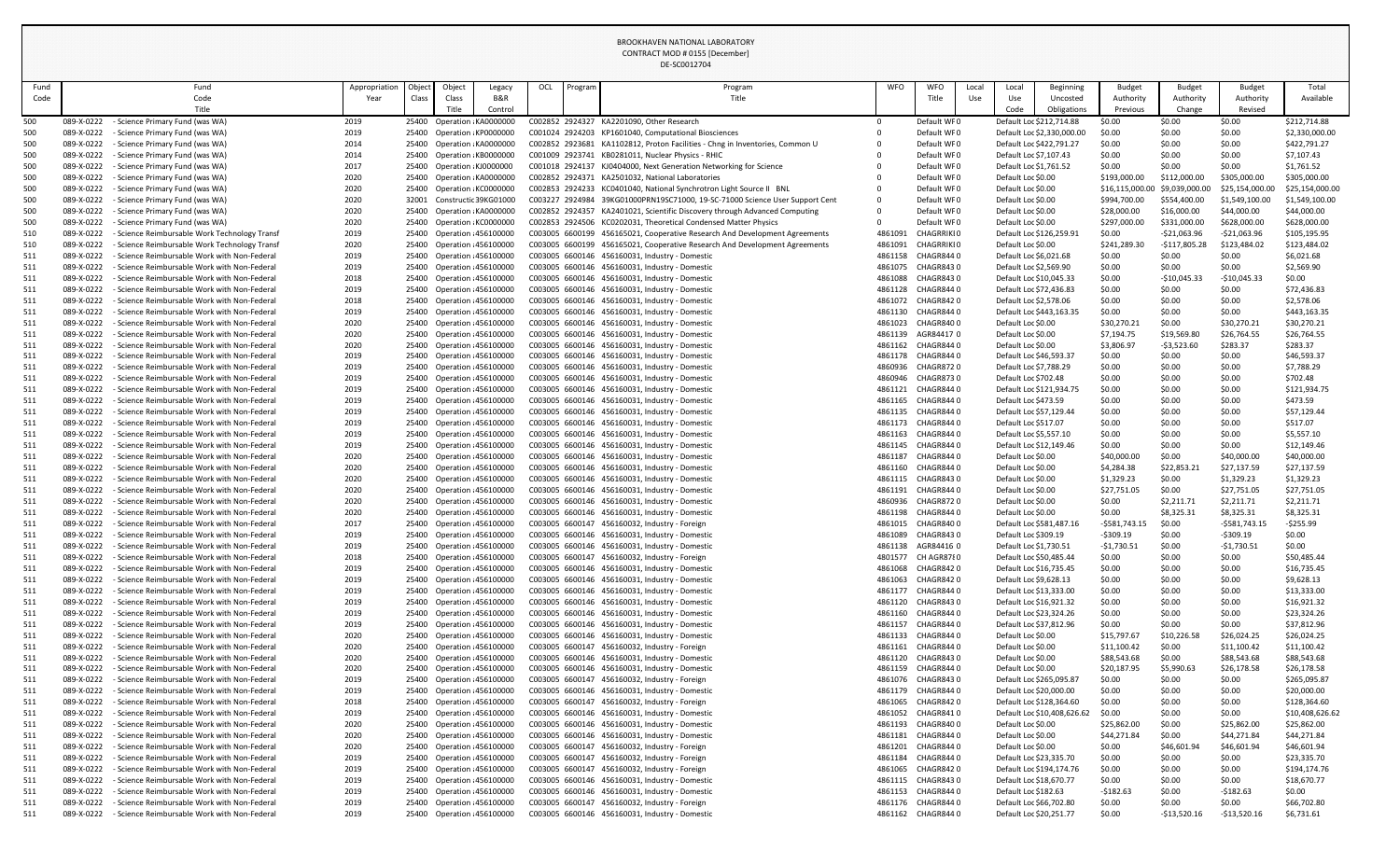| Fund       | Fund                                                                                                                          | Appropriation | Objec | Object                                                 | Legacy  | OCL | Program | Program                                                                                          | <b>WFO</b>         | <b>WFO</b>                     | Local | Local                                               | Beginning                  | Budget                      | <b>Budget</b>        | <b>Budget</b>               | Total                       |
|------------|-------------------------------------------------------------------------------------------------------------------------------|---------------|-------|--------------------------------------------------------|---------|-----|---------|--------------------------------------------------------------------------------------------------|--------------------|--------------------------------|-------|-----------------------------------------------------|----------------------------|-----------------------------|----------------------|-----------------------------|-----------------------------|
| Code       | Code                                                                                                                          | Year          | Class | Class                                                  | B&R     |     |         | Title                                                                                            |                    | Title                          | Use   | Use                                                 | Uncosted                   | Authority                   | Authority            | Authority                   | Available                   |
|            | Title                                                                                                                         |               |       | Title                                                  | Control |     |         |                                                                                                  |                    |                                |       | Code                                                | Obligations                | Previous                    | Change               | Revised                     |                             |
| 511<br>511 | - Science Reimbursable Work with Non-Federal<br>089-X-0222<br>089-X-0222<br>- Science Reimbursable Work with Non-Federal      | 2019<br>2020  |       | 25400 Operation 456100000<br>25400 Operation 456100000 |         |     |         | C003005 6600146 456160031, Industry - Domestic<br>C003005 6600146 456160031, Industry - Domestic | 4861099<br>4861163 | CHAGR8430<br>CHAGR8440         |       | Default Loc \$98,452.58<br>Default Loc \$0.00       |                            | \$0.00<br>\$3,322.33        | \$0.00<br>\$5,879.95 | \$0.00<br>\$9,202.28        | \$98,452.58<br>\$9,202.28   |
| 511        | 089-X-0222<br>Science Reimbursable Work with Non-Federal                                                                      | 2020          |       | 25400 Operation 456100000                              |         |     |         | C003005 6600146 456160031, Industry - Domestic                                                   | 4861098            | CHAGR8430                      |       | Default Loc \$0.00                                  |                            | \$1,048.54                  | \$3,062.35           | \$4,110.89                  | \$4,110.89                  |
| 511        | 089-X-0222<br>- Science Reimbursable Work with Non-Federal                                                                    | 2020          |       | 25400 Operation 456100000                              |         |     |         | C003005 6600146 456160031, Industry - Domestic                                                   | 4861128            | CHAGR8440                      |       | Default Loc \$0.00                                  |                            | \$1,452.21                  | \$885.29             | \$2,337.50                  | \$2,337.50                  |
| 511        | 089-X-0222<br>- Science Reimbursable Work with Non-Federal                                                                    | 2018          |       | 25400 Operation 456100000                              |         |     |         | C003005 6600146 456160031, Industry - Domestic                                                   | 4861090            | CHAGR8430                      |       | Default Loc \$29,453.57                             |                            | \$0.00                      | \$0.00               | \$0.00                      | \$29,453.57                 |
| 511        | 089-X-0222<br>- Science Reimbursable Work with Non-Federal                                                                    | 2018          |       | 25400 Operation 456100000                              |         |     |         | C003005 6600146 456160031, Industry - Domestic                                                   | 4861079            | CHAGR8430                      |       | Default Loc \$41,439.06                             |                            | \$0.00                      | \$0.00               | \$0.00                      | \$41,439.06                 |
| 511        | 089-X-0222<br>Science Reimbursable Work with Non-Federal                                                                      | 2019          |       | 25400 Operation 456100000                              |         |     |         | C003005 6600146 456160031, Industry - Domestic                                                   | 4861174            | CHAGR8440                      |       | Default Loc \$25,000.00                             |                            | \$0.00                      | \$0.00               | \$0.00                      | \$25,000.00                 |
| 511        | 089-X-0222<br><b>Science Reimbursable Work with Non-Federal</b>                                                               | 2019          |       | 25400 Operation 456100000                              |         |     |         | C003005 6600146 456160031, Industry - Domestic                                                   | 4861053            | CHAGR8420                      |       | Default Loc \$6,766.57                              |                            | \$0.00                      | \$0.00               | \$0.00                      | \$6,766.57                  |
| 511        | 089-X-0222<br>- Science Reimbursable Work with Non-Federal                                                                    | 2019          |       | 25400 Operation 456100000                              |         |     |         | C003005 6600146 456160031, Industry - Domestic                                                   | 4861107            | CHAGR8430                      |       | Default Loc \$17,624.33                             |                            | \$0.00                      | \$0.00               | \$0.00                      | \$17,624.33                 |
| 511<br>511 | 089-X-0222<br>- Science Reimbursable Work with Non-Federal<br>089-X-0222<br>- Science Reimbursable Work with Non-Federal      | 2019<br>2019  |       | 25400 Operation 456100000<br>25400 Operation 456100000 |         |     |         | C003005 6600146 456160031, Industry - Domestic<br>C003005 6600146 456160031, Industry - Domestic | 4861144<br>4861023 | CHAGR8440<br>CHAGR8400         |       | Default Loc \$3,427.80<br>Default Loc \$59,729.79   |                            | \$0.00<br>\$0.00            | \$0.00<br>\$0.00     | \$0.00<br>\$0.00            | \$3,427.80<br>\$59,729.79   |
| 511        | 089-X-0222<br>- Science Reimbursable Work with Non-Federal                                                                    | 2019          |       | 25400 Operation 456100000                              |         |     |         | C003005 6600146 456160031, Industry - Domestic                                                   | 4861100            | CHAGR8430                      |       | Default Loc \$10,900.53                             |                            | \$0.00                      | \$0.00               | \$0.00                      | \$10,900.53                 |
| 511        | 089-X-0222<br>Science Reimbursable Work with Non-Federal                                                                      | 2019          |       | 25400 Operation 456100000                              |         |     |         | C003005 6600147 456160032, Industry - Foreign                                                    | 4801577            | CH AGR8780                     |       | Default Loc \$50,485.44                             |                            | \$0.00                      | \$0.00               | \$0.00                      | \$50,485.44                 |
| 511        | 089-X-0222<br>- Science Reimbursable Work with Non-Federal                                                                    | 2018          |       | 25400 Operation 456100000                              |         |     |         | C003005 6600147 456160032, Industry - Foreign                                                    | 4860984            | CHAGR8400                      |       | Default Loc \$67.81                                 |                            | \$0.00                      | \$0.00               | \$0.00                      | \$67.81                     |
| 511        | 089-X-0222<br>- Science Reimbursable Work with Non-Federal                                                                    | 2016          |       | 25400 Operation 456100000                              |         |     |         | C003005 6600146 456160031, Industry - Domestic                                                   | 4860871            | CHAGR8720                      |       | Default Loc \$13,578.50                             |                            | \$0.00                      | \$0.00               | \$0.00                      | \$13,578.50                 |
| 511        | 089-X-0222<br>- Science Reimbursable Work with Non-Federal                                                                    | 2018          |       | 25400 Operation 456100000                              |         |     |         | C003005 6600146 456160031, Industry - Domestic                                                   | 4861114            | CHAGR8430                      |       | Default Loc \$1,896.61                              |                            | \$0.00                      | \$0.00               | \$0.00                      | \$1,896.61                  |
| 511        | 089-X-0222<br>- Science Reimbursable Work with Non-Federal                                                                    | 2019          |       | 25400 Operation 456100000                              |         |     |         | C003005 6600146 456160031, Industry - Domestic                                                   | 4861102            | CHAGR8430                      |       | Default Loc \$1,020.18                              |                            | -\$1,020.18                 | \$0.00               | $-51,020.18$                | \$0.00                      |
| 511        | 089-X-0222<br>Science Reimbursable Work with Non-Federal                                                                      | 2019          |       | 25400 Operation 456100000                              |         |     |         | C003005 6600146 456160031, Industry - Domestic                                                   | 4861164            | CHAGR8440                      |       | Default Loc \$4,583.97                              |                            | \$0.00                      | $-54,583.34$         | $-54,583.34$                | \$0.63                      |
| 511        | 089-X-0222<br>- Science Reimbursable Work with Non-Federal                                                                    | 2020          |       | 25400 Operation 456100000                              |         |     |         | C003005 6600146 456160031, Industry - Domestic                                                   | 4861186            | CHAGR8440                      |       | Default Loc \$0.00                                  |                            | \$11,178.00                 | \$0.00               | \$11,178.00                 | \$11,178.00                 |
| 511        | - Science Reimbursable Work with Non-Federal<br>089-X-0222<br>089-X-0222<br>Science Reimbursable Work with Non-Federal        | 2020          |       | 25400 Operation 456100000                              |         |     |         | C003005 6600146 456160031, Industry - Domestic                                                   | 4861104            | CHAGR8430<br>CHAGR8440         |       | Default Loc \$0.00                                  |                            | \$25,335.35                 | \$6,225.72<br>\$0.00 | \$31,561.07                 | \$31,561.07                 |
| 511<br>511 | 089-X-0222<br>- Science Reimbursable Work with Non-Federal                                                                    | 2020<br>2020  |       | 25400 Operation 456100000<br>25400 Operation 456100000 |         |     |         | C003005 6600147 456160032, Industry - Foreign<br>C003005 6600146 456160031, Industry - Domestic  | 4861175<br>4861052 | CHAGR8410                      |       | Default Loc \$0.00<br>Default Loc \$0.00            |                            | \$29,126.22<br>\$429,191.38 | \$455,812.68         | \$29,126.22<br>\$885,004.06 | \$29,126.22<br>\$885,004.06 |
| 511        | 089-X-0222<br>Science Reimbursable Work with Non-Federal                                                                      | 2020          |       | 25400 Operation 456100000                              |         |     |         | C003005 6600146 456160031, Industry - Domestic                                                   | 4861195            | CHAGR8440                      |       | Default Loc \$0.00                                  |                            | \$0.00                      | \$55,502.59          | \$55,502.59                 | \$55,502.59                 |
| 511        | 089-X-0222<br>- Science Reimbursable Work with Non-Federal                                                                    | 2020          |       | 25400 Operation 456100000                              |         |     |         | C003005 6600146 456160031, Industry - Domestic                                                   | 4861197            | CHAGR8440                      |       | Default Loc \$0.00                                  |                            | \$0.00                      | \$8,325.31           | \$8,325.31                  | \$8,325.31                  |
| 511        | - Science Reimbursable Work with Non-Federal<br>089-X-0222                                                                    | 2019          |       | 25400 Operation 456100000                              |         |     |         | C003005 6600146 456160031, Industry - Domestic                                                   | 4861151            | CHAGR8440                      |       | Default Loc \$222,250.56                            |                            | \$0.00                      | \$0.00               | \$0.00                      | \$222,250.56                |
| 511        | 089-X-0222<br>Science Reimbursable Work with Non-Federal                                                                      | 2019          |       | 25400 Operation 456100000                              |         |     |         | C003005 6600146 456160031, Industry - Domestic                                                   | 4860969            | CHAGR8730                      |       | Default Loc \$194,172.07                            |                            | \$0.00                      | \$0.00               | \$0.00                      | \$194,172.07                |
| 511        | 089-X-0222<br>- Science Reimbursable Work with Non-Federal                                                                    | 2019          |       | 25400 Operation 456100000                              |         |     |         | C003005 6600146 456160031, Industry - Domestic                                                   | 4861170            | CHAGR8440                      |       | Default Loc \$22,135.92                             |                            | \$0.00                      | \$0.00               | \$0.00                      | \$22,135.92                 |
| 511        | 089-X-0222<br>- Science Reimbursable Work with Non-Federal                                                                    | 2019          |       | 25400 Operation 456100000                              |         |     |         | C003005 6600147 456160032, Industry - Foreign                                                    | 4861175            | CHAGR8440                      |       | Default Loc \$30,694.87                             |                            | \$0.00                      | \$0.00               | \$0.00                      | \$30,694.87                 |
| 511        | 089-X-0222<br>- Science Reimbursable Work with Non-Federal                                                                    | 2019          |       | 25400 Operation 456100000                              |         |     |         | C003005 6600146 456160031, Industry - Domestic                                                   |                    | 4861133 CHAGR8440              |       | Default Loc \$25,432.08                             |                            | \$0.00                      | \$0.00               | \$0.00                      | \$25,432.08                 |
| 511        | 089-X-0222<br>- Science Reimbursable Work with Non-Federal                                                                    | 2019          |       | 25400 Operation 456100000                              |         |     |         | C003005 6600147 456160032, Industry - Foreign                                                    | 4861161            | CHAGR8440                      |       | Default Loc \$33,419.95                             |                            | \$0.00                      | \$0.00               | \$0.00                      | \$33,419.95                 |
| 511        | 089-X-0222<br><b>Science Reimbursable Work with Non-Federal</b><br>089-X-0222<br>- Science Reimbursable Work with Non-Federal | 2019<br>2019  |       | 25400 Operation 456100000<br>25400 Operation 456100000 |         |     |         | C003005 6600147 456160032, Industry - Foreign<br>C003005 6600146 456160031, Industry - Domestic  | 4861032<br>4861109 | CHAGR8410<br>CHAGR8430         |       | Default Loc \$7,756.88<br>Default Loc \$666.73      |                            | \$0.00<br>\$0.00            | \$0.00<br>\$0.00     | \$0.00<br>\$0.00            | \$7,756.88<br>\$666.73      |
| 511<br>511 | 089-X-0222<br>- Science Reimbursable Work with Non-Federal                                                                    | 2019          |       | 25400 Operation 456100000                              |         |     |         | C003005 6600146 456160031, Industry - Domestic                                                   | 4861182            | CHAGR8440                      |       | Default Loc \$21,667.00                             |                            | \$0.00                      | \$0.00               | \$0.00                      | \$21,667.00                 |
| 511        | 089-X-0222<br>- Science Reimbursable Work with Non-Federal                                                                    | 2020          |       | 25400 Operation 456100000                              |         |     |         | C003005 6600146 456160031, Industry - Domestic                                                   |                    | 4861135 CHAGR8440              |       | Default Loc \$0.00                                  |                            | \$221,359.20                | \$0.00               | \$221,359.20                | \$221,359.20                |
| 511        | 089-X-0222<br>- Science Reimbursable Work with Non-Federal                                                                    | 2020          |       | 25400 Operation 456100000                              |         |     |         | C003005 6600146 456160031, Industry - Domestic                                                   | 4861190            | CHAGR8440                      |       | Default Loc \$0.00                                  |                            | \$11,250.00                 | \$5,042.39           | \$16,292.39                 | \$16,292.39                 |
| 511        | 089-X-0222<br>- Science Reimbursable Work with Non-Federal                                                                    | 2020          |       | 25400 Operation 456100000                              |         |     |         | C003005 6600147 456160032, Industry - Foreign                                                    | 4861189            | CHAGR8440                      |       | Default Loc \$0.00                                  |                            | \$26,747.57                 | \$0.00               | \$26,747.57                 | \$26,747.57                 |
| 511        | 089-X-0222<br>- Science Reimbursable Work with Non-Federal                                                                    | 2020          |       | 25400 Operation 456100000                              |         |     |         | C003005 6600146 456160031, Industry - Domestic                                                   | 4861192            | CHAGR844 0                     |       | Default Loc \$0.00                                  |                            | \$44,271.84                 | \$0.00               | \$44,271.84                 | \$44,271.84                 |
| 511        | 089-X-0222<br>- Science Reimbursable Work with Non-Federal                                                                    | 2020          |       | 25400 Operation 456100000                              |         |     |         | C003005 6600146 456160031, Industry - Domestic                                                   | 4861177            | CHAGR8440                      |       | Default Loc \$0.00                                  |                            | \$0.00                      | \$35,881.68          | \$35,881.68                 | \$35,881.68                 |
| 511        | 089-X-0222<br>- Science Reimbursable Work with Non-Federal                                                                    | 2017          |       | 25400 Operation 456100000                              |         |     |         | C003005 6600147 456160032, Industry - Foreign                                                    |                    | 4801577 CH AGR8780             |       | Default Loc \$13,862.87                             |                            | \$0.00                      | \$0.00               | \$0.00                      | \$13,862.87                 |
| 511        | 089-X-0222<br>- Science Reimbursable Work with Non-Federal                                                                    | 2019          |       | 25400 Operation 456100000                              |         |     |         | C003005 6600146 456160031, Industry - Domestic                                                   | 4861139            | AGR844170                      |       | Default Loc \$54,055.25                             |                            | \$0.00                      | \$0.00               | \$0.00                      | \$54,055.25                 |
| 511        | 089-X-0222<br>- Science Reimbursable Work with Non-Federal<br>089-X-0222<br>- Science Reimbursable Work with Non-Federal      | 2019<br>2018  |       | 25400 Operation 456100000<br>25400 Operation 456100000 |         |     |         | C003005 6600146 456160031, Industry - Domestic<br>C003005 6600146 456160031, Industry - Domestic | 4861159            | CHAGR8440<br>4861075 CHAGR8430 |       | Default Loc \$7,622.05<br>Default Loc \$149.96      |                            | \$0.00<br>\$0.00            | \$0.00<br>\$0.00     | \$0.00<br>\$0.00            | \$7,622.05<br>\$149.96      |
| 511<br>511 | 089-X-0222<br>- Science Reimbursable Work with Non-Federal                                                                    | 2014          |       | 25400 Operation 456100000                              |         |     |         | C003005 6600146 456160031, Industry - Domestic                                                   | 4860871            | CHAGR8720                      |       | Default Loc \$70,159.64                             |                            | \$0.00                      | \$0.00               | \$0.00                      | \$70,159.64                 |
| 511        | 089-X-0222<br>- Science Reimbursable Work with Non-Federal                                                                    | 2019          |       | 25400 Operation 456100000                              |         |     |         | C003005 6600146 456160031, Industry - Domestic                                                   | 4861098            | CHAGR8430                      |       | Default Loc \$31,889.11                             |                            | \$0.00                      | \$0.00               | \$0.00                      | \$31,889.11                 |
| 511        | 089-X-0222<br>- Science Reimbursable Work with Non-Federal                                                                    | 2019          |       | 25400 Operation 456100000                              |         |     |         | C003005 6600147 456160032, Industry - Foreign                                                    | 4861167            | CHAGR8440                      |       | Default Loc \$3,229.20                              |                            | \$0.00                      | \$0.00               | \$0.00                      | \$3,229.20                  |
| 511        | 089-X-0222<br>- Science Reimbursable Work with Non-Federal                                                                    | 2019          |       | 25400 Operation 456100000                              |         |     |         | C003005 6600146 456160031, Industry - Domestic                                                   | 4861134            | CHAGR8440                      |       | Default Loc \$166,471.93                            |                            | \$0.00                      | \$0.00               | \$0.00                      | \$166,471.93                |
| -511       | 089-X-0222<br>- Science Reimbursable Work with Non-Federal                                                                    | 2019          |       | 25400 Operation 456100000                              |         |     |         | C003005 6600146 456160031, Industry - Domestic                                                   |                    | 4861136 CHAGR8440              |       | Default Loc \$20,035.01                             |                            | \$0.00                      | \$0.00               | \$0.00                      | \$20,035.01                 |
| 511        | 089-X-0222<br>- Science Reimbursable Work with Non-Federal                                                                    | 2019          |       | 25400 Operation 456100000                              |         |     |         | C003005 6600146 456160031, Industry - Domestic                                                   | 4861022            | CHAGR8410                      |       | Default Loc \$176,129.53                            |                            | \$0.00                      | \$0.00               | \$0.00                      | \$176,129.53                |
| 511        | 089-X-0222<br>- Science Reimbursable Work with Non-Federal                                                                    | 2019          |       | 25400 Operation 456100000                              |         |     |         | C003005 6600146 456160031, Industry - Domestic                                                   |                    | 4861104 CHAGR8430              |       | Default Loc \$61,831.65                             |                            | \$0.00                      | \$0.00               | \$0.00                      | \$61,831.65                 |
| 511        | 089-X-0222<br>- Science Reimbursable Work with Non-Federal                                                                    | 2020          |       | 25400 Operation 456100000                              |         |     |         | C003005 6600146 456160031, Industry - Domestic                                                   |                    | 4861196 CHAGR8440              |       | Default Loc \$0.00                                  |                            | \$5,000.00                  | \$1,007.85           | \$6,007.85                  | \$6,007.85                  |
| 512        | 089-X-0222<br>- Science Reimbursable Work with Other Federa                                                                   | 2016          |       | 25400 Operation 456100000                              |         |     |         | C003005 6600053 456140220, Research & Development - Department of Health and                     | 4803492            | CH AGRNIF 0                    |       | Default Loc \$455,077.00                            |                            | \$0.00                      | \$0.00               | \$0.00                      | \$455,077.00                |
| 512<br>512 | 089-X-0222<br>- Science Reimbursable Work with Other Federa<br>089-X-0222<br>- Science Reimbursable Work with Other Federa    | 2019<br>2014  |       | 25400 Operation 456100000<br>25400 Operation 456100000 |         |     |         | C003005 6600050 456140196, NASA Other<br>C003005 6600073 456140358, Other Federal Agencies       | 4860991<br>4860852 | CHAGRNNI0<br>CHAGR0170         |       | Default Loc \$112,621.36<br>Default Loc \$83,084.91 |                            | \$0.00<br>\$0.00            | \$0.00<br>\$0.00     | \$0.00<br>\$0.00            | \$112,621.36<br>\$83,084.91 |
| 512        | 089-X-0222<br>- Science Reimbursable Work with Other Federa                                                                   | 2015          |       | 25400 Operation 456100000                              |         |     |         | C003005 6600050 456140196, NASA Other                                                            | 4860927            | CHARGNNI 0                     |       | Default Loc \$354.45                                |                            | \$0.00                      | \$0.00               | \$0.00                      | \$354.45                    |
| 512        | 089-X-0222<br>- Science Reimbursable Work with Other Federa                                                                   | 2014          |       | 25400 Operation 456100000                              |         |     |         | C003005 6600053 456140220, Research & Development - Department of Health and                     | 4803492            | CH AGRNIF 0                    |       | Default Loc \$731,897.00                            |                            | \$0.00                      | \$0.00               | \$0.00                      | \$731,897.00                |
| 512        | 089-X-0222<br>- Science Reimbursable Work with Other Federa                                                                   | 2017          |       | 25400 Operation 456100000                              |         |     |         | C003005 6600099 456140374, Nuclear Regulatory Commission - Nuclear Regulator                     | 4860901            | CHAGRNRC0                      |       | Default Loc \$34,547.10                             |                            | \$0.00                      | \$0.00               | \$0.00                      | \$34,547.10                 |
| 512        | 089-X-0222<br>- Science Reimbursable Work with Other Federa                                                                   | 2018          |       | 25400 Operation 456100000                              |         |     |         | C003005 6600096 456140371, Nuclear Regulatory Commission - Nuclear Reactor R                     |                    | 4861126 CHNRC3130              |       | Default Loc \$252,639.11                            |                            | \$0.00                      | \$0.00               | \$0.00                      | \$252,639.11                |
| 512        | 089-X-0222<br>- Science Reimbursable Work with Other Federa                                                                   | 2019          |       | 25400 Operation 456100000                              |         |     |         | C003005 6600099 456140374, Nuclear Regulatory Commission - Nuclear Regulator                     |                    | 4860894 CHAGRNRC0              |       | Default Loc \$1,553.31                              |                            | \$0.00                      | \$0.00               | \$0.00                      | \$1,553.31                  |
| 512        | 089-X-0222 - Science Reimbursable Work with Other Federa                                                                      | 2020          |       | 25400 Operation 456100000                              |         |     |         | C003005 6600096 456140371, Nuclear Regulatory Commission - Nuclear Reactor R                     |                    | 4860873 CHAGRNRC0              |       | Default Loc \$0.00                                  |                            | \$0.00                      | \$29,126.21          | \$29,126.21                 | \$29,126.21                 |
| 512        | 089-X-0222<br>- Science Reimbursable Work with Other Federa                                                                   | 2015          |       | 25400 Operation 456100000                              |         |     |         | C003005 6600067 456140352, Department of State - U.S. Voluntary Contribution                     | 4860964            | CHAGR1930                      |       | Default Loc \$68,048.75                             |                            | \$0.00                      | \$0.00               | \$0.00                      | \$68,048.75                 |
| 512        | - Science Reimbursable Work with Other Federa<br>089-X-0222                                                                   | 2018          |       | 25400 Operation 456100000                              |         |     |         | C003005 6600050 456140196, NASA Other                                                            | 4860991            | CHAGRNNI 0                     |       | Default Loc \$190,814.09                            |                            | \$0.00                      | \$0.00               | \$0.00                      | \$190,814.09                |
| 512        | - Science Reimbursable Work with Other Federa<br>089-X-0222                                                                   | 2013          |       | 25400 Operation 456100000                              |         |     |         | C003005 6600053 456140220, Research & Development - Department of Health and                     | 4860794            | CHAGRAGN0                      |       | Default Loc \$8,934.17                              |                            | \$0.00                      | \$0.00               | \$0.00                      | \$8,934.17                  |
| 512        | - Science Reimbursable Work with Other Federa<br>089-X-0222                                                                   | 2018          |       | 25400 Operation 456100000                              |         |     |         | C003005 6600066 456140351, Department of State - U.S. Voluntary Contribution                     |                    | 4861127 CH1931CP10             |       |                                                     | Default Loc \$8,220,896.20 | \$0.00                      | \$0.00               | \$0.00                      | \$8,220,896.20              |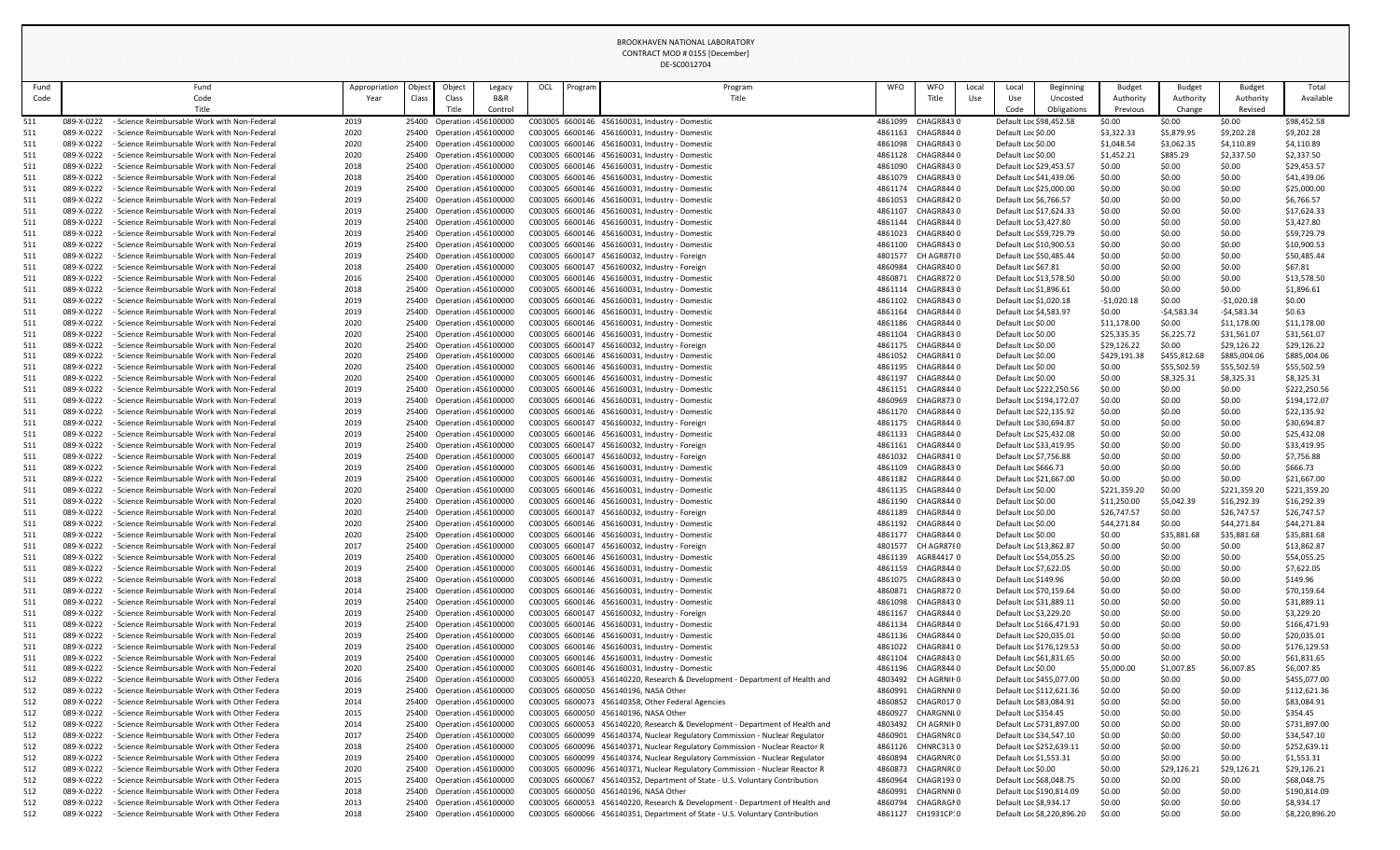|             |                                                                                                                            |              |                    |        |                                                        |     |         | DL-3COUIZ704                                                                                                                                                 |                    |                                         |            |                                                   |                                           |                                       |                  |                             |                             |
|-------------|----------------------------------------------------------------------------------------------------------------------------|--------------|--------------------|--------|--------------------------------------------------------|-----|---------|--------------------------------------------------------------------------------------------------------------------------------------------------------------|--------------------|-----------------------------------------|------------|---------------------------------------------------|-------------------------------------------|---------------------------------------|------------------|-----------------------------|-----------------------------|
| Fund        | Fund                                                                                                                       | Appropriatio | Objec <sup>-</sup> | Object | Legacy                                                 | OCL | Program | Program                                                                                                                                                      | <b>WFO</b>         | <b>WFO</b>                              | Loca       | Local                                             | Beginning                                 | <b>Budget</b>                         | Budget           | <b>Budget</b>               | Total                       |
| Code        | Code                                                                                                                       | Year         | Class              | Class  | B&R                                                    |     |         | Title                                                                                                                                                        |                    | Title                                   | <b>Use</b> | Use                                               | Uncosted                                  | Authority                             | Authority        | Authority                   | Available                   |
| 512         | Title<br>- Science Reimbursable Work with Other Federa<br>089-X-0222                                                       | 2019         |                    | Title  | Control<br>25400 Operation 456100000                   |     |         | C003005 6600050 456140196, NASA Other                                                                                                                        |                    | 4860979 CHAGRNNJ0                       |            | Code                                              | Obligations<br>Default Loc \$7,251,862.99 | Previous<br>$-$ \$3,592,233.01 \$0.00 | Change           | Revised<br>$-53,592,233.01$ | \$3,659,629.98              |
| 512         | 089-X-0222<br>- Science Reimbursable Work with Other Federa                                                                | 2017         |                    |        | 25400 Operation 456100000                              |     |         | C003005 6600100 456140375, Nuclear Regulatory Commission - Commission And St                                                                                 | 4860765            | CH189N750                               |            | Default Loc \$280.57                              |                                           | \$0.00                                | \$0.00           | \$0.00                      | \$280.57                    |
| 512         | 089-X-0222<br>- Science Reimbursable Work with Other Federa                                                                | 2013         |                    |        | 25400 Operation 456100000                              |     |         | C003005 6600067 456140352, Department of State - U.S. Voluntary Contribution                                                                                 | 4860796            | CHAGRSIA/0                              |            | Default Loc \$19.78                               |                                           | \$0.00                                | \$0.00           | \$0.00                      | \$19.78                     |
| 512         | 089-X-0222<br>- Science Reimbursable Work with Other Federa                                                                | 2011         |                    |        | 25400 Operation 456100000                              |     |         | C003005 6600096 456140371, Nuclear Regulatory Commission - Nuclear Reactor R                                                                                 | 4860532            | CH189J4140                              |            | Default Loc \$3,429.21                            |                                           | \$0.00                                | \$0.00           | \$0.00                      | \$3,429.21                  |
| 512         | 089-X-0222<br>- Science Reimbursable Work with Other Federa                                                                | 2016         |                    |        | 25400 Operation 456100000                              |     |         | C003005 6600066 456140351, Department of State - U.S. Voluntary Contribution                                                                                 | 4861012            | CHAGR1930                               |            |                                                   | Default Loc \$702,340.86                  | \$0.00                                | \$0.00           | \$0.00                      | \$702,340.86                |
| 512         | 089-X-0222<br>- Science Reimbursable Work with Other Federa                                                                | 2019         |                    |        | 25400 Operation 456100000                              |     |         | C003005 6600096 456140371, Nuclear Regulatory Commission - Nuclear Reactor R                                                                                 | 4861125            | CHNRC3130                               |            |                                                   | Default Loc \$155,641.60                  | \$0.00                                | \$0.00           | \$0.00                      | \$155,641.60                |
| 512         | - Science Reimbursable Work with Other Federa<br>089-X-0222                                                                | 2020         |                    |        | 25400 Operation 456100000                              |     |         | C003005 6600069 456140354, U.S. Agency For International Development USAID                                                                                   | 4860930            | CHAGRAID <sub>10</sub>                  |            | Default Loc \$0.00                                |                                           | \$61,056.5                            | \$0.00           | \$61,056.55                 | \$61,056.55                 |
| 512<br>512  | - Science Reimbursable Work with Other Federa<br>089-X-0222<br>089-X-0222<br>- Science Reimbursable Work with Other Federa | 2014<br>2019 |                    |        | 25400 Operation 456100000<br>25400 Operation 456100000 |     |         | C003005 6600007 456140050, Research & Development - Department of Commerce<br>C003005 6600096 456140371, Nuclear Regulatory Commission - Nuclear Reactor R   | 4860561<br>4860873 | CHAGR9EV0<br>CHAGRNRC0                  |            | Default Loc \$8,737.52                            | Default Loc \$882,226.04                  | \$0.00<br>\$0.00                      | \$0.00<br>\$0.00 | \$0.00<br>\$0.00            | \$8,737.52<br>\$882,226.04  |
| 512         | 089-X-0222<br>- Science Reimbursable Work with Other Federa                                                                | 2017         |                    |        | 25400 Operation 456100000                              |     |         | C003005 6600099 456140374, Nuclear Regulatory Commission - Nuclear Regulator                                                                                 | 4860947            | CHAGRNRC 0                              |            | Default Loc \$1,430.36                            |                                           | \$0.00                                | \$0.00           | \$0.00                      | \$1,430.36                  |
| 512         | - Science Reimbursable Work with Other Federa<br>089-X-0222                                                                | 2015         |                    |        | 25400 Operation 456100000                              |     |         | C003005 6600053 456140220, Research & Development - Department of Health and                                                                                 |                    | 4803492 CH AGRNIF0                      |            |                                                   | Default Loc \$822,752.00                  | \$0.00                                | \$0.00           | \$0.00                      | \$822,752.00                |
| 512         | 089-X-0222<br>- Science Reimbursable Work with Other Federa                                                                | 2014         |                    |        | 25400 Operation 456100000                              |     |         | C003005 6600099 456140374, Nuclear Regulatory Commission - Nuclear Regulator                                                                                 | 4860657            | CH189V61!0                              |            | Default Loc \$29,137.54                           |                                           | \$0.00                                | \$0.00           | \$0.00                      | \$29,137.54                 |
| 512         | 089-X-0222<br>- Science Reimbursable Work with Other Federa                                                                | 2016         |                    |        | 25400 Operation 456100000                              |     |         | C003005 6600099 456140374, Nuclear Regulatory Commission - Nuclear Regulator                                                                                 | 4860941            | CHAGRNRC 0                              |            | Default Loc \$26,293.22                           |                                           | \$0.00                                | \$0.00           | \$0.00                      | \$26,293.22                 |
| 512         | 089-X-0222<br>- Science Reimbursable Work with Other Federa                                                                | 2016         |                    |        | 25400 Operation 456100000                              |     |         | C003005 6600099 456140374, Nuclear Regulatory Commission - Nuclear Regulator                                                                                 | 4860948            | CHAGRNRC 0                              |            | Default Loc \$93,297.65                           |                                           | \$0.00                                | \$0.00           | \$0.00                      | \$93,297.65                 |
| 512         | 089-X-0222<br>- Science Reimbursable Work with Other Federa<br>- Science Reimbursable Work with Other Federa               | 2015         |                    |        | 25400 Operation 456100000<br>25400 Operation 456100000 |     |         | C003005 6600072 456140357, Department of State - Other                                                                                                       | 4860914<br>4861126 | CHAGR1930<br>CHNRC3130                  |            | Default Loc \$260.99                              |                                           | \$0.00<br>\$0.00                      | \$0.00<br>\$0.00 | \$0.00<br>\$0.00            | \$260.99                    |
| 512<br>512  | 089-X-0222<br>- Science Reimbursable Work with Other Federa<br>089-X-0222                                                  | 2019<br>2015 |                    |        | 25400 Operation 456100000                              |     |         | C003005 6600096 456140371, Nuclear Regulatory Commission - Nuclear Reactor R<br>C003005 6600053 456140220, Research & Development - Department of Health and | 4860897            | CHAGRR210                               |            | Default Loc \$6,228.29                            | Default Loc \$302,153.89                  | \$0.00                                | \$0.00           | \$0.00                      | \$302,153.89<br>\$6,228.29  |
| 512         | 089-X-0222<br>- Science Reimbursable Work with Other Federa                                                                | 2016         |                    |        | 25400 Operation 456100000                              |     |         | C003005 6600066 456140351, Department of State - U.S. Voluntary Contribution                                                                                 | 4860970            | CHAGR1930                               |            |                                                   | Default Loc \$503,880.42                  | \$0.00                                | \$0.00           | \$0.00                      | \$503,880.42                |
| 512         | 089-X-0222<br>- Science Reimbursable Work with Other Federa                                                                | 2019         |                    |        | 25400 Operation 456100000                              |     |         | C003005 6600066 456140351, Department of State - U.S. Voluntary Contribution                                                                                 | 4861183            | CH1931CP10                              |            |                                                   | Default Loc \$11,000,000.00               | \$0.00                                | \$0.00           | \$0.00                      | \$11,000,000.00             |
| 512         | 089-X-0222<br>- Science Reimbursable Work with Other Federa                                                                | 2016         |                    |        | 25400 Operation 456100000                              |     |         | C003005 6600050 456140196, NASA Other                                                                                                                        | 4860745            | CHAGRNNJ0                               |            | Default Loc \$6,224.31                            |                                           | \$0.00                                | \$0.00           | \$0.00                      | \$6,224.31                  |
| 512         | - Science Reimbursable Work with Other Federa<br>089-X-0222                                                                | 2019         |                    |        | 25400 Operation 456100000                              |     |         | C003005 6600050 456140196, NASA Other                                                                                                                        | 4861169            | CHAGR80G0                               |            |                                                   | Default Loc \$273,330.10                  | \$0.00                                | \$0.00           | \$0.00                      | \$273,330.10                |
| 512         | 089-X-0222<br>- Science Reimbursable Work with Other Federa                                                                | 2014         |                    |        | 25400 Operation 456100000                              |     |         | C003005 6600072 456140357, Department of State - Other                                                                                                       | 4860914            | CHAGR1930                               |            | Default Loc \$6,708.87                            |                                           | \$0.00                                | \$0.00           | \$0.00                      | \$6,708.87                  |
| 512         | 089-X-0222<br>- Science Reimbursable Work with Other Federa<br>089-X-0222<br>- Science Reimbursable Work with Other Federa | 2019<br>2019 |                    |        | 25400 Operation 456100000<br>25400 Operation 456100000 |     |         | C003005 6600053 456140220, Research & Development - Department of Health and<br>C003005 6600007 456140050, Research & Development - Department of Commerce   | 4861118            | CHAGR1R20<br>4861123 CHAGRP180          |            | Default Loc \$81,383.58                           | Default Loc \$199,458.49                  | \$0.00<br>\$0.00                      | \$0.00<br>\$0.00 | \$0.00<br>\$0.00            | \$199,458.49<br>\$81,383.58 |
| 512<br>512  | 089-X-0222<br>- Science Reimbursable Work with Other Federa                                                                | 2018         |                    |        | 25400 Operation 456100000                              |     |         | C003005 6600007 456140050, Research & Development - Department of Commerce                                                                                   | 4860850            | CHAGR2010                               |            | Default Loc \$193.69                              |                                           | \$0.00                                | \$0.00           | \$0.00                      | \$193.69                    |
| 512         | 089-X-0222<br>- Science Reimbursable Work with Other Federa                                                                | 2019         |                    |        | 25400 Operation 456100000                              |     |         | C003005 6600053 456140220, Research & Development - Department of Health and                                                                                 | 4861180            | CHAGRP300                               |            |                                                   | Default Loc \$3,600,000.00                | \$0.00                                | \$0.00           | \$0.00                      | \$3,600,000.00              |
|             | 089-X-0222<br>- Science Reimbursable Work with Other Federa                                                                | 2018         |                    |        | 25400 Operation 456100000                              |     |         | C003005 6600096 456140371, Nuclear Regulatory Commission - Nuclear Reactor R                                                                                 |                    | 4860873 CHAGRNRC0                       |            |                                                   | Default Loc \$129,900.08                  | \$0.00                                | \$0.00           | \$0.00                      | \$129,900.08                |
| 512         | 089-X-0222<br>- Science Reimbursable Work with Other Federa                                                                | 2018         |                    |        | 25400 Operation 456100000                              |     |         | C003005 6600069 456140354, U.S. Agency For International Development USAID                                                                                   | 4860930            | CHAGRAID <sub>'</sub> 0                 |            | Default Loc \$59,493.70                           |                                           | \$0.00                                | \$0.00           | \$0.00                      | \$59,493.70                 |
| 512         | 089-X-0222<br>- Science Reimbursable Work with Other Federa                                                                | 2013         |                    |        | 25400 Operation 456100000                              |     |         | C003005 6600066 456140351, Department of State - U.S. Voluntary Contribution                                                                                 | 4860844            | CHAGRSIA/0                              |            | Default Loc \$3,823.49                            |                                           | \$0.00                                | \$0.00           | \$0.00                      | \$3,823.49                  |
| 512         | 089-X-0222<br>- Science Reimbursable Work with Other Federa                                                                | 2017         |                    |        | 25400 Operation 456100000                              |     |         | C003005 6600007 456140050, Research & Development - Department of Commerce                                                                                   | 4861041            | CHAGR2010                               |            | Default Loc \$109.78                              |                                           | \$0.00                                | \$0.00           | \$0.00                      | \$109.78                    |
| 512<br>512  | - Science Reimbursable Work with Other Federa<br>089-X-0222<br>089-X-0222<br>- Science Reimbursable Work with Other Federa | 2018<br>2015 |                    |        | 25400 Operation 456100000<br>25400 Operation 456100000 |     |         | C003005 6600050 456140196, NASA Other<br>C003005 6600099 456140374, Nuclear Regulatory Commission - Nuclear Regulator                                        | 4861069<br>4860657 | CHAGR80H0<br>CH189V61!0                 |            | Default Loc \$9,708.74                            | Default Loc \$134,939.61                  | \$0.00<br>\$0.00                      | \$0.00<br>\$0.00 | \$0.00<br>\$0.00            | \$134,939.61<br>\$9,708.74  |
| 512         | 089-X-0222<br>- Science Reimbursable Work with Other Federa                                                                | 2014         |                    |        | 25400 Operation 456100000                              |     |         | C003005 6600099 456140374, Nuclear Regulatory Commission - Nuclear Regulator                                                                                 | 4860697            | CH189N67!0                              |            | Default Loc \$67,304.85                           |                                           | \$0.00                                | $-$67,304.85$    | $-$67,304.85$               | \$0.00                      |
| -512        | 089-X-0222<br>- Science Reimbursable Work with Other Federa                                                                | 2019         |                    |        | 25400 Operation 456100000                              |     |         | C003005 6600050 456140196, NASA Other                                                                                                                        | 4861025            | CHAGRNNI 0                              |            | Default Loc \$1,494.72                            |                                           | \$0.00                                | \$0.00           | \$0.00                      | \$1,494.72                  |
| -512        | 089-X-0222<br>- Science Reimbursable Work with Other Federa                                                                | 2017         |                    |        | 25400 Operation 456100000                              |     |         | C003005 6600007 456140050, Research & Development - Department of Commerce                                                                                   |                    | 4860843 CHAGR2010                       |            | Default Loc \$611.68                              |                                           | \$0.00                                | \$0.00           | \$0.00                      | \$611.68                    |
| -512        | - Science Reimbursable Work with Other Federa<br>089-X-0222                                                                | 2014         |                    |        | 25400 Operation 456100000                              |     |         | C003005 6600096 456140371, Nuclear Regulatory Commission - Nuclear Reactor R                                                                                 | 4860776            | CH189QBV 0                              |            | Default Loc \$9,993.07                            |                                           | \$0.00                                | \$0.00           | \$0.00                      | \$9,993.07                  |
| 512         | 089-X-0222<br>- Science Reimbursable Work with Other Federa                                                                | 2017         |                    |        | 25400 Operation 456100000                              |     |         | C003005 6600066 456140351, Department of State - U.S. Voluntary Contribution                                                                                 | 4861057            | CH1931CP10                              |            |                                                   | Default Loc \$1,583,240.81                | \$0.00                                | \$0.00           | \$0.00                      | \$1,583,240.81              |
| -512        | 089-X-0222<br>- Science Reimbursable Work with Other Federa                                                                | 2018         |                    |        | 25400 Operation 456100000                              |     |         | C003005 6600053 456140220, Research & Development - Department of Health and                                                                                 | 4860902            | CHAGRP410                               |            | Default Loc \$94,589.38                           |                                           | \$0.00                                | \$0.00           | \$0.00                      | \$94,589.38                 |
| -512<br>512 | 089-X-0222<br>- Science Reimbursable Work with Other Federa<br>089-X-0222<br>- Science Reimbursable Work with Other Federa | 2019<br>2012 |                    |        | 25400 Operation 456100000<br>25400 Operation 456100000 |     |         | C003005 6600073 456140358, Other Federal Agencies<br>C003005 6600053 456140220, Research & Development - Department of Health and                            |                    | 3015354 CRAGR08410<br>4804168 CH AGRY10 |            | Default Loc \$3,309.73                            | Default Loc \$194,174.76                  | \$0.00<br>\$0.00                      | \$0.00<br>\$0.00 | \$0.00<br>\$0.00            | \$194,174.76<br>\$3,309.73  |
| 512         | - Science Reimbursable Work with Other Federa<br>089-X-0222                                                                | 2019         |                    |        | 25400 Operation 456100000                              |     |         | C003005 6600069 456140354, U.S. Agency For International Development USAID                                                                                   | 4860930            | CHAGRAID <sub>1</sub> 0                 |            |                                                   | Default Loc \$359,733.49                  | \$0.00                                | \$0.00           | \$0.00                      | \$359,733.49                |
| 512         | 089-X-0222<br>- Science Reimbursable Work with Other Federa                                                                | 2013         |                    |        | 25400 Operation 456100000                              |     |         | C003005 6600007 456140050, Research & Development - Department of Commerce                                                                                   |                    | 4860849 CHAGR2010                       |            | Default Loc \$2,007.03                            |                                           | \$0.00                                | \$0.00           | \$0.00                      | \$2,007.03                  |
| 512         | 089-X-0222<br>- Science Reimbursable Work with Other Federa                                                                | 2005         |                    |        | 25400 Operation 456100000                              |     |         | C003005 6600053 456140220, Research & Development - Department of Health and                                                                                 |                    | 4803774 CH AGRRW0                       |            |                                                   | Default Loc \$527,491.57                  | \$0.00                                | \$0.00           | \$0.00                      | \$527,491.57                |
| 512         | - Science Reimbursable Work with Other Federa<br>089-X-0222                                                                | 2016         |                    |        | 25400 Operation 456100000                              |     |         | C003005 6600099 456140374, Nuclear Regulatory Commission - Nuclear Regulator                                                                                 | 4860760            | CH189N69¦0                              |            | Default Loc \$13,279.83                           |                                           | \$0.00                                | \$0.00           | \$0.00                      | \$13,279.83                 |
| 512         | 089-X-0222<br>- Science Reimbursable Work with Other Federa                                                                | 2017         |                    |        | 25400 Operation 456100000                              |     |         | C003005 6600099 456140374, Nuclear Regulatory Commission - Nuclear Regulator                                                                                 | 4860911            | CHAGRNRC 0                              |            | Default Loc \$72,595.39                           |                                           | \$0.00                                | \$0.00           | \$0.00                      | \$72,595.39                 |
| 512         | - Science Reimbursable Work with Other Federa<br>089-X-0222<br>089-X-0222<br>- Science Reimbursable Work with Other Federa | 2007<br>2016 |                    |        | 25400 Operation 456100000<br>25400 Operation 456100000 |     |         | C003005 6600050 456140196, NASA Other<br>C003005 6600099 456140374, Nuclear Regulatory Commission - Nuclear Regulator                                        | 4860316            | CHAGRNNJ 0<br>4860724 CH189V6110        |            | Default Loc \$20,870.32<br>Default Loc \$3,761.11 |                                           | \$0.00<br>\$0.00                      | \$0.00<br>\$0.00 | \$0.00<br>\$0.00            | \$20,870.32<br>\$3,761.11   |
| 512<br>-512 | 089-X-0222<br>- Science Reimbursable Work with Other Federa                                                                | 2015         |                    |        | 25400 Operation 456100000                              |     |         | C003005 6600007 456140050, Research & Development - Department of Commerce                                                                                   | 4860561            | CHAGR9EV0                               |            | Default Loc \$1.29                                |                                           | \$0.00                                | \$0.00           | \$0.00                      | \$1.29                      |
| -512        | 089-X-0222<br>- Science Reimbursable Work with Other Federa                                                                | 2019         |                    |        | 25400 Operation 456100000                              |     |         | C003005 6600007 456140050, Research & Development - Department of Commerce                                                                                   | 4861131            | CHAGRER20                               |            | Default Loc \$12,305.74                           |                                           | \$0.00                                | \$0.00           | \$0.00                      | \$12,305.74                 |
| 512         | 089-X-0222<br>- Science Reimbursable Work with Other Federa                                                                | 2019         |                    |        | 25400 Operation 456100000                              |     |         | C003005 6600050 456140196, NASA Other                                                                                                                        |                    | 4860942 CHAGRNNJ0                       |            |                                                   | Default Loc \$181,755.69                  | \$0.00                                | \$0.00           | \$0.00                      | \$181,755.69                |
| 512         | 089-X-0222<br>- Science Reimbursable Work with Other Federa                                                                | 2019         |                    |        | 25400 Operation 456100000                              |     |         | C003005 6600050 456140196, NASA Other                                                                                                                        | 4861073            | CHAGR80H0                               |            |                                                   | Default Loc \$144,726.35                  | \$0.00                                | \$0.00           | \$0.00                      | \$144,726.35                |
| 512         | 089-X-0222<br>- Science Reimbursable Work with Other Federa                                                                | 2018         |                    |        | 25400 Operation 456100000                              |     |         | C003005 6600050 456140196, NASA Other                                                                                                                        | 4860992            | CHAGRNN/0                               |            | Default Loc \$50.71                               |                                           | \$0.00                                | \$0.00           | \$0.00                      | \$50.71                     |
| -512        | 089-X-0222<br>- Science Reimbursable Work with Other Federa                                                                | 2019         |                    |        | 25400 Operation 456100000                              |     |         | C003005 6600007 456140050, Research & Development - Department of Commerce                                                                                   |                    | 4861119 CHAGRP180                       |            |                                                   | Default Loc \$699,896.32                  | \$0.00                                | \$0.00           | \$0.00                      | \$699,896.32                |
| 512         | - Science Reimbursable Work with Other Federa<br>089-X-0222                                                                | 2013         |                    |        | 25400 Operation 456100000                              |     |         | C003005 6600007 456140050, Research & Development - Department of Commerce                                                                                   | 4860561            | CHAGR9EV0                               |            | Default Loc \$11,621.01                           |                                           | \$0.00                                | \$0.00           | \$0.00                      | \$11,621.01                 |
| 512<br>512  | 089-X-0222<br>- Science Reimbursable Work with Other Federa<br>089-X-0222<br>- Science Reimbursable Work with Other Federa | 2015<br>2005 |                    |        | 25400 Operation 456100000<br>25400 Operation 456100000 |     |         | C003005 6600099 456140374, Nuclear Regulatory Commission - Nuclear Regulator<br>C003005 6600066 456140351, Department of State - U.S. Voluntary Contribution | 4806666            | 4860913 CHAGRNRC0<br>CHAGRRW'O          |            | Default Loc \$151.73                              | Default Loc \$394,234.20                  | \$0.00<br>\$0.00                      | \$0.00<br>\$0.00 | \$0.00<br>\$0.00            | \$151.73<br>\$394,234.20    |
| 512         | 089-X-0222<br>- Science Reimbursable Work with Other Federa                                                                | 2017         |                    |        | 25400 Operation 456100000                              |     |         | C003005 6600007 456140050, Research & Development - Department of Commerce                                                                                   | 4861037            | CHAGR17E 0                              |            | Default Loc \$3.72                                |                                           | \$0.00                                | \$0.00           | \$0.00                      | \$3.72                      |
| 512         | - Science Reimbursable Work with Other Federa<br>089-X-0222                                                                | 2017         |                    |        | 25400 Operation 456100000                              |     |         | C003005 6600007 456140050, Research & Development - Department of Commerce                                                                                   |                    | 4861054 CHAGRNA10                       |            | Default Loc \$8,453.63                            |                                           | \$0.00                                | \$0.00           | \$0.00                      | \$8,453.63                  |
| 512         | - Science Reimbursable Work with Other Federa<br>089-X-0222                                                                | 2018         |                    |        | 25400 Operation 456100000                              |     |         | C003005 6600051 456140200, Research & Development - National Science Foundat                                                                                 |                    | 4861105 CHAGR1830                       |            | Default Loc \$10,509.17                           |                                           | \$0.00                                | \$0.00           | \$0.00                      | \$10,509.17                 |
| 512         | - Science Reimbursable Work with Other Federa<br>089-X-0222                                                                | 2014         |                    |        | 25400 Operation 456100000                              |     |         | C003005 6600073 456140358, Other Federal Agencies                                                                                                            |                    | 3011110 CRAGRS-OI0                      |            | Default Loc \$121.25                              |                                           | $-5121.25$                            | \$0.00           | $-5121.25$                  | \$0.00                      |
| 512         | - Science Reimbursable Work with Other Federa<br>089-X-0222                                                                | 2019         |                    |        | 25400 Operation 456100000                              |     |         | C003005 6600050 456140196, NASA Other                                                                                                                        |                    | 4861154 CHAGR80L0                       |            | Default Loc \$17,223.11                           |                                           | \$0.00                                | \$0.00           | \$0.00                      | \$17,223.11                 |
| 512         | 089-X-0222<br>- Science Reimbursable Work with Other Federa                                                                | 2019         |                    |        | 25400 Operation 456100000                              |     |         | C003005 6600096 456140371, Nuclear Regulatory Commission - Nuclear Reactor R                                                                                 |                    | 4861185 CHNRC3130                       |            |                                                   | Default Loc \$145,631.07                  | \$0.00                                | \$0.00           | \$0.00                      | \$145,631.07                |
| 512         | - Science Reimbursable Work with Other Federa<br>089-X-0222                                                                | 2016         |                    |        | 25400 Operation 456100000                              |     |         | C003005 6600099 456140374, Nuclear Regulatory Commission - Nuclear Regulator                                                                                 |                    | 4860817 CH189V64(0                      |            | Default Loc \$1,784.78                            |                                           | \$0.00                                | \$0.00           | \$0.00                      | \$1,784.78                  |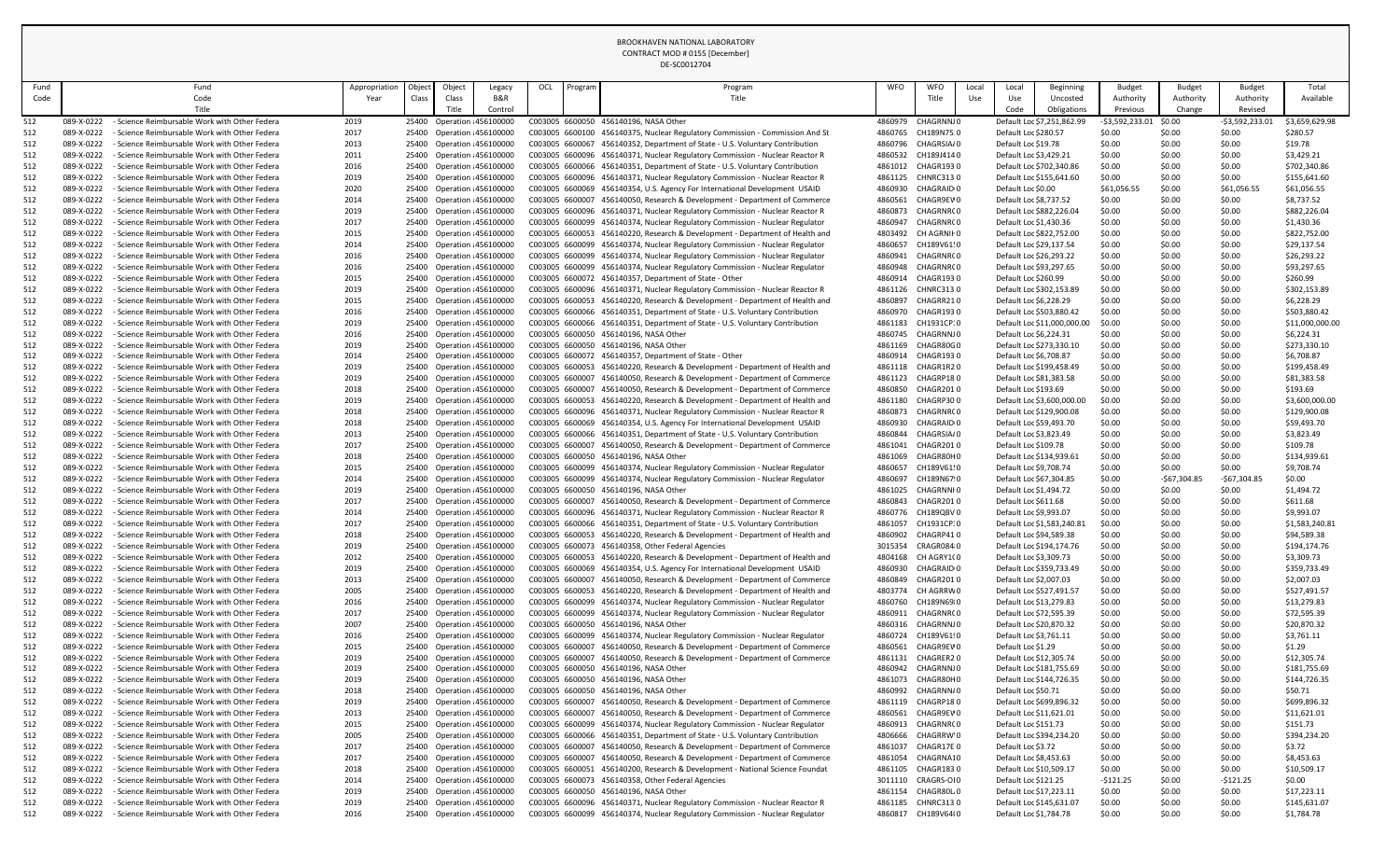DE-SC0012704

| Fund         | Fund                                                                                                                         | Appropriation | Object | Object                                                 | Legacy                                           | OCL | Program | Program                                                                                                                                                  | <b>WFO</b>         | WFO<br>Local                    | Local                  | <b>Beginning</b>                                     | <b>Budget</b>          | <b>Budget</b>    | <b>Budget</b>          | Total                          |
|--------------|------------------------------------------------------------------------------------------------------------------------------|---------------|--------|--------------------------------------------------------|--------------------------------------------------|-----|---------|----------------------------------------------------------------------------------------------------------------------------------------------------------|--------------------|---------------------------------|------------------------|------------------------------------------------------|------------------------|------------------|------------------------|--------------------------------|
| Code         | Code                                                                                                                         | Year          | Class  | Class                                                  | B&R                                              |     |         | Title                                                                                                                                                    |                    | Title<br>Use                    | Use                    | Uncosted                                             | Authority              | Authority        | Authority              | Available                      |
|              | Title                                                                                                                        |               |        | Title                                                  | Control                                          |     |         |                                                                                                                                                          |                    |                                 | Code                   | Obligations                                          | Previous               | Change           | Revised                |                                |
| 512          | 089-X-0222 - Science Reimbursable Work with Other Federa                                                                     | 2015          |        | 25400 Operation 456100000                              |                                                  |     |         | C003005 6600007 456140050, Research & Development - Department of Commerce                                                                               | 4860959            | <b>CHAGR2010</b>                | Default Loc \$473.22   |                                                      | \$0.00                 | \$0.00           | \$0.00                 | \$473.22                       |
| 517          | 089-X-0222 - Science RW Agreements for Commercializing Techn                                                                 | 2018          | 25400  | Operation 456100000                                    |                                                  |     |         | C003005 6600207 456167SC0, Office of Science SC                                                                                                          | 4861108            | CHAGR8430                       |                        | Default Loc \$3,060,444.99                           | \$0.00                 | \$0.00           | \$0.00                 | \$3,060,444.99                 |
| 517<br>517   | 089-X-0222 - Science RW Agreements for Commercializing Techn<br>089-X-0222 - Science RW Agreements for Commercializing Techn | 2019<br>2020  | 25400  | 25400 Operation 456100000<br>Operation : 456100000     |                                                  |     |         | C003005 6600207 456167SC0, Office of Science SC<br>C003005 6600207 456167SC0, Office of Science SC                                                       | 4861010<br>4861108 | CHAGR8730<br>CHAGR8430          | Default Loc \$0.00     | Default Loc \$3,138,491.98                           | \$0.00<br>\$485,436.89 | \$0.00<br>\$0.00 | \$0.00<br>\$485,436.89 | \$3,138,491.98<br>\$485,436.89 |
| 517          | 089-X-0222 - Science RW Agreements for Commercializing Techn                                                                 | 2019          |        | 25400 Operation 456100000                              |                                                  |     |         | C003005 6600207 456167SC0, Office of Science SC                                                                                                          | 4861108            | CHAGR8430                       |                        | Default Loc \$3,602,103.30                           | \$0.00                 | \$0.00           | \$0.00                 | \$3,602,103.30                 |
| 517          | 089-X-0222 - Science RW Agreements for Commercializing Techn                                                                 | 2018          |        | 25400 Operation 456100000                              |                                                  |     |         | C003005 6600207 456167SC0, Office of Science SC                                                                                                          | 4860834            | <b>CHAGR8720</b>                |                        | Default Loc \$13,298.02                              | \$0.00                 | \$0.00           | \$0.00                 | \$13,298.02                    |
| 517          | 089-X-0222 - Science RW Agreements for Commercializing Techn                                                                 | 2019          | 25400  | Operation : 456100000                                  |                                                  |     |         | C003005 6600207 456167SC0, Office of Science SC                                                                                                          | 4860823            | <b>CHAGR8720</b>                |                        | Default Loc \$35,674.26                              | \$0.00                 | \$0.00           | \$0.00                 | \$35,674.26                    |
| 517          | 089-X-0222 - Science RW Agreements for Commercializing Techn                                                                 | 2018          | 25400  | Operation 456100000                                    |                                                  |     |         | C003005 6600207 456167SC0, Office of Science SC                                                                                                          | 4860826            | <b>CHAGR8720</b>                | Default Loc \$7,745.02 |                                                      | \$0.00                 | \$0.00           | \$0.00                 | \$7,745.02                     |
| 525          | 089-20/21-0222 - Science RW with Other Federal Agencies                                                                      | 2020          | 25400  | Operation 456100000                                    |                                                  |     |         | C003005 6600050 456140196, NASA Other                                                                                                                    | 4861073            | CHAGR80H0                       | Default Loc \$0.00     |                                                      | \$44,660.19            | \$0.00           | \$44,660.19            | \$44,660.19                    |
| 525          | 089-20/21-0222 - Science RW with Other Federal Agencies                                                                      | 2020          | 25400  | Operation : 456100000                                  |                                                  |     |         | C003005 6600007 456140050, Research & Development - Department of Commerce                                                                               | 4861131            | CHAGRER20                       | Default Loc \$0.00     |                                                      | \$69,527.18            | \$0.00           | \$69,527.18            | \$69,527.18                    |
| 541          | 089-19/20-0222 ? Science Reimbursable Work with Other Federa                                                                 | 2020          | 25400  | Operation : 456100000                                  |                                                  |     |         | C003005 6600050 456140196, NASA Other                                                                                                                    | 4860992            | CHAGRNN/0                       | Default Loc \$0.00     |                                                      | \$0.00                 | \$48,543.69      | \$48,543.69            | \$48,543.69                    |
| 541          | 089-19/20-0222 ? Science Reimbursable Work with Other Federa                                                                 | 2020          | 25400  | Operation : 456100000                                  |                                                  |     |         | C003005 6600050 456140196, NASA Other                                                                                                                    | 4861207            | CHAGR80JS0                      | Default Loc \$0.00     |                                                      | \$0.00                 | \$3,592,233.01   | \$3,592,233.0          | \$3,592,233.01                 |
| 541          | 089-19/20-0222 ? Science Reimbursable Work with Other Federa                                                                 | 2020          |        | 25400 Operation 456100000                              |                                                  |     |         | C003005 6600050 456140196, NASA Other                                                                                                                    | 4861211            | CHAGR80G0                       | Default Loc \$0.00     |                                                      | \$0.00                 | \$316,019.42     | \$316,019.42           | \$316,019.42                   |
| 674          | 089-18/19-0228 - DA Primary Fund                                                                                             | 2018          |        | 25400 Operation TT0000000                              |                                                  |     |         | C003093 4500001 TT1020000, Contractual Support Services                                                                                                  |                    | Default WF0                     | Default Loc \$9,923.86 |                                                      | \$0.00                 | \$0.00           | \$0.00                 | \$9,923.86                     |
| 679          | 089-15/16-0228 - DA Transfer from USAID (23 USC 2392)                                                                        | 2015          | 25400  |                                                        | Operation WA2200000                              |     |         | C001104 2822390 WA2230100, Other Related Expenses - Contractual Services                                                                                 |                    | Default WF 30206                |                        | Climate RE \$40,000.00                               | \$0.00                 | \$0.00           | \$0.00                 | \$40,000.00                    |
| 681<br>692   | 089-14/15-0228 - DA IA Transfer from USAID (23 USC 2392)<br>089-14/15-0228 - DA Primary Fund (P.L. 113-76 FY14)              | 2014<br>2014  | 25400  |                                                        | 25400 Operation WA2200000<br>Operation WN0000000 |     |         | C001104 2822390 WA2230100, Other Related Expenses - Contractual Services<br>C001118 1721222 WN0219060, State and Local Governments and Non-Profit Organi | 4860825            | Default WF0<br><b>CHAGR8720</b> |                        | Default Loc \$39,548.18<br>Default Loc \$17,728.79   | \$0.00<br>\$0.00       | \$0.00<br>\$0.00 | \$0.00<br>\$0.00       | \$39,548.18<br>\$17,728.79     |
| 900          | 089-X-0240<br>- Weapons Activities (WA) Primary Fund (was T                                                                  | 2020          |        | 25400 Operation DP0909000                              |                                                  |     |         | C002955 2223112 DP0909010, Nuclear Criticality Safety Program                                                                                            |                    | Default WF0                     | Default Loc \$0.00     |                                                      | \$57,300.00            | \$31,933.00      | \$89,233.00            | \$89,233.00                    |
| 900          | Weapons Activities (WA) Primary Fund (was T<br>089-X-0240                                                                    | 2014          |        | 25400 Operation DP1204000                              |                                                  |     |         | C000912 2220743 DP1204010, Secondary Assessment Technologies                                                                                             |                    | Default WF0                     | Default Loc \$836.82   |                                                      | \$0.00                 | \$0.00           | \$0.00                 | \$836.82                       |
| 900          | 089-X-0240<br>Weapons Activities (WA) Primary Fund (was T                                                                    | 2014          | 25400  | Operation DP4000000                                    |                                                  |     |         | C000925 2222480 DP4011093, Nuclear Counterterrorism                                                                                                      |                    | Default WF0                     | Default Loc \$2,057.91 |                                                      | \$0.00                 | \$0.00           | \$0.00                 | \$2,057.91                     |
| 900          | 089-X-0240<br>Weapons Activities (WA) Primary Fund (was T                                                                    | 2015          | 25400  | Operation DP8000000                                    |                                                  |     |         | C002982 2222989 DP8000000, Counterterrorism and Counterproliferation Program                                                                             |                    | Default WF0                     | Default Loc \$1,260.15 |                                                      | \$0.00                 | \$0.00           | \$0.00                 | \$1,260.15                     |
| 900          | 089-X-0240<br>- Weapons Activities (WA) Primary Fund (was T                                                                  | 2019          | 25400  | Operation DP0909000                                    |                                                  |     |         | C002955 2223112 DP0909010, Nuclear Criticality Safety Program                                                                                            |                    | Default WF0                     |                        | Default Loc \$35,687.86                              | \$0.00                 | \$0.00           | \$0.00                 | \$35,687.86                    |
| 910          | WA Reimbursable Work with Other Federal Age<br>089-X-0240                                                                    | 2017          |        | 25400 Operation 456100000                              |                                                  |     |         | C003005 6600072 456140357, Department of State - Other                                                                                                   | 4860787            | CHAGRSIA/0                      | Default Loc \$0.01     |                                                      | \$0.00                 | \$0.00           | \$0.00                 | \$0.01                         |
| 910          | 089-X-0240<br>- WA Reimbursable Work with Other Federal Age                                                                  | 2014          | 25400  | Operation : 456100000                                  |                                                  |     |         | C003005 6600072 456140357, Department of State - Other                                                                                                   | 4860787            | CHAGRSIA/0                      | Default Loc \$849.00   |                                                      | \$0.00                 | \$0.00           | \$0.00                 | \$849.00                       |
| 910          | 089-X-0240<br>- WA Reimbursable Work with Other Federal Age                                                                  | 2014          | 25400  | Operation : 456100000                                  |                                                  |     |         | C003005 6600084 45614036B, Science and Technology - Other                                                                                                | 4860915            | <b>CHAGRHSHO</b>                |                        | Default Loc \$11,352.52                              | \$0.00                 | \$0.00           | \$0.00                 | \$11,352.52                    |
| 910          | 089-X-0240<br>- WA Reimbursable Work with Other Federal Age                                                                  | 2015          | 25400  | Operation : 456100000                                  |                                                  |     |         | C003005 6600014 456140075, Army - Other                                                                                                                  | 4860884            | CHAGRW7 <sub>0</sub>            |                        | Default Loc \$34,783.01                              | \$0.00                 | \$0.00           | \$0.00                 | \$34,783.01                    |
| 910          | 089-X-0240<br>- WA Reimbursable Work with Other Federal Age                                                                  | 2014          | 25400  | Operation : 456100000                                  |                                                  |     |         | C003005 6600084 45614036B, Science and Technology - Other                                                                                                | 4841247            | CHAGRHSH0                       |                        | Default Loc \$4,212.25                               | \$0.00                 | \$0.00           | \$0.00                 | \$4,212.25                     |
| 910<br>910   | - WA Reimbursable Work with Other Federal Age<br>089-X-0240<br>089-X-0240<br>- WA Reimbursable Work with Other Federal Age   | 2015<br>2014  | 25400  | Operation 456100000<br>25400 Operation 456100000       |                                                  |     |         | C003005 6600084 45614036B, Science and Technology - Other<br>C003005 6600084 45614036B, Science and Technology - Other                                   | 4860847<br>4860789 | CHAGRHSHO<br><b>CHAGRHSHO</b>   | Default Loc \$4,403.81 | Default Loc \$34,200.86                              | \$0.00<br>\$0.00       | \$0.00<br>\$0.00 | \$0.00<br>\$0.00       | \$34,200.86<br>\$4,403.81      |
| 1050         | 089-X-0243<br>- Other Defense Activities (ODA) Primary Fund                                                                  | 2018          | 25400  | Operation HU0000000                                    |                                                  |     |         | C002426 3184709 HU2006100, Occupational Medicine                                                                                                         |                    | Default WF0                     | Default Loc \$8.89     |                                                      | \$0.00                 | \$0.00           | \$0.00                 | \$8.89                         |
| 1050         | 089-X-0243<br>- Other Defense Activities (ODA) Primary Fund                                                                  | 2019          | 25400  | Operation HQ0000000                                    |                                                  |     |         | C002425 3184701 HQ1001000, Worker Advocacy                                                                                                               |                    | Default WF0                     |                        | Default Loc \$67,876.51                              | \$0.00                 | \$0.00           | \$0.00                 | \$67,876.51                    |
| 1055         | 089-X-0243<br>- ODA Reimbursable Work with Other Federal Ag                                                                  | 2019          |        | 25400 Operation 456100000                              |                                                  |     |         | C003005 6600040 456140142, Other DOD Agencies - Other                                                                                                    | 4861055            | <b>CHAGRNCSO</b>                |                        | Default Loc \$300,000.00                             | \$0.00                 | \$0.00           | \$0.00                 | \$300,000.00                   |
| 1055         | - ODA Reimbursable Work with Other Federal Ag<br>089-X-0243                                                                  | 2018          |        | 25400 Operation 456100000                              |                                                  |     |         | C003005 6600040 456140142, Other DOD Agencies - Other                                                                                                    | 4861083            | CHAGREAC0                       |                        | Default Loc \$22,941.95                              | \$0.00                 | \$0.00           | \$0.00                 | \$22,941.95                    |
| 1055         | 089-X-0243<br>- ODA Reimbursable Work with Other Federal Ag                                                                  | 2018          |        | 25400 Operation 456100000                              |                                                  |     |         | C003005 6600040 456140142, Other DOD Agencies - Other                                                                                                    | 4861085            | CHAGRNR70                       | Default Loc \$996.57   |                                                      | \$0.00                 | \$0.00           | \$0.00                 | \$996.57                       |
| 1055         | 089-X-0243<br>- ODA Reimbursable Work with Other Federal Ag                                                                  | 2018          | 25400  | Operation : 456100000                                  |                                                  |     |         | C003005 6600084 45614036B, Science and Technology - Other                                                                                                | 4861051            | CHAGRHSH0                       |                        | Default Loc \$149,682.38                             | \$0.00                 | \$0.00           | \$0.00                 | \$149,682.38                   |
| 1055         | 089-X-0243<br>- ODA Reimbursable Work with Other Federal Ag                                                                  | 2019          |        | 25400 Operation 456100000                              |                                                  |     |         | C003005 6600040 456140142, Other DOD Agencies - Other                                                                                                    | 4861155            | CHAGREAC0                       |                        | Default Loc \$127,323.50                             | \$0.00                 | \$0.00           | \$0.00                 | \$127,323.50                   |
| 1055         | 089-X-0243<br>- ODA Reimbursable Work with Other Federal Ag                                                                  | 2019          |        | 25400 Operation 456100000                              |                                                  |     |         | C003005 6600040 456140142, Other DOD Agencies - Other                                                                                                    |                    | 4861166 CHAGRNR70               |                        | Default Loc \$123,499.49                             | \$0.00                 | \$0.00           | \$0.00                 | \$123,499.49                   |
| 1055         | 089-X-0243<br>- ODA Reimbursable Work with Other Federal Ag                                                                  | 2018          |        | 25400 Operation 456100000                              |                                                  |     |         | C003005 6600040 456140142, Other DOD Agencies - Other                                                                                                    | 4861117            | CHAGRNRC 0                      |                        | Default Loc \$125,511.81                             | \$0.00                 | \$0.00           | \$0.00                 | \$125,511.81                   |
| 1055         | 089-X-0243<br>- ODA Reimbursable Work with Other Federal Ag                                                                  | 2015          |        | 25400 Operation 456100000                              |                                                  |     |         | C003005 6600084 45614036B, Science and Technology - Other                                                                                                | 4860933            | CHAGRHSH0                       | Default Loc \$2,147.71 |                                                      | \$0.00                 | \$0.00           | \$0.00                 | \$2,147.71                     |
| 1055         | 089-X-0243<br>- ODA Reimbursable Work with Other Federal Ag                                                                  | 2019          |        | 25400 Operation 456100000                              |                                                  |     |         | C003005 6600040 456140142, Other DOD Agencies - Other<br>C003005 6600040 456140142, Other DOD Agencies - Other                                           | 4861171            | CHAGREAC 0<br>4861149 CHAGREACO |                        | Default Loc \$174,182.91<br>Default Loc \$119,234.20 | \$0.00<br>\$0.00       | \$0.00<br>\$0.00 | \$0.00                 | \$174,182.91                   |
| 1055<br>1055 | 089-X-0243<br>- ODA Reimbursable Work with Other Federal Ag<br>089-X-0243<br>- ODA Reimbursable Work with Other Federal Ag   | 2019<br>2019  |        | 25400 Operation 456100000<br>25400 Operation 456100000 |                                                  |     |         | C003005 6600040 456140142, Other DOD Agencies - Other                                                                                                    |                    | 4861152 CHAGRHQ(0               |                        | Default Loc \$172,483.51                             | \$0.00                 | \$0.00           | \$0.00<br>\$0.00       | \$119,234.20<br>\$172,483.51   |
| 1055         | 089-X-0243<br>- ODA Reimbursable Work with Other Federal Ag                                                                  | 2019          |        | 25400 Operation 456100000                              |                                                  |     |         | C003005 6600084 45614036B, Science and Technology - Other                                                                                                |                    | 4861143 CHAGR70R0               |                        | Default Loc \$106,799.55                             | \$0.00                 | \$0.00           | \$0.00                 | \$106,799.55                   |
| 1055         | 089-X-0243<br>- ODA Reimbursable Work with Other Federal Ag                                                                  | 2012          |        | 25400 Operation 456100000                              |                                                  |     |         | C003005 6600084 45614036B, Science and Technology - Other                                                                                                | 4860789            | CHAGRHSH0                       | Default Loc \$1,561.80 |                                                      | \$0.00                 | \$0.00           | \$0.00                 | \$1,561.80                     |
| 1055         | 089-X-0243<br>- ODA Reimbursable Work with Other Federal Ag                                                                  | 2016          | 25400  | Operation 456100000                                    |                                                  |     |         | C003005 6600084 45614036B, Science and Technology - Other                                                                                                | 4860960            | CHAGRHSH0                       |                        | Default Loc \$90,000.00                              | \$0.00                 | \$0.00           | \$0.00                 | \$90,000.00                    |
| 1055         | 089-X-0243<br>- ODA Reimbursable Work with Other Federal Ag                                                                  | 2019          |        | 25400 Operation 456100000                              |                                                  |     |         | C003005 6600040 456140142, Other DOD Agencies - Other                                                                                                    | 4861150            | CHAGREAC0                       |                        | Default Loc \$119,804.68                             | \$0.00                 | \$0.00           | \$0.00                 | \$119,804.68                   |
| 1055         | 089-X-0243<br>- ODA Reimbursable Work with Other Federal Ag                                                                  | 2016          |        | 25400 Operation 456100000                              |                                                  |     |         | C003005 6600084 45614036B, Science and Technology - Other                                                                                                |                    | 4861008 CHAGRHSH0               |                        | Default Loc \$25,000.00                              | \$0.00                 | \$0.00           | \$0.00                 | \$25,000.00                    |
| 1055         | 089-X-0243<br>- ODA Reimbursable Work with Other Federal Ag                                                                  | 2018          |        | 25400 Operation 456100000                              |                                                  |     |         | C003005 6600084 45614036B, Science and Technology - Other                                                                                                | 4861024            | CHAGRHSH0                       | Default Loc \$3,598.73 |                                                      | \$0.00                 | \$0.00           | \$0.00                 | \$3,598.73                     |
| 1055         | 089-X-0243<br>- ODA Reimbursable Work with Other Federal Ag                                                                  | 2018          |        | 25400 Operation 456100000                              |                                                  |     |         | C003005 6600040 456140142, Other DOD Agencies - Other                                                                                                    |                    | 4861113 CHAGREACO               | Default Loc \$3,776.95 |                                                      | \$0.00                 | \$0.00           | \$0.00                 | \$3,776.95                     |
| 1055         | - ODA Reimbursable Work with Other Federal Ag<br>089-X-0243                                                                  | 2018          |        | 25400 Operation 456100000                              |                                                  |     |         | C003005 6600040 456140142, Other DOD Agencies - Other                                                                                                    | 4861082            | CHAGREAC0                       | Default Loc \$403.92   |                                                      | \$0.00                 | \$0.00           | \$0.00                 | \$403.92                       |
| 1055         | 089-X-0243<br>- ODA Reimbursable Work with Other Federal Ag                                                                  | 2016          |        | 25400 Operation 456100000                              |                                                  |     |         | C003005 6600084 45614036B, Science and Technology - Other                                                                                                | 4860997            | CHAGRHSH0                       |                        | Default Loc \$17,697.10                              | \$0.00                 | \$0.00           | \$0.00                 | \$17,697.10                    |
| 1055         | 089-X-0243<br>- ODA Reimbursable Work with Other Federal Ag                                                                  | 2018          |        | 25400 Operation 456100000                              |                                                  |     |         | C003005 6600040 456140142, Other DOD Agencies - Other                                                                                                    | 4861110            | CH16003D.0                      | Default Loc \$338.24   |                                                      | \$0.00                 | \$0.00           | \$0.00                 | \$338.24                       |
| 1055         | 089-X-0243<br>- ODA Reimbursable Work with Other Federal Ag<br>089-X-0243<br>- ODA Reimbursable Work with Other Federal Ag   | 2019          |        | 25400 Operation 456100000                              |                                                  |     |         | C003005 6600040 456140142, Other DOD Agencies - Other<br>C003005 6600084 45614036B, Science and Technology - Other                                       | 4861147            | CHAGREAC0<br>4861129 CHAGR70R0  | Default Loc \$345.96   | Default Loc \$112,112.00                             | \$0.00<br>\$0.00       | \$0.00<br>\$0.00 | \$0.00<br>\$0.00       | \$345.96<br>\$112,112.00       |
| 1055<br>1055 | 089-X-0243<br>- ODA Reimbursable Work with Other Federal Ag                                                                  | 2019<br>2016  | 25400  | 25400 Operation 456100000<br>Operation 456100000       |                                                  |     |         | C003005 6600084 45614036B, Science and Technology - Other                                                                                                | 4860994            | CHAGRHSH0                       | Default Loc \$2,561.17 |                                                      | \$0.00                 | \$0.00           | \$0.00                 | \$2,561.17                     |
| 1055         | 089-X-0243<br>- ODA Reimbursable Work with Other Federal Ag                                                                  | 2016          |        | 25400 Operation 456100000                              |                                                  |     |         | C003005 6600040 456140142, Other DOD Agencies - Other                                                                                                    | 4861013            | CHAGRNID 0                      |                        | Default Loc \$100,000.00                             | \$0.00                 | \$0.00           | \$0.00                 | \$100,000.00                   |
| 1055         | 089-X-0243<br>- ODA Reimbursable Work with Other Federal Ag                                                                  | 2019          |        | 25400 Operation 456100000                              |                                                  |     |         | C003005 6600084 45614036B, Science and Technology - Other                                                                                                |                    | 4861140 CHAGR70R0               |                        | Default Loc \$95,699.66                              | \$0.00                 | \$0.00           | \$0.00                 | \$95,699.66                    |
| 1055         | 089-X-0243<br>- ODA Reimbursable Work with Other Federal Ag                                                                  | 2018          |        | 25400 Operation 456100000                              |                                                  |     |         | C003005 6600084 45614036B, Science and Technology - Other                                                                                                |                    | 4861124 CHAGR70F.0              |                        | Default Loc \$15,635.71                              | \$0.00                 | \$0.00           | \$0.00                 | \$15,635.71                    |
| 1055         | 089-X-0243<br>- ODA Reimbursable Work with Other Federal Ag                                                                  | 2019          |        | 25400 Operation 456100000                              |                                                  |     |         | C003005 6600040 456140142, Other DOD Agencies - Other                                                                                                    |                    | 4861148 CHAGREACO               |                        | Default Loc \$98,179.86                              | \$0.00                 | \$0.00           | \$0.00                 | \$98,179.86                    |
| 1055         | 089-X-0243<br>- ODA Reimbursable Work with Other Federal Ag                                                                  | 2018          |        | 25400 Operation 456100000                              |                                                  |     |         | C003005 6600040 456140142, Other DOD Agencies - Other                                                                                                    |                    | 4861097 CHAGREAC0               |                        | Default Loc \$3,745.35                               | \$0.00                 | \$0.00           | \$0.00                 | \$3,745.35                     |
| 1055         | - ODA Reimbursable Work with Other Federal Ag<br>089-X-0243                                                                  | 2020          |        | 25400 Operation 456100000                              |                                                  |     |         | C003005 6600084 45614036B, Science and Technology - Other                                                                                                | 3015399            | CRAGR70R 0                      | Default Loc \$0.00     |                                                      | \$0.00                 | \$30,000.00      | \$30,000.00            | \$30,000.00                    |
| 1055         | - ODA Reimbursable Work with Other Federal Ag<br>089-X-0243                                                                  | 2018          |        | 25400 Operation 456100000                              |                                                  |     |         | C003005 6600040 456140142, Other DOD Agencies - Other                                                                                                    |                    | 4861112 CHAGREACO               |                        | Default Loc \$69,446.97                              | \$0.00                 | \$0.00           | \$0.00                 | \$69,446.97                    |
| 1055         | - ODA Reimbursable Work with Other Federal Ag<br>089-X-0243                                                                  | 2017          |        | 25400 Operation 456100000                              |                                                  |     |         | C003005 6600084 45614036B, Science and Technology - Other                                                                                                |                    | 4861048 CHAGRHSH0               | Default Loc \$6,585.86 |                                                      | \$0.00                 | \$0.00           | \$0.00                 | \$6,585.86                     |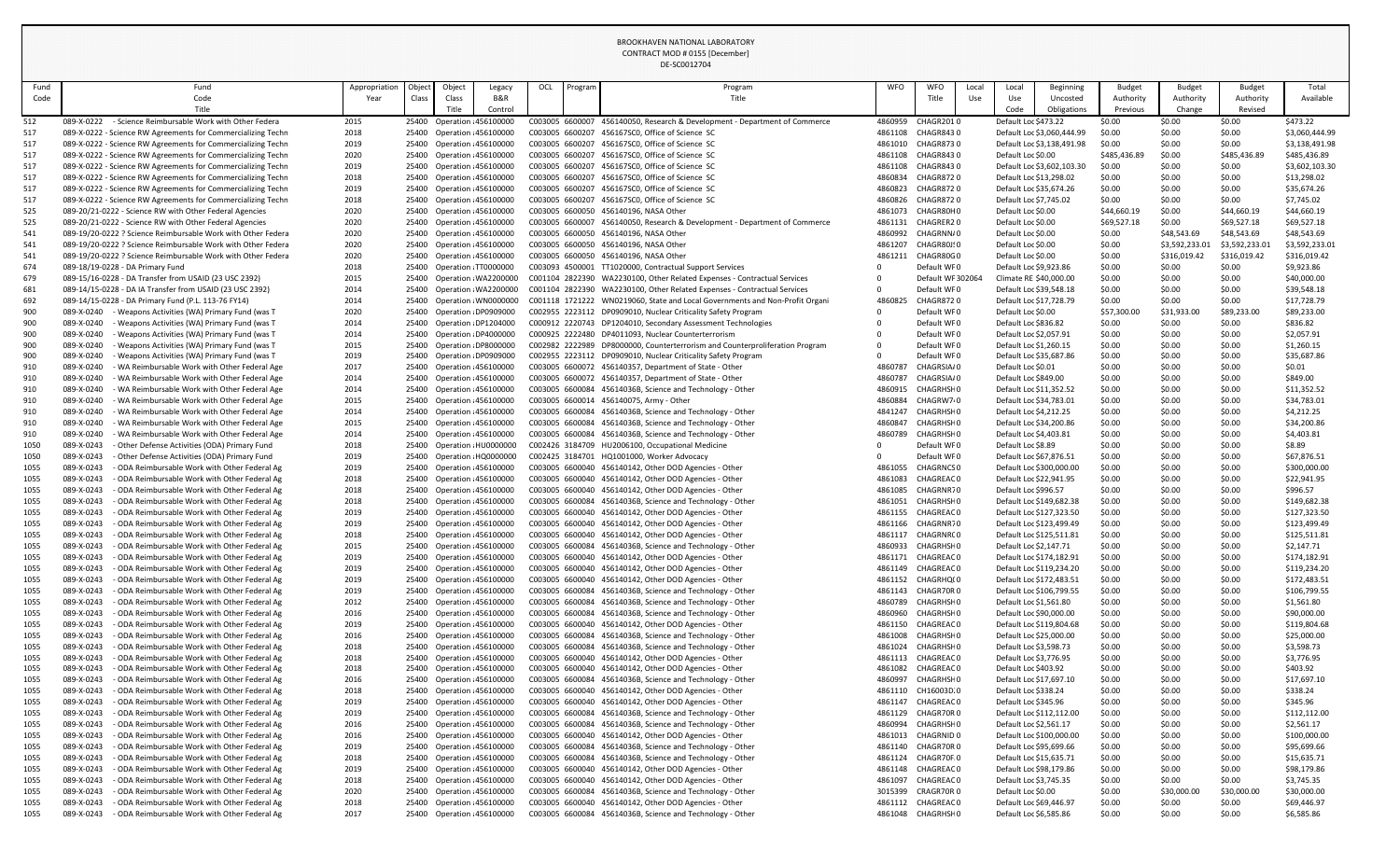| Fund         | Fund                                                                                                                   | Appropriation | Object | Object                                                 | Legacy  | OCL | Program | Program                                                                                                                                                      | WFO                | WFO                            | Local | Local                                    | Beginning                                          | <b>Budget</b>               | <b>Budget</b>         | <b>Budget</b>               | Total                       |
|--------------|------------------------------------------------------------------------------------------------------------------------|---------------|--------|--------------------------------------------------------|---------|-----|---------|--------------------------------------------------------------------------------------------------------------------------------------------------------------|--------------------|--------------------------------|-------|------------------------------------------|----------------------------------------------------|-----------------------------|-----------------------|-----------------------------|-----------------------------|
| Code         | Code                                                                                                                   | Year          | Class  | Class                                                  | B&R     |     |         | Title                                                                                                                                                        |                    | Title                          | Use   | Use                                      | Uncosted                                           | Authority                   | Authority             | Authority                   | Available                   |
|              | Title                                                                                                                  |               |        | Title                                                  | Control |     |         |                                                                                                                                                              |                    |                                |       | Code                                     | Obligations                                        | Previous                    | Change                | Revised                     |                             |
| 1055         | - ODA Reimbursable Work with Other Federal Ag<br>089-X-0243                                                            | 2015          |        | 25400 Operation 456100000                              |         |     |         | C003005 6600084 45614036B, Science and Technology - Other                                                                                                    | 4860923            | <b>CHARGHSHO</b>               |       | Default Loc \$696.09                     |                                                    | \$0.00                      | \$0.00                | \$0.00                      | \$696.09                    |
| 1055         | ODA Reimbursable Work with Other Federal Ag<br>089-X-0243                                                              | 2017          |        | 25400 Operation 456100000                              |         |     |         | C003005 6600084 45614036B, Science and Technology - Other                                                                                                    | 4861005            | <b>CHAGRHSHO</b>               |       |                                          | Default Loc \$1,122,345.17                         | \$0.00                      | \$0.00                | \$0.00                      | \$1,122,345.17              |
| 1055         | 089-X-0243<br>ODA Reimbursable Work with Other Federal Ag<br>089-X-0243<br>ODA Reimbursable Work with Other Federal Ag | 2018          |        | 25400 Operation 456100000                              |         |     |         | C003005 6600109 456140063, Air Force - Other<br>C003005 6600084 45614036B, Science and Technology - Other                                                    | 4861078<br>4860960 | CHAGRF4FI0<br><b>CHAGRHSHO</b> |       | Default Loc \$332.65                     | Default Loc \$120,639.12                           | \$0.00<br>\$0.00            | \$0.00<br>\$0.00      | \$0.00                      | \$332.65                    |
| 1055<br>1055 | 089-X-0243<br>- ODA Reimbursable Work with Other Federal Ag                                                            | 2015<br>2018  |        | 25400 Operation 456100000<br>25400 Operation 456100000 |         |     |         | C003005 6600084 45614036B, Science and Technology - Other                                                                                                    | 4861129            | CHAGR70R0                      |       |                                          | Default Loc \$30,529.83                            | \$0.00                      | \$0.00                | \$0.00<br>\$0.00            | \$120,639.12<br>\$30,529.83 |
| 1055         | 089-X-0243<br>- ODA Reimbursable Work with Other Federal Ag                                                            | 2019          |        | 25400 Operation 456100000                              |         |     |         | C003005 6600084 45614036B, Science and Technology - Other                                                                                                    | 4861172            | <b>CHAGRHSF 0</b>              |       |                                          | Default Loc \$5,654.21                             | \$0.00                      | \$0.00                | \$0.00                      | \$5,654.21                  |
| 1055         | 089-X-0243<br>ODA Reimbursable Work with Other Federal Ag                                                              | 2018          |        | 25400 Operation 456100000                              |         |     |         | C003005 6600040 456140142, Other DOD Agencies - Other                                                                                                        | 4861095            | CHAGREAC0                      |       | Default Loc \$261.12                     |                                                    | \$0.00                      | \$0.00                | \$0.00                      | \$261.12                    |
| 1055         | 089-X-0243<br>ODA Reimbursable Work with Other Federal Ag                                                              | 2018          |        | 25400 Operation 456100000                              |         |     |         | C003005 6600038 456140135, DARPA - Other                                                                                                                     | 4861106            | CHAGRHR00                      |       |                                          | Default Loc \$3,607.88                             | \$0.00                      | \$0.00                | \$0.00                      | \$3,607.88                  |
| 1055         | 089-X-0243<br>ODA Reimbursable Work with Other Federal Ag                                                              | 2017          |        | 25400 Operation 456100000                              |         |     |         | C003005 6600084 45614036B, Science and Technology - Other                                                                                                    | 4861049            | <b>CHAGRHSHO</b>               |       |                                          | Default Loc \$1,108.00                             | \$0.00                      | \$0.00                | \$0.00                      | \$1,108.00                  |
| 1055         | 089-X-0243<br>ODA Reimbursable Work with Other Federal Ag                                                              | 2016          |        | 25400 Operation 456100000                              |         |     |         | C003005 6600033 456140124, DNA - Other                                                                                                                       | 4861006            | CHAGR1000                      |       |                                          | Default Loc \$2,259.69                             | \$0.00                      | \$0.00                | \$0.00                      | \$2,259.69                  |
| 1055         | 089-X-0243<br>- ODA Reimbursable Work with Other Federal Ag                                                            | 2019          |        | 25400 Operation 456100000                              |         |     |         | C003005 6600038 456140135, DARPA - Other                                                                                                                     | 4861137            | CHAGRHR00                      |       |                                          | Default Loc \$56,714.69                            | \$0.00                      | \$0.00                | \$0.00                      | \$56,714.69                 |
| 1055         | ODA Reimbursable Work with Other Federal Ag<br>089-X-0243                                                              | 2016          |        | 25400 Operation 456100000                              |         |     |         | C003005 6600084 45614036B, Science and Technology - Other                                                                                                    | 4842534            | <b>CHAGRHSHO</b>               |       |                                          | Default Loc \$21,555.93                            | \$0.00                      | \$0.00                | \$0.00                      | \$21,555.93                 |
| 1055         | 089-X-0243<br>ODA Reimbursable Work with Other Federal Ag                                                              | 2018          |        | 25400 Operation 456100000                              |         |     |         | C003005 6600040 456140142, Other DOD Agencies - Other                                                                                                        | 4861055            | <b>CHAGRNCSO</b>               |       |                                          | Default Loc \$299,732.80                           | \$0.00                      | \$0.00                | \$0.00                      | \$299,732.80                |
| 1055         | 089-X-0243<br>ODA Reimbursable Work with Other Federal Ag                                                              | 2018          |        | 25400 Operation 456100000                              |         |     |         | C003005 6600040 456140142, Other DOD Agencies - Other                                                                                                        | 4861094            | CHAGREAC0                      |       |                                          | Default Loc \$9,985.94                             | \$0.00                      | \$0.00                | \$0.00                      | \$9,985.94                  |
| 1060         | 089-X-0243<br>- ODA Specialized Security Activities Non-Pro                                                            | 2019          |        | 25400 Operation GD6000000                              |         |     |         | C002970 3203769 GD6020900, Office of The SCIO                                                                                                                |                    | Default WF0                    |       |                                          | Default Loc \$159,749.68                           | \$0.00<br>$-5864.41$        | \$0.00<br>\$0.00      | \$0.00                      | \$159,749.68<br>\$0.00      |
| 1060<br>1060 | 089-X-0243<br>ODA Specialized Security Activities Non-Pro<br>089-X-0243<br>ODA Specialized Security Activities Non-Pro | 2017<br>2018  |        | 25400 Operation GD6000000<br>25400 Operation GD6000000 |         |     |         | C002970 3203779 GD6050100, CYBER & OPERATIONS<br>C002970 3203764 GD6020400, CI Training                                                                      |                    | Default WF0<br>Default WF0     |       | Default Loc \$864.41                     | Default Loc \$44,205.46                            | \$0.00                      | \$0.00                | $-5864.41$<br>\$0.00        | \$44,205.46                 |
| 1060         | 089-X-0243<br>ODA Specialized Security Activities Non-Pro                                                              | 2020          |        | 25400 Operation GD6000000                              |         |     |         | C002970 3203761 GD6020100, Analysis                                                                                                                          |                    | Default WF0                    |       | Default Loc \$0.00                       |                                                    | \$121,990.00                | \$86,310.00           | \$208,300.00                | \$208,300.00                |
| 1060         | - ODA Specialized Security Activities Non-Pro<br>089-X-0243                                                            | 2019          |        | 25400 Operation GD6000000                              |         |     |         | C002970 3203762 GD6020200, Security                                                                                                                          |                    | Default WF0                    |       |                                          | Default Loc \$31,594.63                            | \$0.00                      | \$0.00                | \$0.00                      | \$31,594.63                 |
| 1060         | 089-X-0243<br>- ODA Specialized Security Activities Non-Pro                                                            | 2019          |        | 25400 Operation GD6000000                              |         |     |         | C002970 3203761 GD6020100, Analysis                                                                                                                          |                    | Default WF0                    |       |                                          | Default Loc \$178,271.45                           | \$0.00                      | \$0.00                | \$0.00                      | \$178,271.45                |
| 1060         | 089-X-0243<br>ODA Specialized Security Activities Non-Pro                                                              | 2019          |        | 25400 Operation GD6000000                              |         |     |         | C002970 3203763 GD6020300, Investigations                                                                                                                    |                    | Default WF0                    |       |                                          | Default Loc \$506,503.22                           | \$0.00                      | \$0.00                | \$0.00                      | \$506,503.22                |
| 1060         | 089-X-0243<br>ODA Specialized Security Activities Non-Pro                                                              | 2018          |        | 25400 Operation GD6000000                              |         |     |         | C002970 3203780 GD6050200, Technical Services                                                                                                                |                    | Default WF0                    |       | Default Loc \$147.49                     |                                                    | \$0.00                      | \$0.00                | \$0.00                      | \$147.49                    |
| 1060         | 089-X-0243<br>ODA Specialized Security Activities Non-Pro                                                              | 2020          |        | 25400 Operation GD6000000                              |         |     |         | C002970 3203763 GD6020300, Investigations                                                                                                                    |                    | Default WF0                    |       | Default Loc \$0.00                       |                                                    | \$489,640.00                | \$272,900.00          | \$762,540.00                | \$762,540.00                |
| 1071         | 089-19/20-0243 - ODA Reimbursable Work with Other Federal Ag                                                           | 2020          |        | 25400 Operation 456100000                              |         |     |         | C003005 6600109 456140063, Air Force - Other                                                                                                                 | 4861188            | CHAGRF4FI0                     |       | Default Loc \$0.00                       |                                                    | \$14,563.11                 | \$0.00                | \$14,563.11                 | \$14,563.11                 |
| 1551         | - Defense Nuclear Nonproliferation (DNN) Prim<br>089-X-0309                                                            | 2015          |        | 25400 Operation NN2000000                              |         |     |         | C001052 2221132 NN2001000, Nonproliferation Detection                                                                                                        |                    | Default WF0                    |       | Default Loc \$1.79                       |                                                    | \$0.00                      | \$0.00                | \$0.00                      | \$1.79                      |
| 1551         | 089-X-0309<br>Defense Nuclear Nonproliferation (DNN) Prim                                                              | 2018          |        | 25400 Operation DN1003000                              |         |     |         | C003036 2223063 DN1003011, U.S. Costs for Russia Newly Independent State Pro                                                                                 |                    | Default WF0                    |       |                                          | Default Loc \$77,831.19                            | \$0.00                      | \$0.00                | \$0.00                      | \$77,831.19                 |
| 1551         | 089-X-0309<br>- Defense Nuclear Nonproliferation (DNN) Prim                                                            | 2019          |        | 25400 Operation DN2010000                              |         |     |         | C003118 2223180 DN2010000, Proliferation Detection R&D                                                                                                       |                    | Default WF0                    |       |                                          | Default Loc \$326,796.72                           | \$0.00                      | \$0.00                | \$0.00                      | \$326,796.72                |
| 1551<br>1551 | 089-X-0309<br>Defense Nuclear Nonproliferation (DNN) Prim<br>089-X-0309<br>Defense Nuclear Nonproliferation (DNN) Prim | 2020<br>2020  |        | 25400 Operation DN1003000<br>25400 Operation DN4000000 |         |     |         | C003036 2223063 DN1003011, U.S. Costs for Russia Newly Independent State Pro<br>C003042 2223096 DN4001030, Safeguards Technology Development                 |                    | Default WF0<br>Default WF0     |       | Default Loc \$0.00<br>Default Loc \$0.00 |                                                    | \$190,643.66<br>\$61,688.72 | \$0.00<br>\$30,111.28 | \$190,643.66<br>\$91,800.00 | \$190,643.66<br>\$91,800.00 |
| 1551         | 089-X-0309<br>Defense Nuclear Nonproliferation (DNN) Prim                                                              | 2019          |        | 25400 Operation DN4000000                              |         |     |         | C003042 2223096 DN4001030, Safeguards Technology Development                                                                                                 |                    | Default WF0                    |       |                                          | Default Loc \$540,094.18                           | \$0.00                      | \$0.00                | \$0.00                      | \$540,094.18                |
| 1551         | 089-X-0309<br>Defense Nuclear Nonproliferation (DNN) Prim                                                              | 2019          |        | 25400 Operation DN4000000                              |         |     |         | C003042 2223106 DN4004040, Policy Studies and Support                                                                                                        |                    | Default WF0                    |       |                                          | Default Loc \$56,502.85                            | \$0.00                      | \$0.00                | \$0.00                      | \$56,502.85                 |
| 1551         | Defense Nuclear Nonproliferation (DNN) Prim<br>089-X-0309                                                              | 2019          |        | 25400 Operation DN4000000                              |         |     |         | C003042 2223101 DN4003010, Warhead Dismantlement and Fissile Material Transp                                                                                 |                    | Default WF0                    |       |                                          | Default Loc \$9,981.33                             | \$0.00                      | \$0.00                | \$0.00                      | \$9,981.33                  |
| 1551         | 089-X-0309<br>Defense Nuclear Nonproliferation (DNN) Prim                                                              | 2019          |        | 25400 Operation CT0000000                              |         |     |         | C003007 2223014 CT8101000, Nuclear Incident Policy and Cooperation                                                                                           |                    | Default WF0                    |       |                                          | Default Loc \$15,000.00                            | \$0.00                      | \$0.00                | \$0.00                      | \$15,000.00                 |
| 1551         | 089-X-0309<br>Defense Nuclear Nonproliferation (DNN) Prim                                                              | 2017          |        | 25400 Operation DN2000000                              |         |     |         | C003038 2223154 DN2006000, USHPRR                                                                                                                            |                    | Default WF0                    |       | Default Loc \$2.37                       |                                                    | \$0.00                      | \$0.00                | \$0.00                      | \$2.37                      |
| 1551         | Defense Nuclear Nonproliferation (DNN) Prim<br>089-X-0309                                                              | 2017          |        | 25400 Operation DN1001000                              |         |     |         | C003034 2223049 DN1001011, U.S. Costs for Russia Newly Independent State Pro                                                                                 |                    | Default WF0                    |       |                                          | Default Loc \$139,186.91                           | \$0.00                      | \$0.00                | \$0.00                      | \$139,186.91                |
| 1551         | 089-X-0309<br>Defense Nuclear Nonproliferation (DNN) Prim                                                              | 2017          |        | 25400 Operation DN2000000                              |         |     |         | C003038 2223076 DN2001000, Proliferation Detection                                                                                                           |                    | Default WF0                    |       |                                          | Default Loc \$2,727.18                             | \$0.00                      | \$0.00                | \$0.00                      | \$2,727.18                  |
| 1551         | Defense Nuclear Nonproliferation (DNN) Prim<br>089-X-0309                                                              | 2019          |        | 25400 Operation DN4000000                              |         |     |         | C003042 2223102 DN4003020, Nuclear Noncompliance Verification                                                                                                |                    | Default WF0                    |       |                                          | Default Loc \$140,079.81                           | \$0.00                      | \$0.00                | \$0.00                      | \$140,079.81                |
| 1551         | Defense Nuclear Nonproliferation (DNN) Prim<br>089-X-0309                                                              | 2019          |        | 25400 Operation DN4000000                              |         |     |         | C003042 2223095 DN4001020, Safeguards Engagement INSEP                                                                                                       |                    | Default WF0                    |       |                                          | Default Loc \$264,643.88                           | \$0.00                      | \$0.00                | \$0.00                      | \$264,643.88                |
| 1551         | 089-X-0309<br>Defense Nuclear Nonproliferation (DNN) Prim                                                              | 2015          |        | 25400 Operation NN4000000                              |         |     |         | C001056 2222717 NN4009010, Safeguards Policy and Human Resources                                                                                             |                    | Default WF0                    |       | Default Loc \$0.89                       |                                                    | \$0.00                      | \$0.00                | \$0.00                      | \$0.89                      |
| 1551<br>1551 | Defense Nuclear Nonproliferation (DNN) Prim<br>089-X-0309<br>089-X-0309<br>Defense Nuclear Nonproliferation (DNN) Prim | 2015<br>2015  |        | 25400 Operation NN5000000<br>25400 Operation NN5000000 |         |     |         | C001058 2221240 NN5004010, U.S. Costs for Russia Newly Independent States Pr<br>C001058 2221235 NN5002020, In-Country Costs for Russia Newly Independent Sta |                    | Default WF0<br>Default WF0     |       |                                          | Default Loc \$2,916.33<br>Default Loc \$728,917.12 | \$0.00<br>\$0.00            | \$0.00<br>\$0.00      | \$0.00<br>\$0.00            | \$2,916.33<br>\$728,917.12  |
| 1551         | Defense Nuclear Nonproliferation (DNN) Prim<br>089-X-0309                                                              | 2019          |        | 25400 Operation DN1005000                              |         |     |         | C003088 2223152 DN1005010, Domestic Radiological Security                                                                                                    |                    | Default WF0                    |       |                                          | Default Loc \$185,729.08                           | \$0.00                      | \$0.00                | \$0.00                      | \$185,729.08                |
| 1551         | 089-X-0309<br>Defense Nuclear Nonproliferation (DNN) Prim                                                              | 2020          |        | 25400 Operation DN4000000                              |         |     |         | C003042 2223105 DN4004030, Multilateral Supplier Policy                                                                                                      |                    | Default WF0                    |       | Default Loc \$0.00                       |                                                    | \$7,257.50                  | \$3,542.50            | \$10,800.00                 | \$10,800.00                 |
| 1551         | 089-X-0309<br>Defense Nuclear Nonproliferation (DNN) Prim                                                              | 2016          |        | 25400 Operation DN4000000                              |         |     |         | C003042 2223105 DN4004030, Multilateral Supplier Policy                                                                                                      |                    | Default WF0                    |       |                                          | Default Loc \$68,067.39                            | \$0.00                      | \$0.00                | \$0.00                      | \$68,067.39                 |
| 1551         | Defense Nuclear Nonproliferation (DNN) Prim<br>089-X-0309                                                              | 2019          |        | 25400 Operation DN1006000                              |         |     |         | C003089 2223153 DN1006010, International Radiological Security                                                                                               |                    | Default WF0                    |       |                                          | Default Loc \$24,365.89                            | \$0.00                      | \$0.00                | \$0.00                      | \$24,365.89                 |
| 1551         | 089-X-0309<br>Defense Nuclear Nonproliferation (DNN) Prim                                                              | 2016          |        | 25400 Operation DN1001000                              |         |     |         | C003034 2223053 DN1001021, U.S. Costs for Russia Newly Independent State Pro                                                                                 |                    | Default WF0                    |       |                                          | Default Loc \$288,345.44                           | \$0.00                      | \$0.00                | \$0.00                      | \$288,345.44                |
| 1551         | Defense Nuclear Nonproliferation (DNN) Prim<br>089-X-0309                                                              | 2020          |        | 25400 Operation DN4000000                              |         |     |         | C003042 2223210 DN4001050, Safeguards Crosscutting                                                                                                           |                    | Default WF0                    |       | Default Loc \$0.00                       |                                                    | \$40,000.00                 | \$22,100.00           | \$62,100.00                 | \$62,100.00                 |
| 1551         | Defense Nuclear Nonproliferation (DNN) Prim<br>089-X-0309                                                              | 2020          |        | 25400 Operation CT0000000                              |         |     |         | C003007 2223023 CT8404010, Evaluation, Exercise, Readiness, and Response Sup                                                                                 |                    | Default WF0                    |       | Default Loc \$0.00                       |                                                    | \$0.00                      | \$9,000.00            | \$9,000.00                  | \$9,000.00                  |
| 1551         | Defense Nuclear Nonproliferation (DNN) Prim<br>089-X-0309                                                              | 2019          |        | 25400 Operation DN4000000                              |         |     |         | C003042 2223103 DN4004010, Global Regimes                                                                                                                    |                    | Default WF0                    |       |                                          | Default Loc \$179,045.00                           | \$0.00                      | \$0.00                | \$0.00                      | \$179,045.00                |
| 1551         | 089-X-0309<br>Defense Nuclear Nonproliferation (DNN) Prim                                                              | 2015          |        | 25400 Operation NN5000000                              |         |     |         | C001058 2221234 NN5002010, U.S. Costs for Russia Newly Independent States Pr                                                                                 |                    | Default WF0                    |       |                                          | Default Loc \$18,170.30                            | \$0.00                      | \$0.00                | \$0.00                      | \$18,170.30                 |
| 1551         | 089-X-0309<br>Defense Nuclear Nonproliferation (DNN) Prim                                                              | 2018          |        | 25400 Operation CT0000000                              |         |     |         | C003007 2223014 CT8101000, Nuclear Incident Policy and Cooperation                                                                                           |                    | Default WF0                    |       |                                          | Default Loc \$41,561.96                            | \$0.00                      | \$0.00                | \$0.00                      | \$41,561.96                 |
| 1551<br>1551 | Defense Nuclear Nonproliferation (DNN) Prim<br>089-X-0309<br>Defense Nuclear Nonproliferation (DNN) Prim<br>089-X-0309 | 2015<br>2019  |        | 25400 Operation NN4000000<br>25400 Operation CT0000000 |         |     |         | C001056 2222733 NN4012040, Policy Studies and Support<br>C003007 2223020 CT8401000, Radiological Assistance Program RAP                                      |                    | Default WF0<br>Default WF0     |       | Default Loc \$1.95                       | Default Loc \$415,188.51                           | \$0.00<br>\$0.00            | \$0.00<br>\$0.00      | \$0.00<br>\$0.00            | \$1.95<br>\$415,188.51      |
| 1551         | 089-X-0309<br>Defense Nuclear Nonproliferation (DNN) Prim                                                              | 2020          |        | 25400 Operation DN2012000                              |         |     |         | C003120 2223182 DN2012010, U.S. High Performance Research Reactor-USHPRR                                                                                     |                    | Default WF0                    |       | Default Loc \$0.00                       |                                                    | \$75,000.00                 | \$0.00                | \$75,000.00                 | \$75,000.00                 |
| 1551         | 089-X-0309<br>Defense Nuclear Nonproliferation (DNN) Prim                                                              | 2019          |        | 25400 Operation DN4000000                              |         |     |         | C003042 2223094 DN4001010, Safeguards Policy                                                                                                                 |                    | Default WF0                    |       |                                          | Default Loc \$300,960.59                           | \$0.00                      | \$0.00                | \$0.00                      | \$300,960.59                |
| 1551         | 089-X-0309<br>Defense Nuclear Nonproliferation (DNN) Prim                                                              | 2019          |        | 25400 Operation DN2012000                              |         |     |         | C003120 2223182 DN2012010, U.S. High Performance Research Reactor-USHPRR                                                                                     |                    | Default WF0                    |       |                                          | Default Loc \$10,019.78                            | \$0.00                      | \$0.00                | \$0.00                      | \$10,019.78                 |
| 1551         | Defense Nuclear Nonproliferation (DNN) Prim<br>089-X-0309                                                              | 2019          |        | 25400 Operation CT0000000                              |         |     |         | C003007 2223023 CT8404010, Evaluation, Exercise, Readiness, and Response Sup                                                                                 |                    | Default WF0                    |       |                                          | Default Loc \$2,159.62                             | \$0.00                      | \$0.00                | \$0.00                      | \$2,159.62                  |
| 1551         | - Defense Nuclear Nonproliferation (DNN) Prim<br>089-X-0309                                                            | 2019          |        | 25400 Operation DN1003000                              |         |     |         | C003036 2223063 DN1003011, U.S. Costs for Russia Newly Independent State Pro                                                                                 |                    | Default WF0                    |       |                                          | Default Loc \$300,411.24                           | \$0.00                      | \$0.00                | \$0.00                      | \$300,411.24                |
| 1551         | 089-X-0309<br>- Defense Nuclear Nonproliferation (DNN) Prim                                                            | 2019          |        | 25400 Operation CT0000000                              |         |     |         | C003007 2223144 CT8000000, NA-80 CTCP                                                                                                                        |                    | Default WF0                    |       |                                          | Default Loc \$56,005.95                            | \$0.00                      | \$0.00                | \$0.00                      | \$56,005.95                 |
| 1551         | - Defense Nuclear Nonproliferation (DNN) Prim<br>089-X-0309                                                            | 2020          |        | 25400 Operation DN4000000                              |         |     |         | C003042 2223094 DN4001010, Safeguards Policy                                                                                                                 |                    | Default WF0                    |       | Default Loc \$0.00                       |                                                    | \$107,048.10                | \$57,651.90           | \$164,700.00                | \$164,700.00                |
| 1551         | 089-X-0309<br>Defense Nuclear Nonproliferation (DNN) Prim                                                              | 2020          |        | 25400 Operation DN2010000                              |         |     |         | C003118 2223180 DN2010000, Proliferation Detection R&D                                                                                                       |                    | Default WF0                    |       | Default Loc \$0.00                       |                                                    | \$595,507.00                | \$220,973.00          | \$816,480.00                | \$816,480.00                |
| 1551         | - Defense Nuclear Nonproliferation (DNN) Prim<br>089-X-0309                                                            | 2020          |        | 25400 Operation CT0000000                              |         |     |         | C003007 2223020 CT8401000, Radiological Assistance Program RAP                                                                                               |                    | Default WF0                    |       | Default Loc \$0.00                       |                                                    | \$324,418.46                | \$191,467.25          | \$515,885.71                | \$515,885.71                |
| 1551         | - Defense Nuclear Nonproliferation (DNN) Prim<br>089-X-0309                                                            | 2020          |        | 25400 Operation DN1006000                              |         |     |         | C003089 2223153 DN1006010, International Radiological Security                                                                                               |                    | Default WF0                    |       | Default Loc \$0.00                       |                                                    | \$50,000.00                 | \$0.00                | \$50,000.00                 | \$50,000.00                 |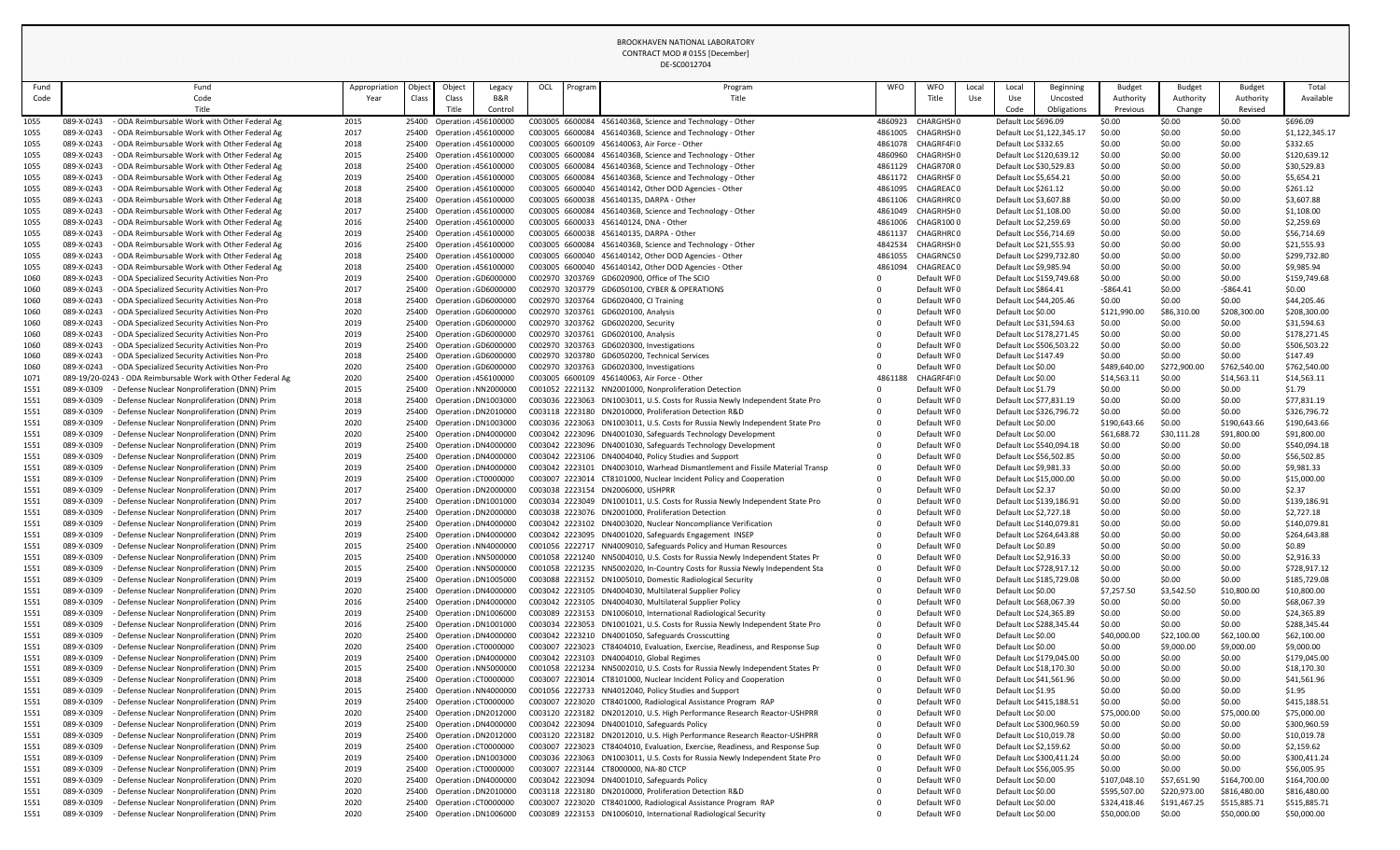| Fund         | Fund                                                                                                                       | Appropriation | Object | Object                                                 | Legacy                    | OCL | Program | Program                                                                                                                                       | WFO | WFO<br>Local               | Local | Beginning                                      | <b>Budget</b>         | <b>Budget</b>        | <b>Budget</b>         | Total                       |
|--------------|----------------------------------------------------------------------------------------------------------------------------|---------------|--------|--------------------------------------------------------|---------------------------|-----|---------|-----------------------------------------------------------------------------------------------------------------------------------------------|-----|----------------------------|-------|------------------------------------------------|-----------------------|----------------------|-----------------------|-----------------------------|
| Code         | Code                                                                                                                       | Year          | Class  | Class                                                  | B&R                       |     |         | Title                                                                                                                                         |     | Title<br>Use               | Use   | Uncosted                                       | Authority             | Authority            | Authority             | Available                   |
|              |                                                                                                                            |               |        | Title                                                  | Control                   |     |         |                                                                                                                                               |     |                            | Code  | Obligations                                    | Previous              | Change               | Revised               |                             |
| 1551         | - Defense Nuclear Nonproliferation (DNN) Prim<br>089-X-0309                                                                | 2018          |        | 25400 Operation : DN4000000                            |                           |     |         | C003042 2223103 DN4004010, Global Regimes                                                                                                     |     | Default WF0                |       | Default Loc \$752.78                           | \$0.00                | \$0.00               | \$0.00                | \$752.78                    |
| 1551         | 089-X-0309<br>Defense Nuclear Nonproliferation (DNN) Prim                                                                  | 2020          |        | 25400 Operation DN4000000                              |                           |     |         | C003042 2223102 DN4003020, Nuclear Noncompliance Verification                                                                                 |     | Default WF0                |       | Default Loc \$0.00                             | \$85,062.96           | \$39,900.04          | \$124,963.00          | \$124,963.00                |
| 1551         | 089-X-0309<br>- Defense Nuclear Nonproliferation (DNN) Prim                                                                | 2020          |        | 25400 Operation DN4000000                              |                           |     |         | C003042 2223095 DN4001020, Safeguards Engagement INSEP                                                                                        |     | Default WF0                |       | Default Loc \$0.00                             | \$113,942.72          | \$57,694.28          | \$171,637.00          | \$171,637.00                |
| 1557         | - DNN Second Line of Defense International Co<br>089-X-0309                                                                | 2012          |        | 25400 Operation NN5000000                              |                           |     |         | C001058 2222290 NN5010000, International Contributions UK                                                                                     |     | Default WF0                |       | Default Loc \$39,192.22                        | \$0.00                | \$0.00               | \$0.00                | \$39,192.22                 |
| 1650         | 089-X-0313 - Federal Salaries and Expenses (OA) (was AD)                                                                   | 2010          |        | 25400 Operation PS0000000                              |                           |     |         | C001075 2221514 PS0202132, Advisory and Assistance, Diversity Programs                                                                        |     | Default WF0                |       | Default Loc \$31,245.57                        | \$0.00                | \$0.00               | \$0.00                | \$31,245.57                 |
| 1689         | 089-14/15-0313 - Federal Salaries and Expenses (P.L. 113-76                                                                | 2014          |        | 25400 Operation PS0000000                              |                           |     |         | C001075 2222565 PS0202200, A&A, Counterterrorism                                                                                              |     | Default WF0                |       | Default Loc \$2,021.13                         | \$0.00                | \$0.00               | \$0.00                | \$2,021.13                  |
| 1751         | - Non-Defense Environmental Cleanup (NDEC) Pr<br>089-X-0315                                                                | 2015          |        | 25400 Operation EZ5000000                              |                           |     |         | C002226 1110981 EZ5012300 - BRNL-0030 Soil and Water Remediation - Brookhave                                                                  |     | Default WF0                |       | Default Loc \$47.62                            | \$0.00                | \$0.00               | \$0.00                | \$47.62                     |
| 1751         | 089-X-0315<br>Non-Defense Environmental Cleanup (NDEC) Pr                                                                  | 2018          |        | 25400 Operation EZ5000000                              |                           |     |         | C002226 1110983 EZ5012410 - BRNL-0041 Nuclear Facility Decontamination and D                                                                  |     | Default WF0                |       | Default Loc \$197,200.35                       | \$0.00                | \$0.00               | \$0.00                | \$197,200.35                |
| 1751         | - Non-Defense Environmental Cleanup (NDEC) Pr<br>089-X-0315                                                                | 2013          |        | 25400 Operation EZ5000000                              |                           |     |         | C002226 1110981 EZ5012300 - BRNL-0030 Soil and Water Remediation - Brookhave                                                                  |     | Default WF0                |       | Default Loc \$108,184.59                       | \$0.00                | \$0.00               | \$0.00                | \$108,184.59                |
| 2300         | 089-X-4180<br>- Isotope Production and Distribution Fund (P                                                                | 2019          |        | 25400 Operation ST0000000                              |                           |     |         | C001087 2720718 ST6001020, Brookhaven Linear Isotope Producer BLIP                                                                            |     | Default WF0                |       | Default Loc \$569,438.47                       | \$175,000.00          | \$283,000.00         | \$458,000.00          | \$1,027,438.47              |
| 2300<br>2300 | Isotope Production and Distribution Fund (P<br>089-X-4180<br>089-X-4180                                                    | 2019<br>2020  |        | 25400 Operation ST0000000                              |                           |     |         | C001087 2720714 ST5001020, Brookhaven Linear Isotope Producer BLIP                                                                            |     | Default WF0<br>Default WF0 |       | Default Loc \$350,000.00<br>Default Loc \$0.00 | \$0.00<br>\$30,000.00 | \$0.00<br>\$0.00     | \$0.00<br>\$30,000.00 | \$350,000.00<br>\$30,000.00 |
| 2300         | Isotope Production and Distribution Fund (P<br>Isotope Production and Distribution Fund (P<br>089-X-4180                   | 2018          |        | 25400 Operation ST0000000<br>25400 Operation ST0000000 |                           |     |         | C001087 2720716 ST5002000, University Research<br>C001087 2720716 ST5002000, University Research                                              |     | Default WF0                |       | Default Loc \$10,768.67                        | \$0.00                | \$0.00               | \$0.00                | \$10,768.67                 |
| 2300         | Isotope Production and Distribution Fund (P<br>089-X-4180                                                                  | 2018          |        | 25400 Operation ST0000000                              |                           |     |         | C001087 2924281 ST6001034, Facility Upgrades                                                                                                  |     | Default WF0                |       | Default Loc \$201,258.53                       | \$0.00                | \$0.00               | \$0.00                | \$201,258.53                |
| 2300         | 089-X-4180<br>Isotope Production and Distribution Fund (P                                                                  | 2018          |        | 25400 Operation ST0000000                              |                           |     |         | C001087 2720714 ST5001020, Brookhaven Linear Isotope Producer BLIP                                                                            |     | Default WF0                |       | Default Loc \$259,374.42                       | \$0.00                | \$0.00               | \$0.00                | \$259,374.42                |
| 2300         | 089-X-4180<br>Isotope Production and Distribution Fund (P                                                                  | 2020          |        | 25400 Operation ST0000000                              |                           |     |         | C001087 2924280 ST6001032, Hot Cell and Other National Lab Facilities                                                                         |     | Default WF0                |       | Default Loc \$0.00                             | \$100,000.00          | \$0.00               | \$100,000.00          | \$100,000.00                |
| 2300         | Isotope Production and Distribution Fund (P<br>089-X-4180                                                                  | 2020          |        | 25400 Operation ST0000000                              |                           |     |         | C001087 2720718 ST6001020, Brookhaven Linear Isotope Producer BLIP                                                                            |     | Default WF0                |       | Default Loc \$0.00                             | \$100,000.00          | \$0.00               | \$100,000.00          | \$100,000.00                |
| 2300         | Isotope Production and Distribution Fund (P<br>089-X-4180                                                                  | 2018          |        | 32003 Accelerato ST0000000                             |                           |     |         | C001087 2924281 ST6001034, Facility Upgrades                                                                                                  |     | Default WF48539!           | CHAIP | \$1,466,518.90                                 | \$0.00                | \$0.00               | \$0.00                | \$1,466,518.90              |
| 2300         | Isotope Production and Distribution Fund (P<br>089-X-4180                                                                  | 2019          |        | 25400 Operation ST0000000                              |                           |     |         | C001087 2720715 ST5001030, Other National Lab Research                                                                                        |     | Default WF0                |       | Default Loc \$387,993.08                       | \$200,000.00          | \$200,000.00         | \$400,000.00          | \$787,993.08                |
| 2300         | - Isotope Production and Distribution Fund (P<br>089-X-4180                                                                | 2016          |        | 25400 Operation ST0000000                              |                           |     |         | C001087 2924282 ST6001036, Technical Services                                                                                                 |     | Default WF0                |       | Default Loc \$18,396.78                        | \$0.00                | \$0.00               | \$0.00                | \$18,396.78                 |
| 2300         | Isotope Production and Distribution Fund (P<br>089-X-4180                                                                  | 2020          |        | 25400 Operation ST0000000                              |                           |     |         | C001087 2720715 ST5001030, Other National Lab Research                                                                                        |     | Default WF0                |       | Default Loc \$0.00                             | \$100,000.00          | \$0.00               | \$100,000.00          | \$100,000.00                |
| 2300         | 089-X-4180<br>Isotope Production and Distribution Fund (P                                                                  | 2019          |        | 25400 Operation ST0000000                              |                           |     |         | C001087 2924306 ST6001031, Production                                                                                                         |     | Default WF0                |       | Default Loc \$5,447,419.38                     | \$0.00                | \$0.00               | \$0.00                | \$5,447,419.38              |
| 2300         | Isotope Production and Distribution Fund (P<br>089-X-4180                                                                  | 2018          |        | 25400 Operation ST0000000                              |                           |     |         | C001087 2924424 ST5001040, Actinium-225 Technology Research and Integration                                                                   |     | Default WF0                |       | Default Loc \$795,949.65                       | \$0.00                | \$0.00               | \$0.00                | \$795,949.65                |
| 2300         | - Isotope Production and Distribution Fund (P<br>089-X-4180                                                                | 2019          |        | 25400 Operation ST0000000                              |                           |     |         | C001087 2924424 ST5001040, Actinium-225 Technology Research and Integration                                                                   |     | Default WF0                |       | Default Loc \$323,000.00                       | \$0.00                | \$0.00               | \$0.00                | \$323,000.00                |
| 2300         | 089-X-4180<br>- Isotope Production and Distribution Fund (P                                                                | 2019          |        | 25400 Operation ST0000000                              |                           |     |         | C001087 2924280 ST6001032, Hot Cell and Other National Lab Facilities                                                                         |     | Default WF0                |       | Default Loc \$1,104,187.68                     | \$540,000.00          | \$500,000.00         | \$1,040,000.00        | \$2,144,187.68              |
| 5300         | 089-X-0318 - Electricity Delivery                                                                                          | 2017          |        | 25400 Operation TE1300000                              |                           |     |         | C002800 3123803 TE1301000, Cyber for Energy Security R&D                                                                                      |     | Default WF0                |       | Default Loc \$356.54                           | \$0.00                | \$0.00               | \$0.00                | \$356.54                    |
| 5300         | 089-X-0318 - Electricity Delivery                                                                                          | 2018          |        | 25400 Operation TE1200000                              |                           |     |         | C002799 3123811 TE1205000, Resilient Electric Distribution Grid R&D                                                                           |     | Default WF0                |       | Default Loc \$41,767.81                        | \$0.00                | \$0.00               | \$0.00                | \$41,767.81                 |
| 5300         | 089-X-0318 - Electricity Delivery                                                                                          | 2017          |        | 25400 Operation TE1200000                              |                           |     |         | C002799 3123809 TE1203000, Advance Distribution Management System                                                                             |     | Default WF0                |       | Default Loc \$621.94                           | \$0.00                | \$0.00               | \$0.00                | \$621.94                    |
| 5300         | 089-X-0318 - Electricity Delivery                                                                                          | 2016          |        | 25400 Operation TE1300000                              |                           |     |         | C002800 3123815 TE1305000, Virtual Energy Sector Forensics Analysis Platform                                                                  |     | Default WF0                |       | Default Loc \$117.37                           | \$0.00                | \$0.00               | \$0.00                | \$117.37                    |
| 5300         | 089-X-0318 - Electricity Delivery                                                                                          | 2016          |        | 25400 Operation TF0000000                              |                           |     |         | C002802 3123796 TF0000000, Transmission Permitting and Technical Assistance                                                                   |     | Default WF0                |       | Default Loc \$121.66                           | \$0.00                | \$0.00               | \$0.00                | \$121.66                    |
| 5300<br>5300 | 089-X-0318 - Electricity Delivery<br>089-X-0318 - Electricity Delivery                                                     | 2016<br>2017  |        | 25400 Operation TE1200000<br>25400 Operation TE1400000 |                           |     |         | C002799 3123810 TE1204000, Dynamic Controls & Communications<br>C002801 3123795 TE1400000, Energy Storage Research                            |     | Default WF0<br>Default WF0 |       | Default Loc \$205.91<br>Default Loc \$260.97   | \$0.00<br>\$0.00      | \$0.00<br>\$0.00     | \$0.00<br>\$0.00      | \$205.91<br>\$260.97        |
| 5300         | 089-X-0318 - Electricity Delivery                                                                                          | 2016          |        | 25400 Operation TE1200000                              |                           |     |         | C002799 3123812 TE1206000, Advanced Secure Sensors High Fidelity Low Cost                                                                     |     | Default WF0                |       | Default Loc \$22.70                            | \$0.00                | \$0.00               | \$0.00                | \$22.70                     |
| 5300         | 089-X-0318 - Electricity Delivery                                                                                          | 2019          |        | 25400 Operation TE1100000                              |                           |     |         | C002798 3123785 TE1103000, Advanced Modeling Grid Research                                                                                    |     | Default WF0                |       | Default Loc \$1,400,000.00                     | \$0.00                | \$0.00               | \$0.00                | \$1,400,000.00              |
| 5300         | 089-X-0318 - Electricity Delivery                                                                                          | 2016          |        | 25400 Operation TE1100000                              |                           |     |         | C002798 3123789 TE1101000, Transmission Reliability & Renewables Integration                                                                  |     | Default WF0                |       | Default Loc \$136.88                           | \$0.00                | \$0.00               | \$0.00                | \$136.88                    |
| 5300         | 089-X-0318 - Electricity Delivery                                                                                          | 2016          |        | 25400 Operation TE1100000                              |                           |     |         | C002798 3123802 TE1104000, Energy Systems Predictive Capability                                                                               |     | Default WF0                |       | Default Loc \$128,941.30                       | \$0.00                | \$0.00               | \$0.00                | \$128,941.30                |
| 5300         | 089-X-0318 - Electricity Delivery                                                                                          | 2016          |        | 25400 Operation TE1200000                              |                           |     |         | C002799 3123792 TE1201000, Smart Grid                                                                                                         |     | Default WF0                |       | Default Loc \$2,262.82                         | \$0.00                | \$0.00               | \$0.00                | \$2,262.82                  |
| 5300         | 089-X-0318 - Electricity Delivery                                                                                          | 2017          |        | 25400 Operation TE1100000                              |                           |     |         | C002798 3123816 TE1104010, Monitoring and Real-Time Analysis                                                                                  |     | Default WF0                |       | Default Loc \$12,301.98                        | \$0.00                | \$0.00               | \$0.00                | \$12,301.98                 |
| 5300         | 089-X-0318 - Electricity Delivery                                                                                          | 2016          |        | 25400 Operation TE1300000                              |                           |     |         | C002800 3123804 TE1302000, Cyber for Energy Security OPS                                                                                      |     | Default WF0                |       | Default Loc \$200.26                           | \$0.00                | \$0.00               | \$0.00                | \$200.26                    |
| 5300         | 089-X-0318 - Electricity Delivery                                                                                          | 2018          |        | 25400 Operation TE1100000                              |                           |     |         | C002798 3123785 TE1103000, Advanced Modeling Grid Research                                                                                    |     | Default WF0                |       | Default Loc \$264,522.58                       | \$0.00                | \$0.00               | \$0.00                | \$264,522.58                |
| 5350         | 089-X-0319<br>- Nuclear Energy (NE) Primary Fund (P.L. 110-                                                                | 2017          |        | 25400 Operation AF5800000                              |                           |     |         | C000822 2720965 AF5861010, Spent Fuel and Waste Disposition Program Manageme                                                                  |     | Default WF0                |       | Default Loc \$740.20                           | \$0.00                | \$0.00               | \$0.00                | \$740.20                    |
| 5350         | 089-X-0319<br>- Nuclear Energy (NE) Primary Fund (P.L. 110-                                                                | 2019          |        | 25400 Operation NT0000000                              |                           |     |         | C003240 2720882 NT0402000, National Scientific User Facility NSUF Activiti                                                                    |     | Default WF0                |       | Default Loc \$465,962.87                       | \$0.00                | \$0.00               | \$0.00                | \$465,962.87                |
| 5350         | 089-X-0319<br>- Nuclear Energy (NE) Primary Fund (P.L. 110-                                                                | 2020          |        | 25400 Operation RC0000000                              |                           |     |         | C003241 2720978 RC0504000, Program Assessment and Coordination                                                                                |     | Default WF0                |       | Default Loc \$0.00                             | \$50,000.00           | \$0.00               | \$50,000.00           | \$50,000.00                 |
| 5350         | - Nuclear Energy (NE) Primary Fund (P.L. 110-<br>089-X-0319                                                                | 2019          |        | 25400 Operation RC0000000                              |                           |     |         | C003241 2720992 RC0603000, Management and Integration                                                                                         |     | Default WF0                |       | Default Loc \$8,463.14                         | \$0.00                | \$0.00               | \$0.00                | \$8,463.14                  |
| 5350         | 089-X-0319<br>- Nuclear Energy (NE) Primary Fund (P.L. 110-                                                                | 2018          |        | 25400 Operation AF5800000                              |                           |     |         | C000822 2720955 AF5832040, Management & Integration                                                                                           |     | Default WF0                |       | Default Loc \$480,756.06                       | \$0.00                | \$0.00               | \$0.00                | \$480,756.06                |
| 5350         | - Nuclear Energy (NE) Primary Fund (P.L. 110-<br>089-X-0319                                                                | 2018          |        | 25400 Operation AF5800000                              |                           |     |         | C000822 2720875 AF5832030, Program Assessment & Coordination                                                                                  |     | Default WF0                |       | Default Loc \$352,232.57                       | \$0.00                | \$0.00               | \$0.00                | \$352,232.57                |
| 5350         | - Nuclear Energy (NE) Primary Fund (P.L. 110-<br>089-X-0319                                                                | 2019          |        | 25400 Operation AF5800000                              |                           |     |         | C000822 2720874 AF5832020, Systems Analysis                                                                                                   |     | Default WF0                |       | Default Loc \$43,775.94                        | \$0.00                | \$0.00               | \$0.00                | \$43,775.94                 |
| 5350         | - Nuclear Energy (NE) Primary Fund (P.L. 110-<br>089-X-0319                                                                | 2017          |        | 25400 Operation RC0000000                              |                           |     |         | C003241 2720918 RC0424000, ARC International Collaborations                                                                                   |     | Default WF0<br>Default WF0 |       | Default Loc \$368.50<br>Default Loc \$0.00     | \$0.00                | \$0.00               | \$0.00                | \$368.50                    |
| 5350<br>5350 | 089-X-0319<br>- Nuclear Energy (NE) Primary Fund (P.L. 110-<br>089-X-0319<br>- Nuclear Energy (NE) Primary Fund (P.L. 110- | 2020<br>2019  |        | 25400 Operation FT0000000<br>25400 Operation AF5800000 |                           |     |         | C003123 2721024 FT0405000, Program Assessment and Coordination<br>C000822 2720667 AF5810000, Advanced Fuels Research, Development and Testing |     | Default WF0                |       | Default Loc \$69,520.80                        | \$3,850.00<br>\$0.00  | \$4,550.00<br>\$0.00 | \$8,400.00<br>\$0.00  | \$8,400.00<br>\$69,520.80   |
| 5350         | Nuclear Energy (NE) Primary Fund (P.L. 110-<br>089-X-0319                                                                  | 2019          |        | 25400 Operation RC0000000                              |                           |     |         | C003241 2720978 RC0504000, Program Assessment and Coordination                                                                                |     | Default WF0                |       | Default Loc \$21,031.64                        | \$0.00                | \$0.00               | \$0.00                | \$21,031.64                 |
| 5350         | 089-X-0319<br>- Nuclear Energy (NE) Primary Fund (P.L. 110-                                                                | 2017          |        | 25400 Operation AF5800000                              |                           |     |         | C000822 2720625 AF5855000, Fuel Resources R&D                                                                                                 |     | Default WF0                |       | Default Loc \$349.62                           | \$0.00                | \$0.00               | \$0.00                | \$349.62                    |
| 5350         | 089-X-0319<br>- Nuclear Energy (NE) Primary Fund (P.L. 110-                                                                | 2020          |        | 25400 Operation FT0000000                              |                           |     |         | C003123 2721015 FT0204000, Advanced Fuels                                                                                                     |     | Default WF0                |       | Default Loc \$0.00                             | \$88,000.00           | \$88,000.00          | \$176,000.00          | \$176,000.00                |
| 5350         | 089-X-0319<br>- Nuclear Energy (NE) Primary Fund (P.L. 110-                                                                | 2018          |        | 25400 Operation NT0000000                              |                           |     |         | C003240 2720928 NT0503000, Reactor Physics                                                                                                    |     | Default WF0                |       | Default Loc \$129,028.00                       | \$0.00                | \$0.00               | \$0.00                | \$129,028.00                |
| 5350         | 089-X-0319<br>- Nuclear Energy (NE) Primary Fund (P.L. 110-                                                                | 2019          |        | 25400 Operation AF5800000                              |                           |     |         | C000822 2720703 AF5835000, Safeguards                                                                                                         |     | Default WF0                |       | Default Loc \$77,737.45                        | \$0.00                | \$0.00               | \$0.00                | \$77,737.45                 |
| 5350         | - Nuclear Energy (NE) Primary Fund (P.L. 110-<br>089-X-0319                                                                | 2019          |        | 25400 Operation AF5800000                              |                           |     |         | C000822 2720875 AF5832030, Program Assessment & Coordination                                                                                  |     | Default WF0                |       | Default Loc \$51,000.00                        | \$0.00                | \$0.00               | \$0.00                | \$51,000.00                 |
| 5350         | - Nuclear Energy (NE) Primary Fund (P.L. 110-<br>089-X-0319                                                                | 2020          |        | 25400 Operation FT0000000                              |                           |     |         | C003123 2721023 FT0404000, Systems Analysis and Integration                                                                                   |     | Default WF0                |       | Default Loc \$0.00                             | \$51,920.00           | \$66,360.00          | \$118,280.00          | \$118,280.00                |
| 5450         | - Energy Efficiency and Renewable Energy (EER<br>089-X-0321                                                                | 2014          |        |                                                        | 25400 Operation BM0000000 |     |         | C002732 1009218 BM0107000, Biopower                                                                                                           |     | Default WF0                |       | Default Loc \$1,252.09                         | \$0.00                | \$0.00               | \$0.00                | \$1,252.09                  |
| 5450         | - Energy Efficiency and Renewable Energy (EER<br>089-X-0321                                                                | 2018          |        | 25400 Operation : SL0000000                            |                           |     |         | C002911 1005616 SL0300000, Systems Integration Balance of Systems and Power                                                                   |     | Default WF0                |       | Default Loc \$226,224.00                       | \$0.00                | \$0.00               | \$0.00                | \$226,224.00                |
| 5450         | 089-X-0321<br>- Energy Efficiency and Renewable Energy (EER                                                                | 2016          |        | 25400 Operation PG0000000                              |                           |     |         | C002840 1005604 PG0400000, Innovation & Deployment                                                                                            |     | Default WF0                |       | Default Loc \$40,972.14                        | \$0.00                | \$0.00               | \$0.00                | \$40,972.14                 |
| 5450         | - Energy Efficiency and Renewable Energy (EER<br>089-X-0321                                                                | 2018          |        | 25400 Operation GT0000000                              |                           |     |         | C002910 1005613 GT0300000, Hydrothermal                                                                                                       |     | Default WF0                |       | Default Loc \$10,301.60                        | \$0.00                | \$0.00               | \$0.00                | \$10,301.60                 |
| 5450         | - Energy Efficiency and Renewable Energy (EER<br>089-X-0321                                                                | 2018          |        | 25400 Operation BT0000000                              |                           |     |         | C000848 1004219 BT0304030, Buildings-to-Grid                                                                                                  |     | Default WF0                |       | Default Loc \$355,633.31                       | \$0.00                | \$0.00               | \$0.00                | \$355,633.31                |
| 5450         | - Energy Efficiency and Renewable Energy (EER<br>089-X-0321                                                                | 2019          |        |                                                        | 25400 Operation WW0000000 |     |         | C002917 1005682 WW0800000, Mitigate Market Barriers                                                                                           |     | Default WF0                |       | Default Loc \$0.00                             | \$0.00                | \$13,837.00          | \$13,837.00           | \$13,837.00                 |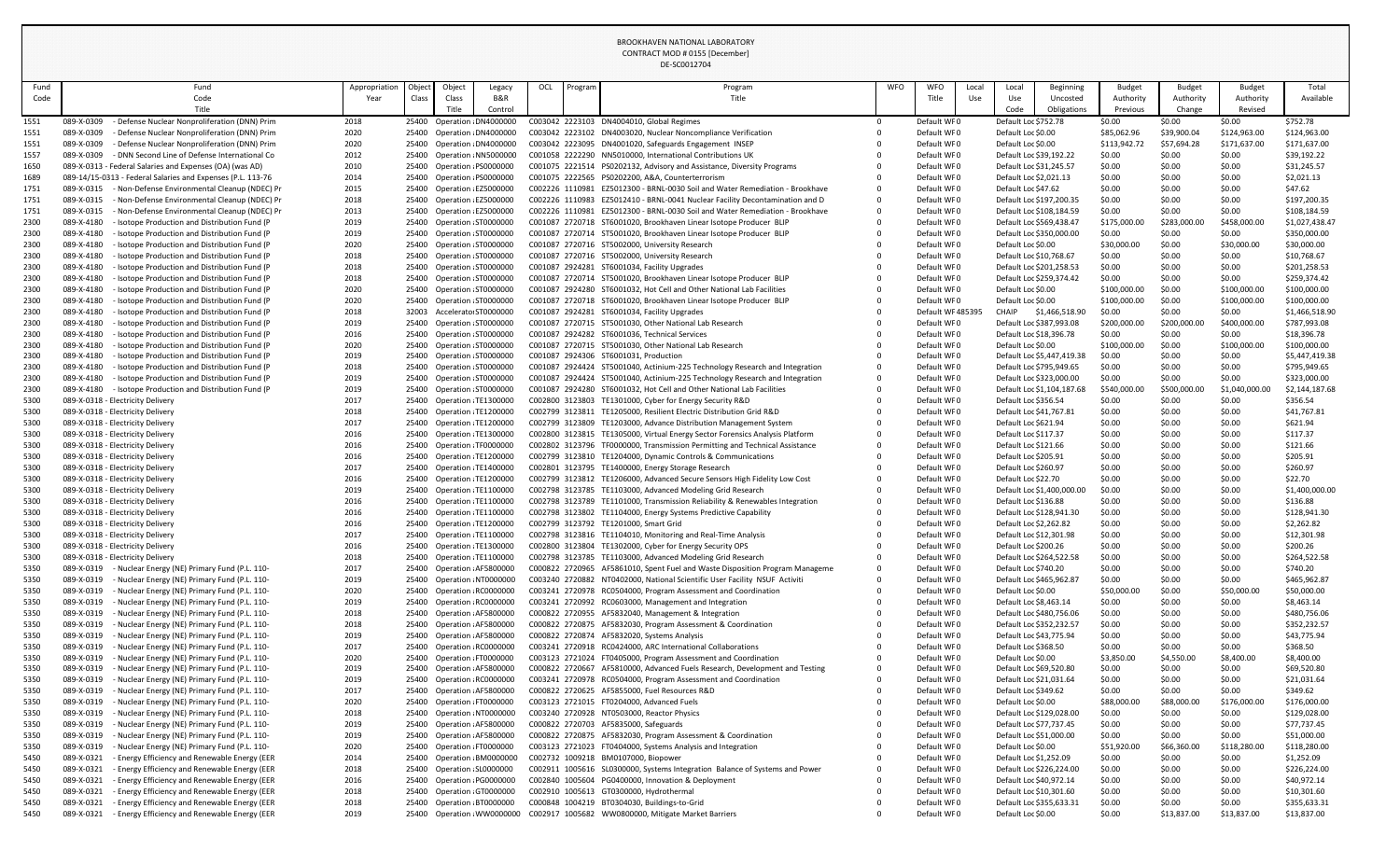|             |                                                              |               |        |                             |                            |     |         | $0 - 000 + 000 + 000$                                                        |                   |                   |       |                            |                            |              |                |                                                                                    |                                                                                    |
|-------------|--------------------------------------------------------------|---------------|--------|-----------------------------|----------------------------|-----|---------|------------------------------------------------------------------------------|-------------------|-------------------|-------|----------------------------|----------------------------|--------------|----------------|------------------------------------------------------------------------------------|------------------------------------------------------------------------------------|
| Fund        | Fund                                                         | Appropriatior | Object | Object                      | Legacy                     | OCL | Program | Program                                                                      | <b>WFO</b>        | <b>WFO</b>        | Local | Local                      | Beginning                  | Budget       | <b>Budget</b>  | <b>Budget</b>                                                                      | Total                                                                              |
| Code        | Code                                                         | Year          | Class  | Class                       | B&R                        |     |         | <b>Title</b>                                                                 |                   | Title             | Use   | Use                        | Uncosted                   | Authority    | Authority      | Authority                                                                          | Available                                                                          |
|             | Title                                                        |               |        | Title                       | Control                    |     |         |                                                                              |                   |                   |       | Code                       | Obligations                | Previous     | Change         | Revised                                                                            |                                                                                    |
| 5450        | - Energy Efficiency and Renewable Energy (EER<br>089-X-0321  | 2018          |        | 25400 Operation SL0000000   |                            |     |         | C002911 1005622 SL0200000, Photovoltaic R&D                                  | $\Omega$          | Default WF0       |       | Default Loc \$268.16       |                            | \$0.00       | \$0.00         | \$0.00                                                                             | \$268.16                                                                           |
| 5450        | 089-X-0321<br>- Energy Efficiency and Renewable Energy (EER  | 2019          |        |                             | 25400 Operation HT0000000  |     |         | C002796 1009190 HT0100000, Fuel Cell Systems R&D                             |                   | Default WF0       |       |                            | Default Loc \$300,000.00   | \$0.00       | \$0.00         | \$0.00                                                                             | \$300,000.00                                                                       |
| 5450        | 089-X-0321<br>- Energy Efficiency and Renewable Energy (EER  | 2019          |        | 25400 Operation SL0000000   |                            |     |         | C002911 1005616 SL0300000, Systems Integration Balance of Systems and Power  |                   | Default WF0       |       |                            | Default Loc \$123,776.00   | \$0.00       | \$0.00         | \$0.00                                                                             | \$123,776.00                                                                       |
| 5450        | 089-X-0321<br>- Energy Efficiency and Renewable Energy (EER  | 2019          |        |                             | 25400 Operation BM0000000  |     |         | C002732 1004173 BM0102060, Integration of Biorefinery Technologies           |                   | Default WF0       |       | Default Loc \$0.00         |                            | \$0.00       | \$1,095,692.00 | \$1,095,692.00                                                                     | \$1,095,692.00                                                                     |
| 5450        | 089-X-0321<br>- Energy Efficiency and Renewable Energy (EER  | 2018          |        |                             | 25400 Operation HT0000000  |     |         | C002796 1009190 HT0100000, Fuel Cell Systems R&D                             |                   | Default WF0       |       | Default Loc \$93,487.86    |                            | \$0.00       | \$0.00         | \$0.00                                                                             | \$93,487.86                                                                        |
| 5450        | - Energy Efficiency and Renewable Energy (EER<br>089-X-0321  | 2017          |        |                             | 25400 Operation VT0000000  |     |         | C001096 1005556 VT1301000, Vehicle and System Simulation and Testing - Vehic |                   | Default WF0       |       | Default Loc \$7,401.00     |                            | \$0.00       | \$0.00         | \$0.00                                                                             | \$7,401.00                                                                         |
| 5450        | 089-X-0321<br>- Energy Efficiency and Renewable Energy (EER  | 2016          |        |                             | 25400 Operation ED0000000  |     |         | C000949 1009209 ED2701000, Next Generation Manufacturing                     |                   | Default WF0       |       |                            | Default Loc \$276,958.14   | \$0.00       | \$0.00         | \$0.00                                                                             | \$276,958.14                                                                       |
| 5450        | 089-X-0321<br>- Energy Efficiency and Renewable Energy (EER  | 2017          |        |                             | 25400 Operation HT0000000  |     |         | C002796 2223156 HT1100000, Technology Acceleration                           |                   | Default WF0       |       | Default Loc \$2,577.39     |                            | \$0.00       | \$0.00         | \$0.00                                                                             | \$2,577.39                                                                         |
| 5450        | 089-X-0321<br>- Energy Efficiency and Renewable Energy (EER  | 2017          |        | 25400 Operation SL0000000   |                            |     |         | C002911 1005616 SL0300000, Systems Integration Balance of Systems and Power  |                   | Default WF0       |       | Default Loc \$665,015.61   |                            | \$0.00       | \$0.00         | \$0.00                                                                             | \$665,015.61                                                                       |
| 5450        | - Energy Efficiency and Renewable Energy (EER<br>089-X-0321  | 2018          |        |                             | 25400 Operation BT0000000  |     |         | C000848 1004210 BT0101000, Research and Development                          |                   | Default WF0       |       | Default Loc \$24,055.38    |                            | \$0.00       | \$0.00         | \$0.00                                                                             | \$24,055.38                                                                        |
| 5450        | - Energy Efficiency and Renewable Energy (EER<br>089-X-0321  | 2016          |        |                             | 25400 Operation VT0000000  |     |         | C001096 1005556 VT1301000, Vehicle and System Simulation and Testing - Vehic |                   | Default WF0       |       | Default Loc \$5,774.29     |                            | \$0.00       | \$0.00         | \$0.00                                                                             | \$5,774.29                                                                         |
| 5450        | 089-X-0321<br>- Energy Efficiency and Renewable Energy (EER  | 2016          |        |                             | 25400 Operation HT0000000  |     |         | C002796 1009190 HT0100000, Fuel Cell Systems R&D                             |                   | Default WF 302017 |       | <b>TCF Fundin \$294.34</b> |                            | \$0.00       | \$0.00         | \$0.00                                                                             | \$294.34                                                                           |
| 5450        | 089-X-0321<br>- Energy Efficiency and Renewable Energy (EER  | 2018          |        |                             | 25400 Operation GT0000000  |     |         | C002910 1005623 GT0200000, Low Temperature and Co-produced Rescourc          |                   | Default WF0       |       | Default Loc \$4,819.47     |                            | \$0.00       | \$0.00         | \$0.00                                                                             | \$4,819.47                                                                         |
| 5450        | - Energy Efficiency and Renewable Energy (EER<br>089-X-0321  | 2019          |        |                             | 25400 Operation: VT0000000 |     |         | C001096 1005554 VT1201000, Batteries & Electric Drive Technology - Energy St |                   | Default WF0       |       |                            | Default Loc \$2,180,240.94 | \$0.00       | \$0.00         | \$0.00                                                                             | \$2,180,240.94                                                                     |
| 5450        | - Energy Efficiency and Renewable Energy (EER<br>089-X-0321  | 2019          |        |                             | 25400 Operation GT0000000  |     |         | C002910 1005623 GT0200000, Low Temperature and Co-produced Rescourc          |                   | Default WF0       |       |                            | Default Loc \$950,000.00   | \$0.00       | \$0.00         | \$0.00                                                                             | \$950,000.00                                                                       |
| 5450        | - Energy Efficiency and Renewable Energy (EER<br>089-X-0321  | 2014          |        |                             | 25400 Operation GT0000000  |     |         | C002910 1005612 GT0100000, Enhanced Geothermal Systems                       |                   | Default WF0       |       | Default Loc \$6,283.33     |                            | \$0.00       | \$0.00         | \$0.00                                                                             | \$6,283.33                                                                         |
| 5450        | 089-X-0321<br>- Energy Efficiency and Renewable Energy (EER  | 2020          |        |                             | 25400 Operation VT0000000  |     |         | C001096 1005554 VT1201000, Batteries & Electric Drive Technology - Energy St |                   | Default WF0       |       | Default Loc \$0.00         |                            | \$200,000.00 | \$715,000.00   | \$915,000.00                                                                       | \$915,000.00                                                                       |
| 5489        | 089-16/17-0321 - EERE Reimbursable Work with Other Federal A | 2016          |        |                             | 25400 Operation 456100000  |     |         | C003005 6600073 456140358, Other Federal Agencies                            | 4861011           | CHAGRGX030202     |       | OTT 16-17 \$32,628.12      |                            | \$0.00       | \$0.00         | \$0.00                                                                             | \$32,628.12                                                                        |
| 5498        | 089-X-0321<br>- EERE Reimbursable Work with Non-Federal Ent  | 2017          |        |                             | 25400 Operation 456100000  |     |         | C003005 6600146 456160031, Industry - Domestic                               | 4860966           | <b>CHAGR8730</b>  |       | Default Loc \$11,618.24    |                            | \$0.00       | \$0.00         | \$0.00                                                                             | \$11,618.24                                                                        |
| 5499        | - EERE Reimbursable Work with Other Federal A<br>089-X-0321  | 2016          |        |                             | 25400 Operation 456100000  |     |         | C003005 6600072 456140357, Department of State - Other                       | 3012199           | CRAGR-S-OO        |       | Default Loc \$25,808.25    |                            | \$0.00       | \$0.00         | \$0.00                                                                             | \$25,808.25                                                                        |
| 5499        | 089-X-0321<br>- EERE Reimbursable Work with Other Federal A  | 2014          |        |                             | 25400 Operation 456100000  |     |         | C003005 6600072 456140357, Department of State - Other                       | 3012882           | <b>CRAGR 1930</b> |       | Default Loc \$638.50       |                            | \$0.00       | $-$638.50$     | $-$638.50$                                                                         | \$0.00                                                                             |
| 5499        | 089-X-0321<br>- EERE Reimbursable Work with Other Federal A  | 2014          |        |                             | 25400 Operation 456100000  |     |         | C003005 6600072 456140357, Department of State - Other                       | 3011110           | CRAGRS-OI0        |       | Default Loc \$45.77        |                            | $-545.77$    | \$0.00         | $-545.77$                                                                          | \$0.00                                                                             |
| 5900        | 089X2250 Cybersecurity, Energy Security and Emergency Respo  | 2019          |        |                             | 25400 Operation TG0000000  |     |         | C003224 4219019 TG0104020, Crosscut ? Energy Security & Emergency Response   |                   | Default WF0       |       | Default Loc \$56,506.00    |                            | \$0.00       | \$0.00         | \$0.00                                                                             | \$56,506.00                                                                        |
| 6600        | 089X0337<br>- Energy Transformation Acceleration Fund - A    | 2017          |        | 25400 Operation : CJ0100000 |                            |     |         | C002599 3166012 CJ0100000, ARPA-E Projects                                   |                   | Default WF1352    |       |                            | ARPA-E Lat \$142,701.78    | \$0.00       | \$0.00         | \$0.00                                                                             | \$142,701.78                                                                       |
| 6600        | 089X0337<br>- Energy Transformation Acceleration Fund - A    | 2014          |        | 25400 Operation CJ0100000   |                            |     |         | C002599 3166012 CJ0100000, ARPA-E Projects                                   |                   | Default WF1250    |       | CHARPA-0(\$207.88          |                            | \$0.00       | \$0.00         | \$0.00                                                                             | \$207.88                                                                           |
| 6600        | 089X0337<br>- Energy Transformation Acceleration Fund - A    | 2014          |        | 25400 Operation : CJ0100000 |                            |     |         | C002599 3166012 CJ0100000, ARPA-E Projects                                   |                   | Default WF0       |       | Default Loc \$1,823.77     |                            | \$0.00       | \$0.00         | \$0.00                                                                             | \$1,823.77                                                                         |
| 6600        | 089X0337<br>- Energy Transformation Acceleration Fund - A    | 2014          |        | 25400 Operation CJ0100000   |                            |     |         | C002599 3166012 CJ0100000, ARPA-E Projects                                   |                   | Default WF 1249   |       | CHARPA-0(\$1,392.09        |                            | \$0.00       | \$0.00         | \$0.00                                                                             | \$1,392.09                                                                         |
| 6600        | - Energy Transformation Acceleration Fund - A<br>089X0337    | 2016          |        | 25400 Operation CJ0100000   |                            |     |         | C002599 3166012 CJ0100000, ARPA-E Projects                                   |                   | Default WF 1314   |       | ARPA-E Lat \$90,742.79     |                            | \$0.00       | \$0.00         | \$0.00                                                                             | \$90,742.79                                                                        |
| 6632        | 089-19/20-0337 - ARPA-E Program Direction                    | 2019          |        | 25400 Operation CJ0200000   |                            |     |         | C002600 3166013 CJ0200000, Program Direction                                 |                   | Default WF0       |       | Default Loc \$5,000.00     |                            | \$0.00       | \$0.00         | \$0.00                                                                             | \$5,000.00                                                                         |
| 7060        | 089-19/20-0228 - DA Primary Fund                             | 2019          |        |                             | 25400 Operation TT0000000  |     |         | C003093 4500005 TT1030030, Other                                             |                   | Default WF0       |       | Default Loc \$0.00         |                            | \$0.00       | \$50,000.00    | \$50,000.00                                                                        | \$50,000.00                                                                        |
| 7500        | 089-20/21-0243 - ODA RW with Other Federal Agencies          | 2020          |        |                             | 25400 Operation 456100000  |     |         | C003005 6600038 456140135, DARPA - Other                                     | 4861199           | CHAGRHR00         |       | Default Loc \$0.00         |                            | \$72,524.27  | \$0.00         | \$72,524.27                                                                        | \$72,524.27                                                                        |
| 7500        | 089-20/21-0243 - ODA RW with Other Federal Agencies          | 2020          |        |                             | 25400 Operation 456100000  |     |         | C003005 6600040 456140142, Other DOD Agencies - Other                        | 4861205 CHAGRHQ(0 |                   |       | Default Loc \$0.00         |                            | \$0.00       | \$750,000.00   | \$750,000.00                                                                       | \$750,000.00                                                                       |
| 7500        | 089-20/21-0243 - ODA RW with Other Federal Agencies          | 2020          |        |                             | 25400 Operation 456100000  |     |         | C003005 6600040 456140142, Other DOD Agencies - Other                        | 4861209 CHAGRHQ(0 |                   |       | Default Loc \$0.00         |                            | \$0.00       | \$1,000,000.00 | \$1,000,000.00                                                                     | \$1,000,000.00                                                                     |
|             | <b>Non-Appropriated Total</b>                                |               |        |                             |                            |     |         |                                                                              |                   |                   |       |                            | \$35,133,215.68            |              |                |                                                                                    | \$39,155,502.32                                                                    |
|             | <b>Other Federal Agency Total</b>                            |               |        |                             |                            |     |         |                                                                              |                   |                   |       |                            |                            |              |                | \$45,054,758.31 -\$3,330,068.73 \$5,697,978.98 \$2,367,910.25 \$47,422,668.56      |                                                                                    |
|             | <b>DOE Appropriated Total</b>                                |               |        |                             |                            |     |         |                                                                              |                   |                   |       |                            |                            |              |                | \$308,832,462.04 \$75,895,019.72 \$43,468,022.25 \$119,363,041.97 \$428,195,504.01 |                                                                                    |
|             |                                                              |               |        |                             |                            |     |         |                                                                              |                   |                   |       |                            |                            |              |                |                                                                                    |                                                                                    |
| SF-30 Total |                                                              |               |        |                             |                            |     |         |                                                                              |                   |                   |       |                            |                            |              |                |                                                                                    | \$389,020,436.03 \$75,081,374.31 \$50,671,864.55 \$125,753,238.86 \$514,773,674.89 |
|             |                                                              |               |        |                             |                            |     |         |                                                                              |                   |                   |       |                            |                            |              |                |                                                                                    |                                                                                    |

| <b>FPDS-NG Total [Action Obligation]</b>                | \$49,166,001.23 |
|---------------------------------------------------------|-----------------|
| <b>FPDS-NG Total [Base And Exercised Options Value]</b> | \$50,671,864.55 |
| <b>FPDS-NG Total [Base And All Options Value]</b>       | \$50,671,864.55 |

Agency Sub-Report

|                                                         | Obligation Change |
|---------------------------------------------------------|-------------------|
| Agency                                                  | Amount            |
|                                                         |                   |
| Agency for International Development                    | $-638.50$         |
| Department of Defense                                   | 1,750,000.00      |
| Department of Homeland Security                         | 30,000.00         |
| National Aeronautics and Space Administration           | 3,956,796.12      |
| Nuclear Regulatory Commission                           | $-38, 178.64$     |
| Work for Others Funds Associated with Federal Agencies: | 5,697,978.98      |
| Total DOE Funds:                                        | 43,468,022.25     |
| Total Non-Appropriated Funds:                           | 1,505,863.32      |
|                                                         |                   |